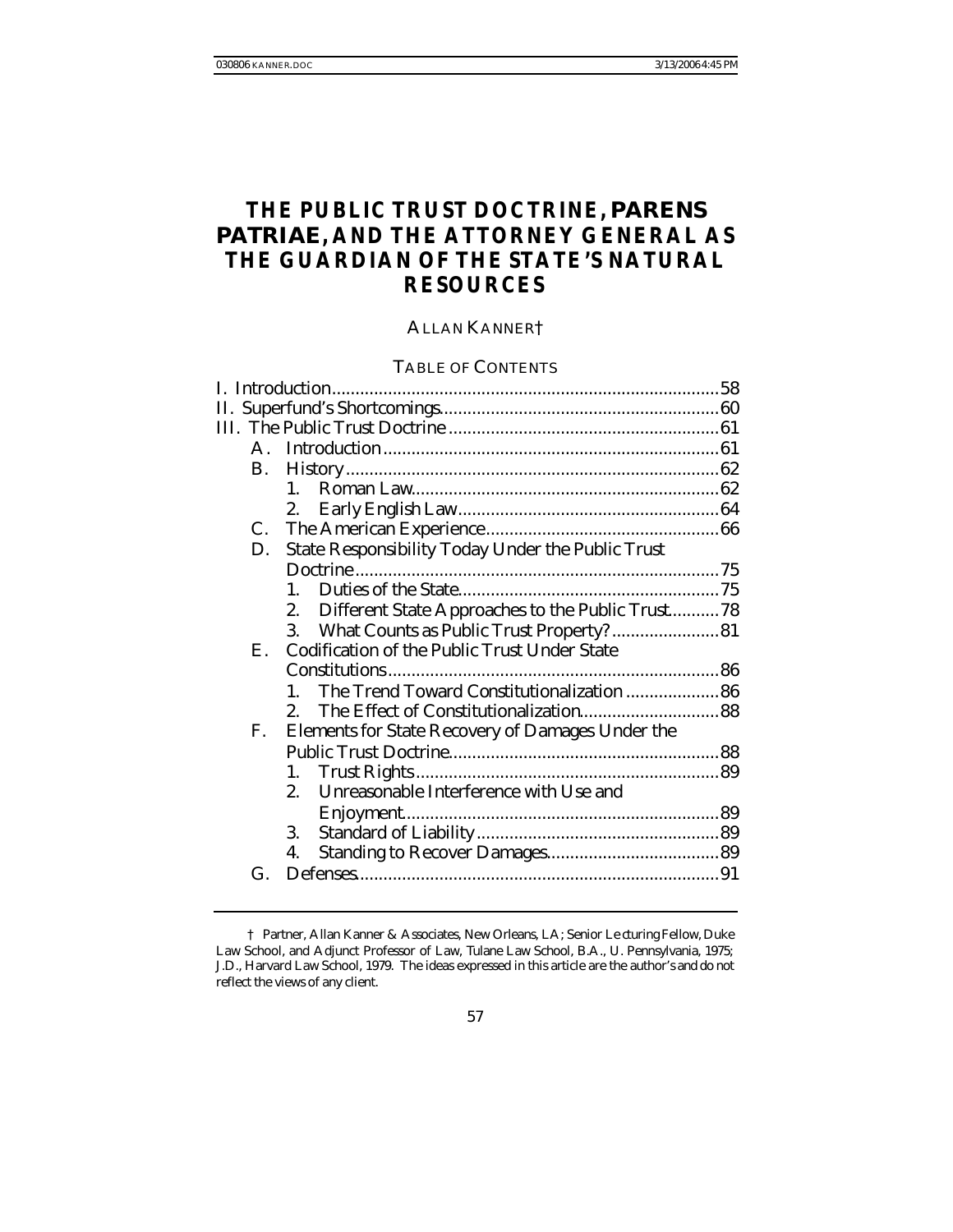|                      | $\mathbf{1}$ .                                              |  |  |
|----------------------|-------------------------------------------------------------|--|--|
|                      | 2.                                                          |  |  |
|                      | 3.                                                          |  |  |
|                      | 4.                                                          |  |  |
|                      | CERCLA Defenses Not Applicable93<br>5.                      |  |  |
| Н.                   |                                                             |  |  |
|                      | <b>Compensatory Damages: Restoration, Repair, and</b><br>1. |  |  |
|                      |                                                             |  |  |
|                      | 2.                                                          |  |  |
|                      | Loss of Use During Period of Damage98<br>3.                 |  |  |
| L.                   |                                                             |  |  |
|                      |                                                             |  |  |
| $\mathbf{A}_{\cdot}$ |                                                             |  |  |
| B.                   | The Parens Patriae Doctrine in Federal Court 102            |  |  |
|                      | 1.                                                          |  |  |
|                      | Development of Quasi-sovereign Interests 103<br>2.          |  |  |
|                      | The Quasi-sovereign Interest in Natural Resources 107<br>3. |  |  |
| C.                   | The Parens Patriae Doctrine in State Court 110              |  |  |
| D.                   |                                                             |  |  |
|                      |                                                             |  |  |
| А.                   |                                                             |  |  |
| B.                   |                                                             |  |  |
| $C_{\cdot}$          |                                                             |  |  |
|                      |                                                             |  |  |
|                      |                                                             |  |  |

#### I. INTRODUCTION

The emergence of a new and pressing environmental problem is usually followed by a chorus of calls for new legislation. Such laws may take years to develop, are watered down by business lobbyists, and are susceptible to the shifting political winds of Washington. Even after their enactment, the effectiveness of these laws is undercut as polluters find loopholes through which to avoid accountability. Superfund is one example.<sup>1</sup>

While the passing of new legislation serves the important function of codifying society's stance on the environment, common law remedies are immediately available to the states to address environmental problems. This is too often overlooked in the "new prob-

<sup>1</sup>*. See* Allan Kanner, *Toxic Tort Litigation in a Regulatory World*, 41 WASHBURN L.J. 535 (2002); Allan Kanner, *Rethinking Superfund*, 20 NAT'L ASS'N ENVTL. PROF'LS NEWS 19 (1995).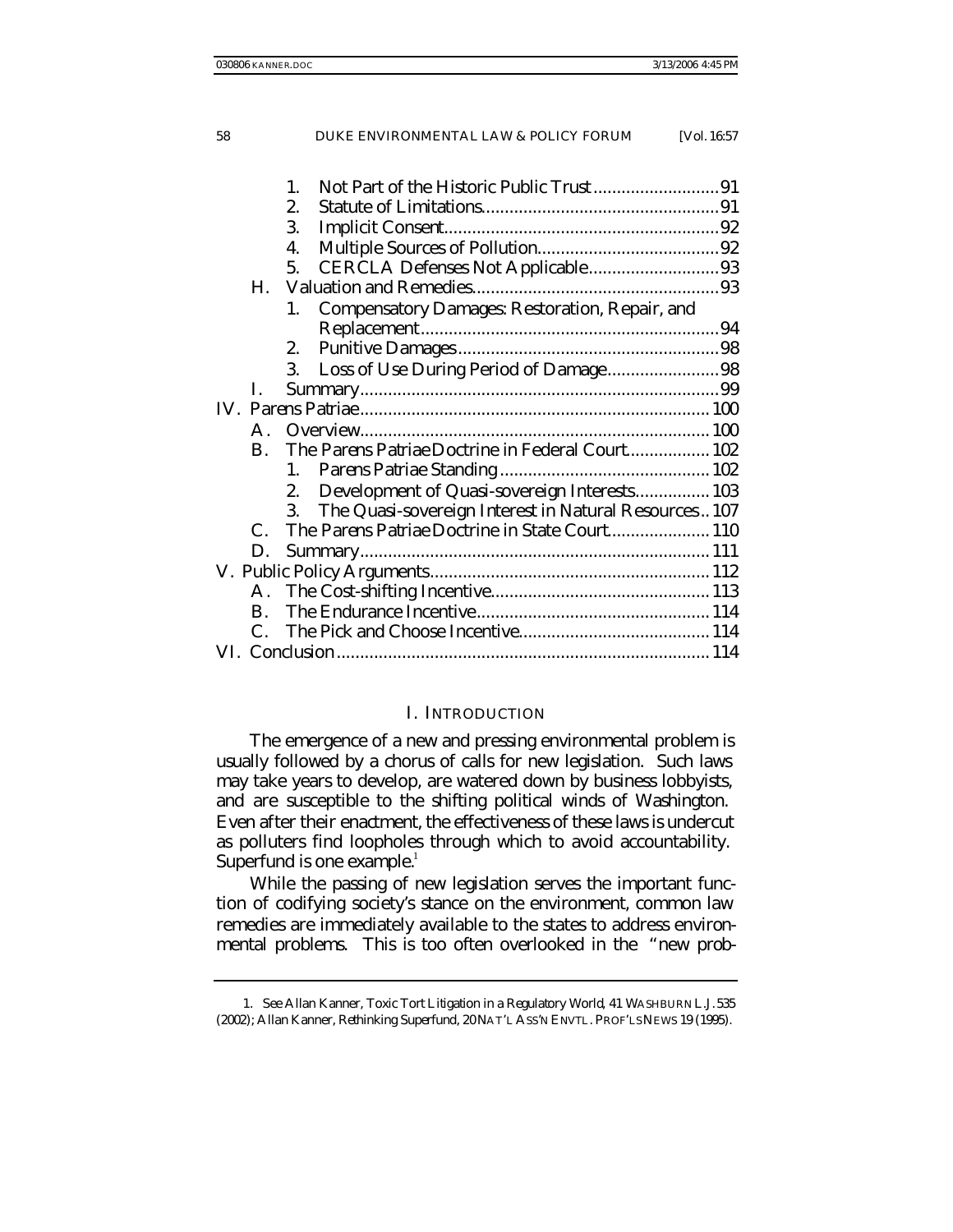lems—new laws" paradigm, and thus common law remedies should be resurrected to further the policy goals of environmental enforcement. A state's Attorney General ("AG") may bring actions to redress environmental harm under both the public trust<sup>2</sup> and *parens patriae* doctrines.<sup>3</sup>

Under the public trust doctrine, state AGs can sue, as trustee, for damages to natural resources that are held in the public trust. $^4\,$  To recover damages, the AG must demonstrate that the public trust has been violated by an "unreasonable interference with the use and enjoyment of trust rights."<sup>5</sup> Some states allow for the recovery of natural resource damages ("NRD") to any natural resource, while others only allow for the recovery of damages to natural resources that the state government actually owns.<sup>7</sup> States vary as to what is encompassed by the public trust.

AGs can also bring *parens patriae* suits to recover for damages to a state's natural resources. *Parens patriae* ("parent of the country") allows a state government to sue to redress injury to a state's sovereign and quasi-sovereign interests, including the environment.<sup>8</sup>

Policy arguments support the AG's use of public trust and *parens patriae* actions to recover for damages to natural resources. This litigation strategy should have broad based appeal across political ideologies because the notion that a responsible party should pay for the damage it causes is neither a liberal nor a conservative idea. Furthermore, litigation by the state AG, when used in conjunction with a contingency fee arrangement with private litigators,<sup>9</sup> requires little resources or regulatory schemes by the state. This cost-shifting incentive is especially beneficial to states, many of whom are currently ex-

<sup>2</sup>*. See infra* Part III.

<sup>3</sup>*. See infra* Part IV.

<sup>4</sup>*. See* WILLIAM H. RODGERS, HORNBOOK ON ENVIRONMENTAL LAW 176 (1977 & Supp. 1984) (stating that the public trust doctrine can be invoked offensively by the government to collect damages to trust property).

<sup>5</sup>*. Id*. at 175.

<sup>6.</sup> EDWARD H.P. BRANS, LIABILITY FOR DAMAGE TO PUBLIC NATURAL RESOURCES 52-53 (2001).

<sup>7</sup>*. See id.* at 53 (citing State v. Dickinson Cheese Co., 200 N.W.2d 59 (N.D. 1972); Commonwealth v. Agway Inc., 232 A.2d 69 (Pa. Super. Ct. 1967)). In both cases, state claims for the loss of fish failed because of the state's lack of property interest in the fish.

<sup>8.</sup> Carter H. Strickland Jr., *The Scope of Authority of Natural Resource Trustees*, 20 COLUM. J. ENVTL. L. 301, 318 (1995).

<sup>9</sup>*. See generally* Allan Kanner & Tibor Nagy, *The Use of Contingent Fees in Natural Resource Damage and Other* Parens Patriae *Cases*, 19 BNATOXICS L. REP. 745 (2004).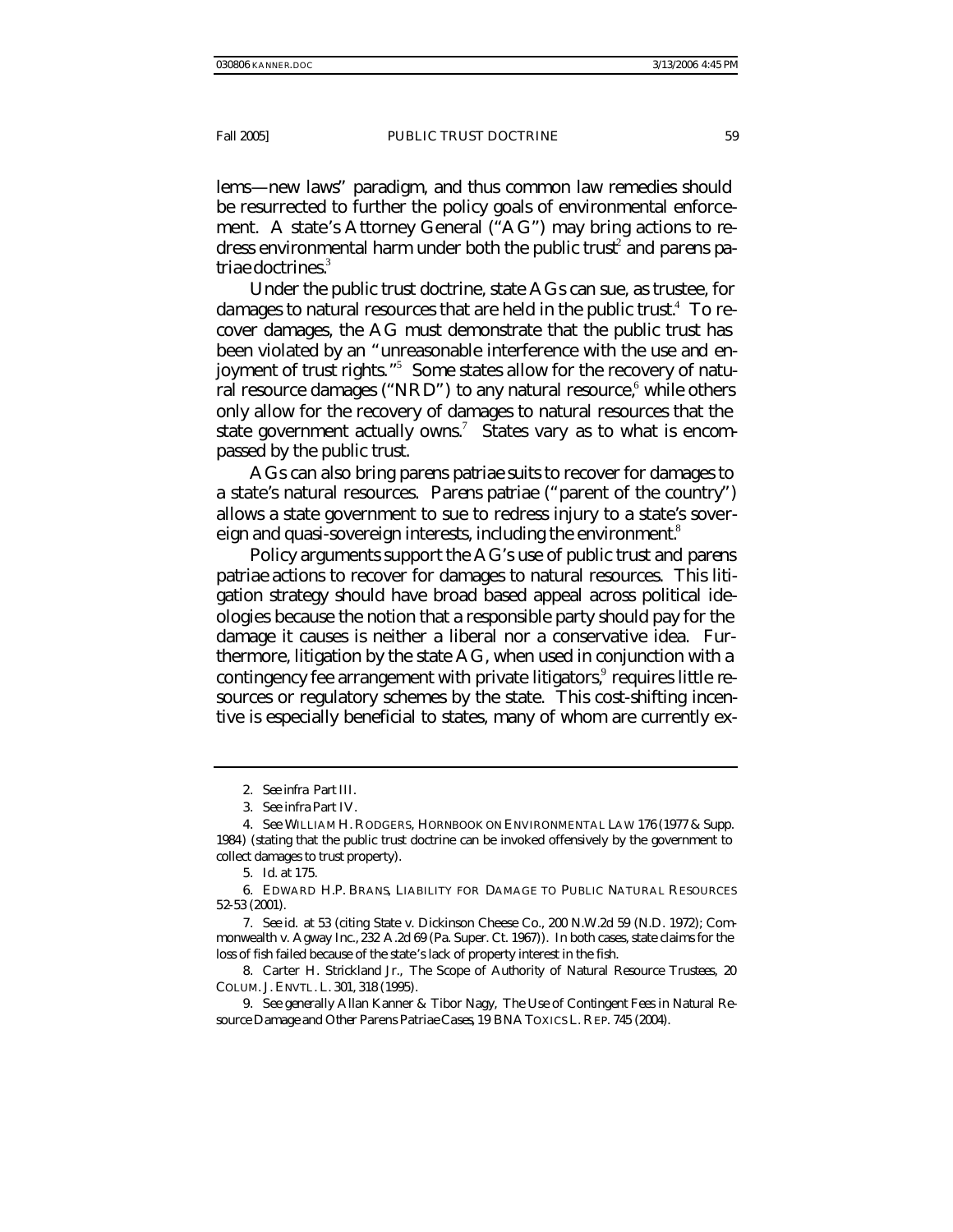periencing deep budget cuts.<sup>10</sup> Also, AGs can pick and choose which cases and industries to target, so that environmental policy can be balanced against other policy considerations of the state.

## II. SUPERFUND'S SHORTCOMINGS

Superfund, $11$  despite its noble intent to make polluters pay to cleanup hazardous wastes, has been a failure.<sup>12</sup> It has achieved very little actual cleanup, while producing an archive of studies and risk assessments.<sup>13</sup> Businesses have been excessively drawn into litigation and ordered to carry out frivolous and unproductive measures.<sup>14</sup> The environment and the public have not received adequate cleanups, the original goal of Superfund.<sup>15</sup> Ironically, but not surprisingly, the only study commissioned by the Superfund Congress concerned toxic tort claims, and the resulting study concluded that federal legislation was not needed.<sup>16</sup>

One problem is that Superfund long ago abandoned the simple idea of cleanup in favor of the development of complex remediation plans.<sup>17</sup> Superfund morphed into a risk management statute that attempted to manage waste instead of simply cleaning it up. Polluters, who were given extraordinary power under Superfund to investigate their pollution, have focused on risk management remedies instead of returning polluted land to its prepollution state.<sup>18</sup> Such risk assess-

<sup>10.</sup> CTR. ON BUDGET & POLICY PRIORITIES, A BRIEF OVERVIEW OF STATE FISCAL CONDITIONS AND THE EFFECTS OF FEDERAL POLICIES ON STATE BUDGETS 1 (2004), *available at* http://www.cbpp.org/10-22-03sfp4.pdf.

<sup>11.</sup> Comprehensive Environmental Response, Compensation, and Liability Act ("CERCLA"), 42 U.S.C. §§ 9601-9675 (2000).

<sup>12</sup>*. See, e.g.*, Kanner, *Rethinking Superfund*, *supra* note 1, at 19.

<sup>13.</sup> Robert W. McGee, *Superfund: It's Time for Repeal After a Decade of Failure*, 12 UCLA J. ENVTL. L. & POL'Y 165, 170 (1993) ("Much of the Superfund budget is being consumed by repetitive feasibility studies, administrative costs, and litig ation rather than actual cleanup expenditures. ").

<sup>14</sup>*. See id*. at 172-75. The joint and several liability approach to Superfund cases has led to an explosion in litigation in which the EPA has pursued big companies with deep pockets while ignoring the less wealthy waste generators, who are often the most culpable for the problems.

<sup>15</sup>*. Id*. at 175.

<sup>16.</sup> STAFF OF S. COMM. ON ENVTL. & PUB. WORKS, 97TH CONG. REPORT ON CERCLA LEGAL REMEDIES 1, (Comm. Print 1982). An exception was made to liberalize state discovery rules which determine the trigger for running of statute of limitations. *See* Allan Kanner & Eunice Trevor, *Federal Expansion of the State Statute of Limitations in Hazardous Materials Cases*, 29 THE BARRISTER 34 (1988).

<sup>17</sup>*. See* McGee, *supra* note 13, at 168-70.

<sup>18.</sup> Michael Weisskopf, *Administrative Costs Drain 'Superfund;' Few Toxic Waste Sites Actually Cleaned Up*, WASH. POST, June 19, 1991, at A1.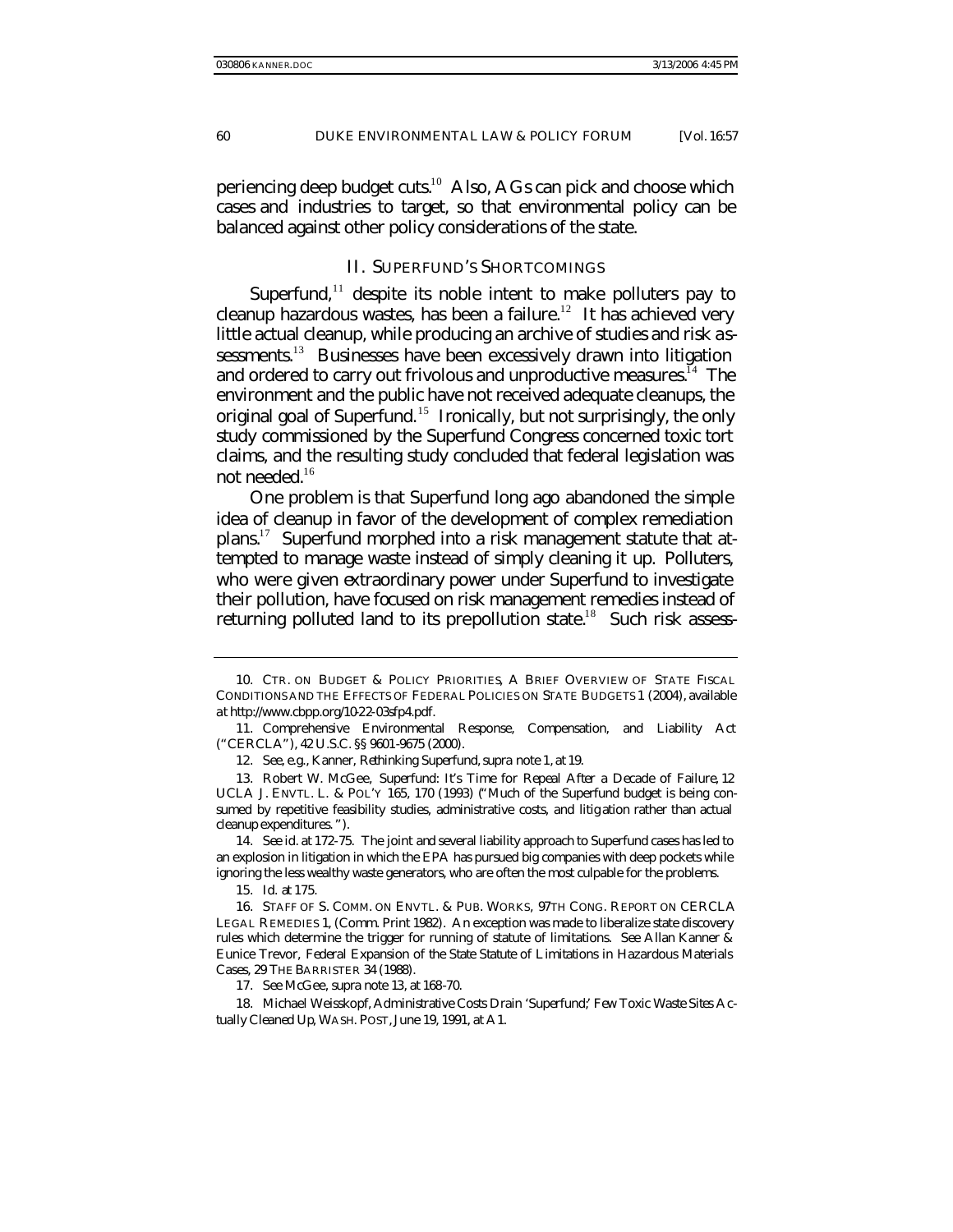ment "remedies" include capping the waste at levels polluters desire or determining that doing nothing is less risky than attempting a cleanup.<sup>19</sup>

Superfund also has a poor response time. In some cases, there is a seven-year gap between a site being listed on the National Priorities List ("NPL") and the beginning of any remediation.<sup>20</sup> Polluters are able to delay the process through the use of feasibility studies. It is not uncommon for three or four feasibility studies to be undertaken before a cleanup starts. $21$ 

The poor response time and bureaucratic nature has resulted in a bad track record for Superfund. In its first seven years, less than twenty NPL sites were cleaned up.<sup>22</sup> By 1991, only sixty-four sites had been cleaned up.<sup>23</sup> Clearly, in the interests of environmental protection and compensation, a new approach with ancient roots should be tried by the states.

## III. THE PUBLIC TRUST DOCTRINE

## A. *Introduction*

The public trust doctrine refers to the duty of sovereign states to hold and preserve certain resources, including wildlife, for the benefit of its citizens.<sup>24</sup> Described simply, the doctrine provides that natural resources belong to the whole public; private owners may not deprive the public of access. The state has legal authority to pursue causes of action for damages and injunctive relief against parties responsible for the pollution of natural resources.<sup>25</sup> If properly used, especially by the state AG, complete relief for the state citizenry is often possible.<sup>26</sup>

<sup>19.</sup> It can be said that site remediation was nevertheless costly to the responsible businesses. For the most part, nothing has been spent on natural resource damages.

<sup>20</sup>*. See* McGee, *supra* note 13, at 169.

<sup>21</sup>*. See* James Bovard*, The Real Superfund Scandal*, 89 CATO INST. POL'Y ANALYSIS 13 (1987).

<sup>22</sup>*. Id.*

<sup>23</sup>*. See* Weisskopf, s*upra* note 18.

<sup>24</sup>*. See, e.g*., Darren K. Cottriel, *The Right to Hunt in the Twenty-First Century: Can the Public Trust Doctrine Save an American Tradition?*, 27 PAC. L.J. 1235, 1261 (1996).

<sup>25.</sup> There might be an exception relating to some transaction costs, such as the costs of suit.

<sup>26.</sup> Distinctly, and beyond the scope of this paper, a state may also bring an action in its proprietary capacity to recover damages to its property. *See, e.g*., Submerged Lands Act of 1953, 43 U.S.C. §§ 1301-1315 (2000) (granting title to the state to all lands lying beneath navigable waters within three miles of the coastline). *See* Askew v. Am. Waterways Operators, Inc., 401 U.S. 325 (1973) (regarding state legislation of water pollution).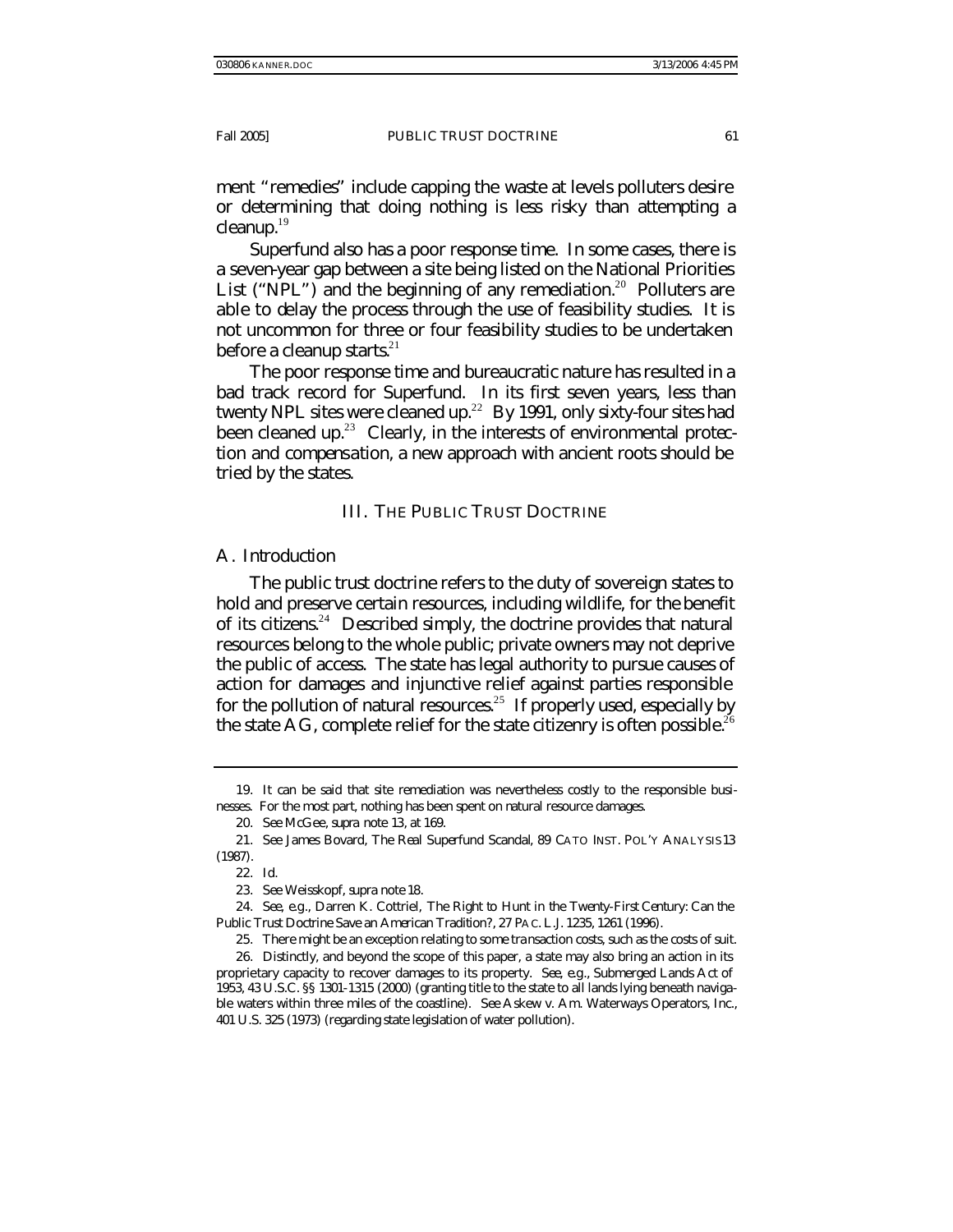The state's right to this relief is rooted in the common law's public trust doctrine, which provides that public lands, waters, and other resources are held in trust by the government for the benefit of its citizens. $27$ 

Historically, the purpose of the public trust doctrine was to protect water resources for navigation and commerce when waterways were the principal means of transportation and a source of food.<sup>28</sup> Thus, the doctrine originally evolved to allow recovery by the State in cases involving discharges into navigable waterways and tidelands.<sup>29</sup>

#### B. *History*

The theory of the public trust is an ancient legal doctrine.<sup>30</sup> It evolved from Roman law into English common law, and was passed on to the American colonies. From there, the doctrine has evolved through a series of court decisions. In the early United States, it protected beaches and navigable waterways so that commerce could proceed unimpeded.<sup>31</sup> In the last fifty years, however, both the scope and the purpose of the public trust doctrine have changed.

1. Roman Law

The idea of the public trust dates back to early Roman law<sup>32</sup> or even earlier.<sup>33</sup> The public's interest in and right to certain communi-

<sup>27.</sup> Matthews v. Bay Head Improvement Ass'n., 471 A.2d 355, 358 (N.J. 1984) ("The public's right to use the tidal lands and waters encompasses navigation, fishing, and recreational uses, including bathing, swimming, and other shore activities."); Borough of Neptune City v. Borough of Avon-by-the-Sea, 294 A.2d 47, 54 (N.J. 1972); Arnold v. Mundy, 6 N.J.L. 1, 12 (N.J. 1821); Van Ness v. Borough of Deal, 393 A.2d 571, 573 (N.J. 1978). Many bodies of water are thus deemed quasi-public property, giving the sovereign special prerogatives at the expense of private parties. Ill. Cent. R.R. Co. v. Illinois, 146 U.S. 387 (1892) (certain lands are held by the state in trust for the people, and legislative actions are void or voidable if the court finds they violate the trust); Phillips Petroleum Co. v. Mississippi, 484 U.S. 469 (1988) (public trust extends to all tidal waters, not just navigable waters).

<sup>28.</sup> Mary Kyle McCurdy, *Public Trust Protection for Wetlands*, 19 ENVTL. L. 683, 683-84 (1989).

<sup>29.</sup> As a practical matter, public trust is akin to standing, and a separate claim for public nuisance, trespass, strict liability, or unjust enrichment must be proven.

<sup>30</sup>*. See* Susan Morath Horner, *Embryo, Not Fossil: Breathing Life into the Public Trust Doctrine in Wildlife*, 35 LAND & WATER L. REV. 23, 31-35 (2000) (describing the public trust doctrine as having roots in early Roman civil law).

<sup>31.</sup> DENNIS J. COYLE, PROPERTY RIGHTS AND THE CONSTITUTION: SHAPING SOCIETY THROUGH LAND USE REGULATION 224 (1993); Richard J. Lazarus, *Changing Conceptions of Property and Sovereignty in Natural Resources: Questioning the Public Trust Doctrine*, 71 IOWA L. REV. 631, 636 (1986).

<sup>32.</sup> Lazarus, *supra* note 31, at 633.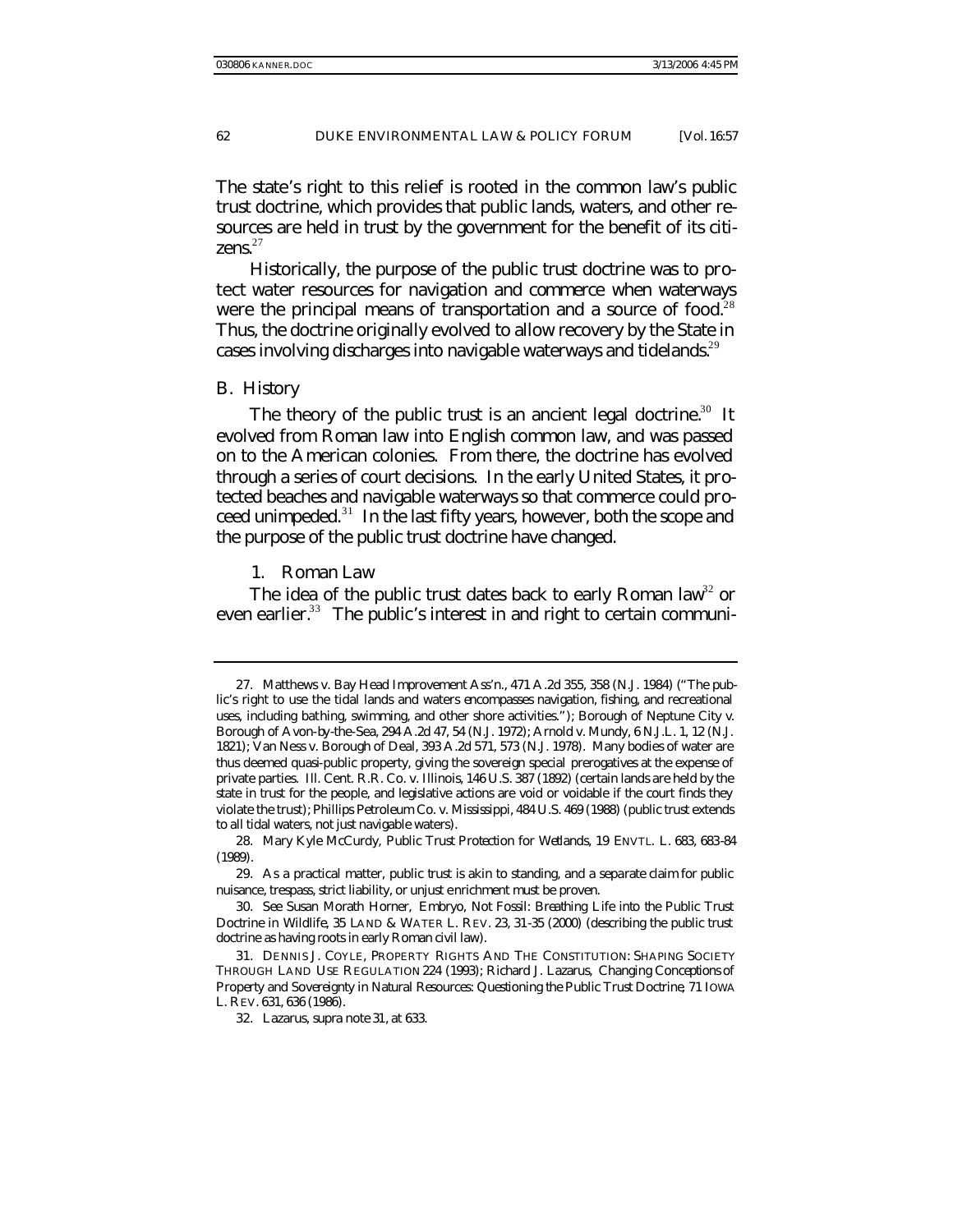tarian goods and benefits went unquestioned.<sup>34</sup> As stated by Justinian:

[T]he following things are by natural law common to all—the air, running water, the sea, and consequently the sea-shore. No one therefore is forbidden access to the sea-shore . . . for these are not, like the sea itself, subject to the law of nations. . . . Again, the public use of the banks of a river, as of the river itself, is part of the law of nations; consequently every one is entitled to bring his vessel to the bank, and fasten cables to the trees growing there, and use it as a resting-place for the cargo, as freely as he may navigate the river itself.... But they cannot be said to belong to any one as private property, but rather are subject to the same law as the sea itself, with the soil or sand which lies beneath it.<sup>35</sup>

Stated in other words, private property rights do not necessarily encompass the entire material world, and much of that nonprivate world is a valuable adjunct to the world of private property.

In addition to public goods, the Romans also recognized the ancient right of the sovereign to take private property for public use, or eminent domain.<sup>36</sup> The Romans also provided for land use controls, such as housing and construction restrictions. $37$  Later, as more modern notions of property emerged, these goods and advantages became the property of the state held for the benefit of all.<sup>38</sup> Finally, the rights-based notion grew to encompass various public responsibilities. $39$ 

37. Jonathan P. Whalen, *The Qualitative vs. Quantitative Approach to Nonconforming Uses Under Section 52-61 of the New York City Zoning Resolution: The Toys Case*, 62 ALB. L. REV. 323, 323 (1998).

38*. See* Gerald Torres, *Who Owns the Sky*, 18 PACE ENVTL. L. REV. 227, 241-42 (2001) ("If a thing were set aside for public use by public functionaries or political community, it was categorized as *res publicae*. Public buildings and the furniture within them are examples of this category of property.").

<sup>33</sup>*. See* Horner, *supra* note 30, at 31 (noting that some commentators believe that the public trust doctrine may have roots in ancient Greece).

<sup>34</sup>*. See* J. Stevens, *The Public Trust: A Sovereign's Ancient Prerogative Becomes the People's Environmental Right*, 14 U.C. DAVIS L.REV. 195, 196-98 (1980).

<sup>35.</sup> J. INST.35 § 2.1.1 (J. B. Moyle trans., 5th ed. 1913).

<sup>36.</sup> In the United States, the Fifth Amendment to the Constitution imposes an obligation on the national government to exercise due process of law in taking private property, as well as an obligation to pay for it: "No person shall . . . be deprived of life, liberty, or property, without due process of law; nor shall private property be taken for public use, without just compensation." U.S. CONST. amend. V.

<sup>39</sup>*. See* Carol Rose, *The Comedy of the Commons: Custom, Commerce, and Inherently Public Property*, 53 U. CHI. L. REV. 711, 774 (1986) ("The 'public' in question was the 'public at large;' sometimes it acted through organized governments, but it was also capable of acting through the medium of the customs and habits of a civilized citizenry.").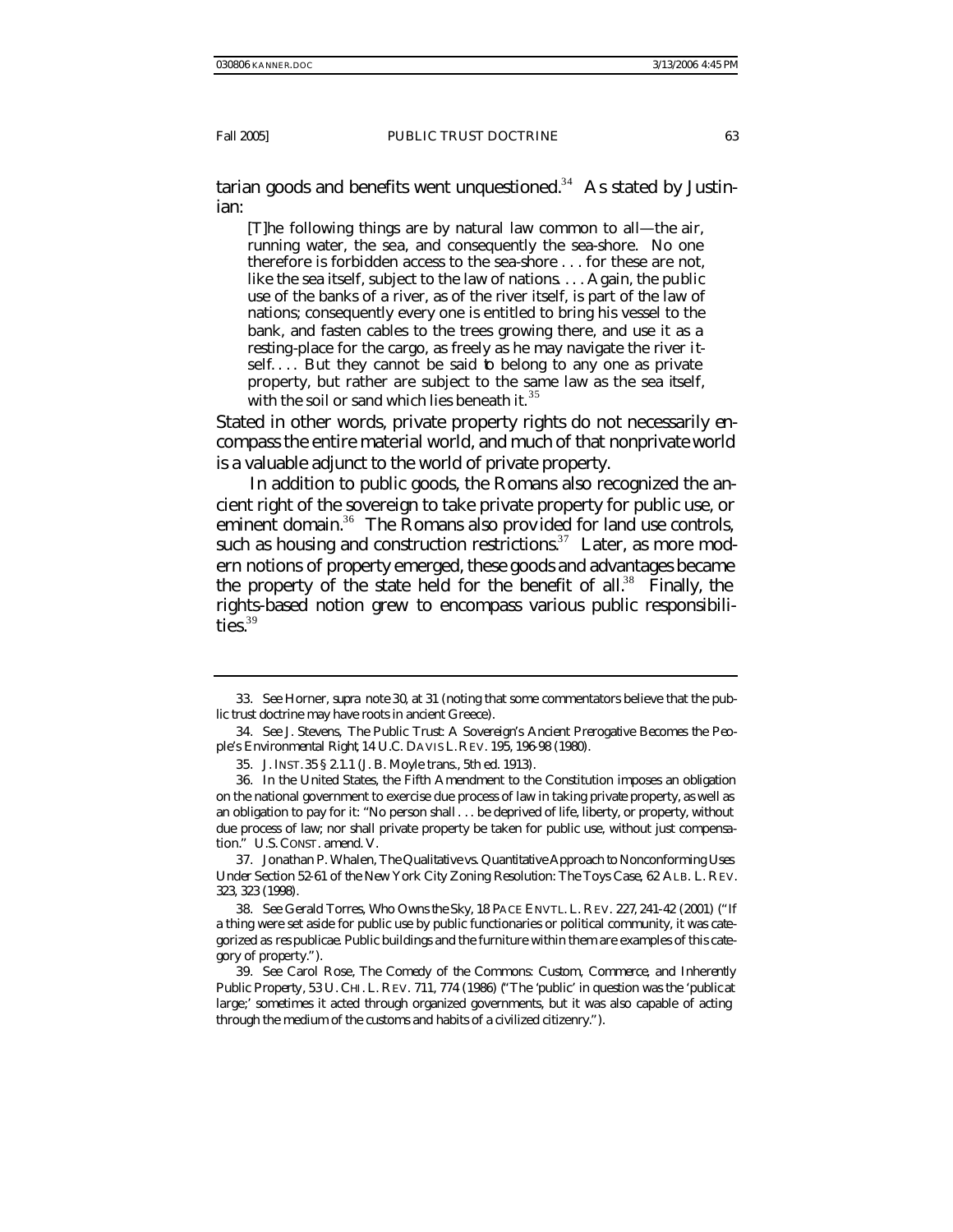#### 2. Early English Law

In the eleventh and twelfth centuries, English villages were largely feudal and had "common" land for grazing livestock. $40$  The modern day conception of the common as a public right does not accurately describe the medieval commons. In the medieval commons system, either by a common law right as a freehold tenant or through usage and grants, a villager was entitled to pasture limited numbers of specific animals on the land not otherwise used by the feudal lord. $41$ The villager also had the right to cut wood, to fish, and to cut peat or turf for fuel. $42$  Even from the beginning, the use of the commons was regulated: The villages determined the type and number of animals permitted in the commons, the time of year they could be loose, how long they might graze, and when they must be removed.<sup>43</sup>

In addition, the English allowed the king to declare lands to be "royal forests," so that they could be managed to conserve various types of game.<sup>44</sup> The "forest" was a land use classification rather than a vegetation description; it contained the mix of habitats that "forest" animals required. $45$  Forest law protected both particular places, by prohibiting habitat-altering activities, and the game species that lived there, by prohibiting hunting—in the language of the time, forest law protected "the vert and Venison" (the vegetation and the game):  $40^{\circ}$ 

[B]y the Lawes of the Forest, no man may cut downe his woods, nor destroy any coverts, within the forest, without the . . . license of

<sup>40.</sup> Fred P. Bosselman, *Limitations Inherent in the Title to Wetlands at Common Law*, 15 STAN. ENVTL. L.J. 247, 273-74 (1996).

<sup>41.</sup> Lynda L. Butler, *The Commons Concept: An Historical Concept with Modern Relevance*, 23 WM. & MARY L. REV. 835, 855 (1982).

<sup>42</sup>*. Id*.; Bosselman, *supra* note 40, at 276.

<sup>43.</sup> Butler, *supra* note 41, at 853.

<sup>44.</sup> JOHN MANWOOD, A TREATISE ON THE LAWES OF THE FOREST ch. IV, at §§ 1-2 (William S. Hein & Co. 2003) (1598).

<sup>45.</sup> John Manwood defined the forest as "a certaine Territorie of woody grounds and fruitfull pastures, privileged for wild beasts and fowles. . . to rest and abide in, in the safe protection of the king, for his princely delight and pleasure, which Territorie of ground . . . is [legally defined] ... for the preservation and continuance of which said place ... there are certaine particular Lawes, Privileges and Officers." *Id.* at ch. I, § 1; *see also* E. P. THOMPSON, WHIGS AND HUNTERS 28-32 (1975); G. J. TURNER, 18 SELECT PLEASE OF THE FOREST ix (G. J. Turner ed. & trans., Selden Society Publishers) (1901).

<sup>46.</sup> MANWOOD, *supra* note 44, at ch. I, § 1. The "vert "—"every plant, that doth grow within the Forest and beare greene leafe"—was protective to preserve the "Venison"—a term that at the time meant flesh of any of the animals of the chase. In Manwood's flowery phrasing, "therefore you shall understand, that even as the old Foresters & good Woodmen, doe . . . by this generall word Venison, unde rstand every beast of Forest and Chase, as a word of art proper to beasts of Forest, and beasts of Chase, and to none other." *Id*. at ch. VI, § 1; ch. V, § 1.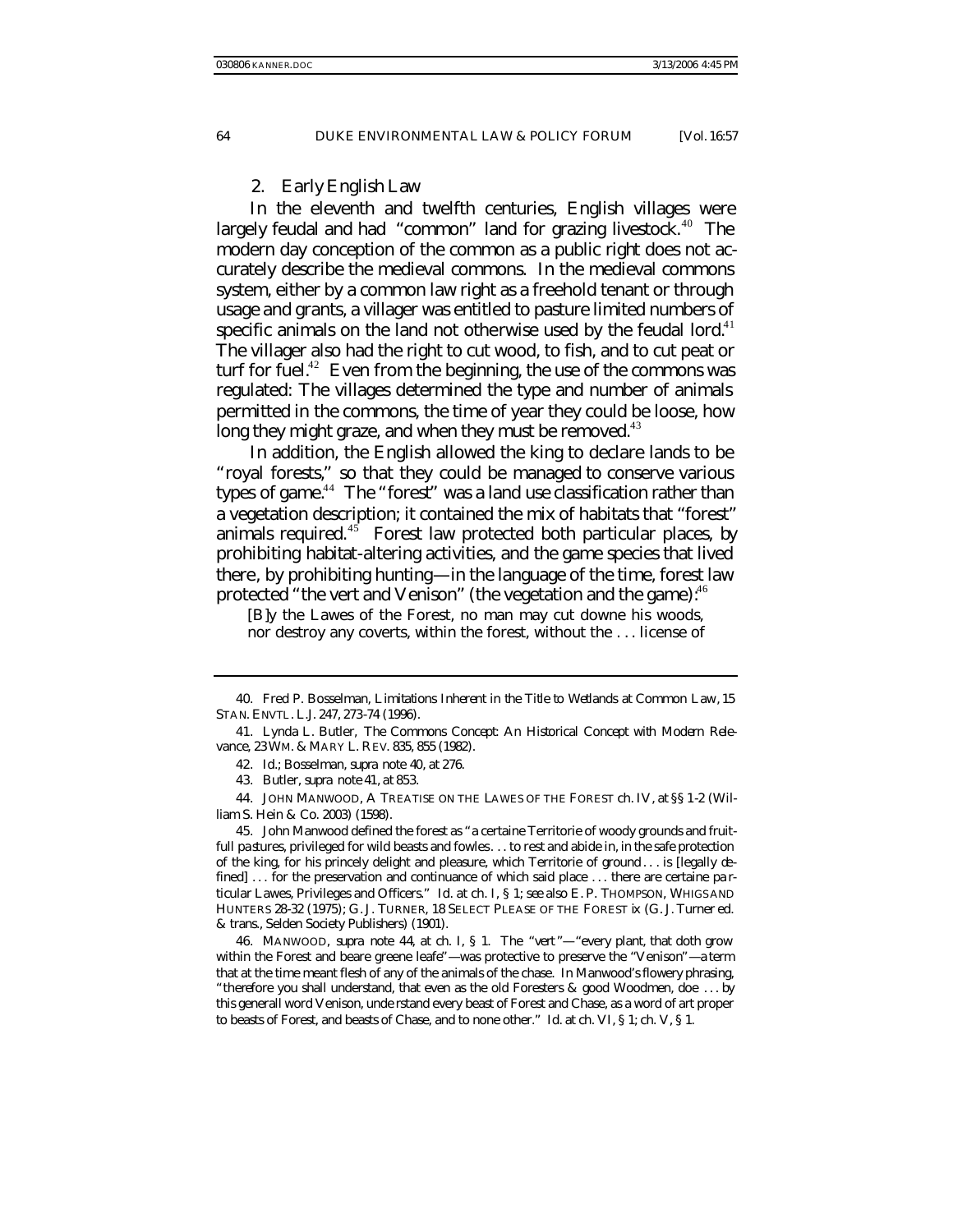the Lord chief Justice in Eyre of the Forest, although that the soile, wherein those woods do grow, bee a mans owne freehold. $47$ 

Similarly,

Hawking and Hunting in forests are pastimes of delights and pleasure, ordayned and appointed chiefly for the recreation of Kings and Princes, and therefore they are not be used in Forests by everie common person, but onely by such, as are Earles, Barons, and Noble men of the Realme, being thereunto licensed or authorised by the King. $48$ 

Forest law thus was a pervasive body of law that conserved limited game species.

Legal restrictions were not, however, limited solely to places suitable as wildlife habitats. The English government imposed a wide variety of hunting and habitat altering restrictions to conserve wildlife. In 1285, for example, Parliament enacted the Statute of Westminster II which set closed seasons on the taking of salmon.<sup>49</sup> A statute enacted in 1393 strengthened these restrictions and also restricted habitat alteration by mandating that all dams include weirs "of reasonable wideness" to permit the fish to reach upstream spawning areas.<sup>50</sup> Similarly, a 1692 statute for "better preserving the red and black game of grouse" prohibited the burning of "grig, ling, heath, furze, goss, or fern" from February through June.<sup>51</sup> Lawmakers also

50. Justices of the Peace Shall be Conservators of the Statutes Made Touching Sa lmons, 1393, 17 Rich. 2, c. 9 (Eng.).

<sup>47</sup>*. Id.* at ch. VIII, § 2; *see also* Thomas A. Lund, *British Wildlife Law Before the American Revolution: Lessons from the Past*, 74 MICH. L. REV. 49, 60-62 (1975) (arguing that the forest laws were intended at least in part to create "wildlife rights").

<sup>48.</sup> MANWOOD, *supra* note 44, at ch. XVIII, § 1.

<sup>49.</sup> Statute of Westminster II, 1285, 13 Edw., c. 47 (Eng.). The statute is not unique. *See, e.g.*, The Penalty for Unlawfully Hunting the Hare, 1523, 14 & 15 Hen. 8, c. 10 (Eng.); To Avoid Destroying of Wild-Fowl, 1533, 25 Hen. 8, c. 11, § 2 (Eng.); An Act . . . for the Preservation of the Game in Pheasants and Partridges, and against the Destroying of Hares with Hare -Pipes and Tracing Hares in the Snow, 1604, 2 Jam. 1, c. 27, § 6 (Eng.).

<sup>51.</sup> An Act for the More Easy Discovery and Conviction of Such as Shall Destroy the Game of this Kingdom, 1692, 4 Wm. & M., c. 23, § 9 (Eng.). When the statute prohibiting the burning of heath proved insufficient to deter illegal habitat destruction, Parliament prohibited unlicensed persons from selling fern ashes. An Act for the Better Prese rvation of the Game, 1706, 6 Ann., c. 16, § 10 (Eng.). *See also* An Act for the Preventing the Burning or Destroying of Goss, Furze or Ferne, in Forests or Chaces, 1755, 28 Geo. 2, c. 19, § 3 (Eng.).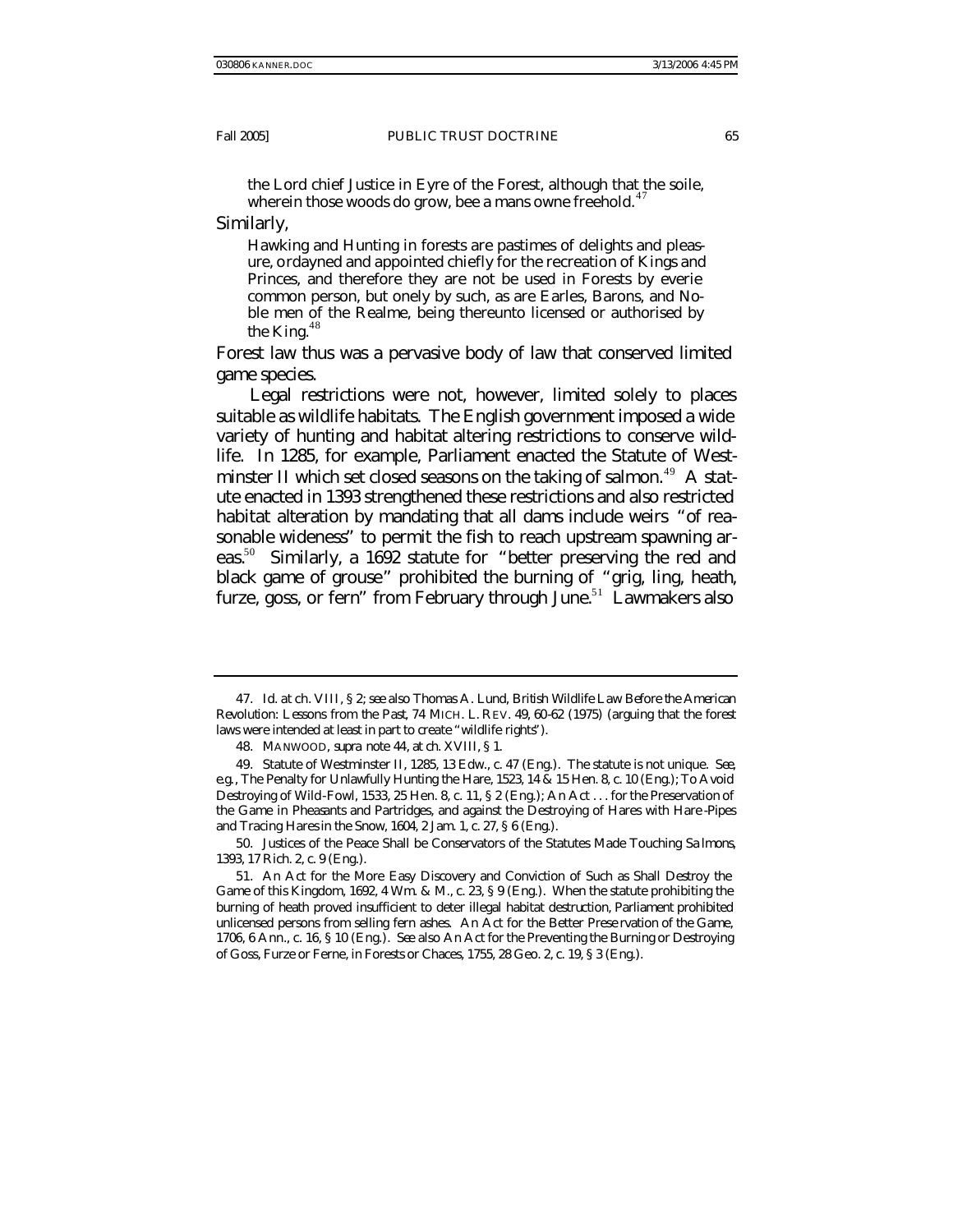relied upon bag limits,<sup>52</sup> gear restrictions,<sup>53</sup> and prohibitions on commerce to conserve and to allocate wildlife.<sup>54</sup>

Although the commons system lasted for centuries, abuses of the system by the wealthier landlords were frequent. The unfortunate poor tenant was denied his remedy at law for the illegal abuses of the more powerful landowners. This ultimately led to the enclosure of most of the common land by the mid-nineteenth century.<sup>55</sup>

"After centuries of lapse, the doctrine that certain lands always belong to the sovereign was revived in England during the early seventeenth century to augment the declining fortunes of the Crown."<sup>56</sup> In many of the debates over the extent of royal power, the public trust was raised as an issue. $57$ 

#### C. *The American Experience*

When colonists arrived in America, they brought the doctrine from England, "although they changed its beneficiary from the monarchy to the public as a whole." <sup>58</sup> As with many of the common law doctrines taken from England and modified to fit New World needs, the public trust doctrine was unclear and its application varied:

<sup>52</sup>*. See, e.g*., An Act for Preservation of Spawn and Fry to Fish, 1558, 1 Eliz., c. 17, § 2 (Eng.).

<sup>53</sup>*. See, e.g*., No Man Shall Fasten Nets to Any Thing over Rivers, 1423, 2 Hen. 6, c. 15 (Eng.); An Act for the Preservation of Fishing in the River Severn, 1678, 30 Car. 2, c. 9 (Eng.).

<sup>54.</sup> The English also addressed their natural environment in other ways. In 1306, King Edward decreed "all but smith to eschew the obnoxious material [i.e*.*, coal] and return to the fuel of old." *See* ALLAN KANNER, ENVIRONMENTAL AND TOXIC TORT TRIALS 1-2, n.3 (2d. ed. 2001) (citation omitted).

<sup>55.</sup> Robert C. Ellickson, *Property in Land*, 102 YALE L.J. 1315, 1391 (1993). The enclosure movement:

in England took place in waves during the period 1450-1849. The earliest enclosures were carried out unilaterally by manorial lords; the later ones, by act of Parliament. In essence, an enclosure erased some or all of the preexisting rights in common lands in a specific village, laid out new roadways, and repartitioned the affected territory into private parcels that were larger and more compact than open-field strips, but smaller than the open fields themselves.

*Id.*

<sup>56.</sup> Sarah C. Smith, *A Public Trust Argument for Public Access to Private Conservation Land*, 52 DUKE L.J. 629, 639 (2002).

<sup>57.</sup> Carol M. Rose, *Takings, Public Trust, Unhappy Truths, and Helpless Giants: A Review of Professor Joseph Sax's Defense of the Environment Through Academic Scholarship: Joseph Sax and the Idea of the Public Trust*, 25 ECOLOGY L.Q. 351, 351 (1998) (alluding to the role of the public trust in debates on the royal prerogative).

<sup>58.</sup> Smith, *supra* note 56, at 639 (citing to Lazarus, *supra* note 31, at 636) (stating that the nineteenth century jurists specifically included *jus publicum*, the rights of the general public, in their division of water rights).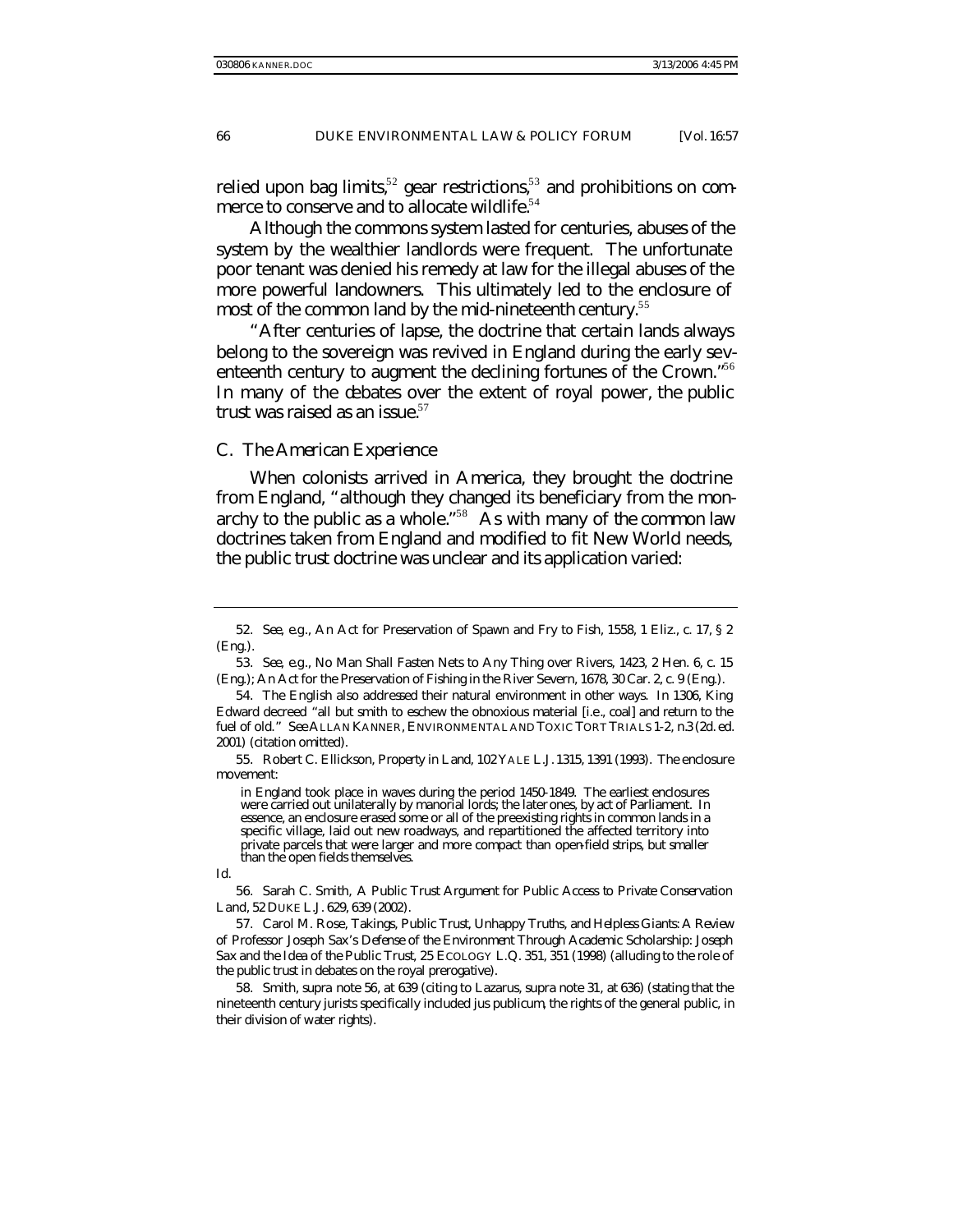Indeed, the scope of the public trust doctrine is subject to considerable debate. Many scholars acknowledge the public trust doctrine but maintain that the reach of the doctrine should be fixed. They argue that sudden shifts in the doctrine's application cannot inhere in a title because abrupt changes in the doctrine cannot be consistent with settled rules of state law. Critics of an evolving public trust doctrine are correct that sudden shifts in a doctrine argue against its characterization as a background principle. But it is inconsistent to recognize the public trust doctrine as a background principle on one hand and then limit its application to a "traditional scope" on the other. Controlled evolution is inherent in the very definition of the public trust doctrine; the fundamental purpose of the doctrine is to meet the public's changing circumstances and needs. Just as what constitutes nuisance has changed over time, so too has the public trust doctrine slowly been "molded and extended" to satisfy the needs "of the public it was created to benefit." Careful, predictable expansions of the doctrine, therefore, are not novel legislative decrees, but constitute a firmly embedded exercise of state duty.<sup>59</sup>

Beginning with Massachusetts Bay in 1694, the colonies adopted restrictions on killing or capturing wildlife.<sup>60</sup> By the American Revolution, every colony except Georgia had established limitations on killing deer. $\tilde{b}$ <sup>1</sup> As the population increased, so did legislative output; gear restrictions, bag limits, and licensing requirements soon fol $lowed.<sub>62</sub>$ 

Legislatures also routinely restricted land use to conserve wildlife habitats.<sup>63</sup> The most common examples were statutes requiring mill owners to install fishways in their milldams.<sup>64</sup> For example, when Essex Company was incorporated by the Massachusetts legislature in

<sup>59.</sup> Zachary C. Kleinsasser, *The Law and Planning of Public Open Space: Boston's Big Dig and Beyond*, 32 B.C. ENVTL. AFF. L. REV. 421, 433-34 (2005) (citation omitted).

<sup>60.</sup> Shannon Peterson, *Bison to Blue Whales: Protecting Endangered Species Before the Endangered Species Act of 1973*, 22 ENVIRONS L. & POL'Y J. 71, 73 (1999).

<sup>61</sup>*. See* Thomas A. Lund, *Early American Wildlife Law*, 51 N.Y.U. L. REV. 703, 720 n.139 (1976).

<sup>62</sup>*. See* Dean Lue ck, *Property Rights and the Economic Logic of Wildlife Institutions*, 35 NAT.RESOURCES J. 625, 633 (1995).

<sup>63</sup>*. See, e.g.*, John F. Hart, *Colonial Land Use Law and Its Significance for Modern Ta kings Doctrine*, 109 HARV. L.REV. 1252, 1294-95 (1996).

<sup>64</sup>*. See, e.g.*, Curtis v. Hurlburt*,* 2 Conn. 309 (1817); Eastman v. Curtis, 1 Conn. 323 (1815); Cottrill v. Myrick, 12 Me. 222 (1835); Vinton v. Walsh, 26 Mass. (9 Pick.) 87 (1829); Stoughton v. Baker, 4 Mass. 522 (1808); Sickles v. Sharp, 13 Johns. 497 (N.Y. Sup. Ct. 1816); State v. Glen, 52 N.C. 321 (1859); Fagan v. Armistead, 33 N.C. (1 Ired.) 433 (1850); Hart v. Hill, 1 Whart. 124 (Pa. 1835); Boatwright v. Bookman*,* 24 S.C.L. (Rice) 447 (S.C.L. 1839).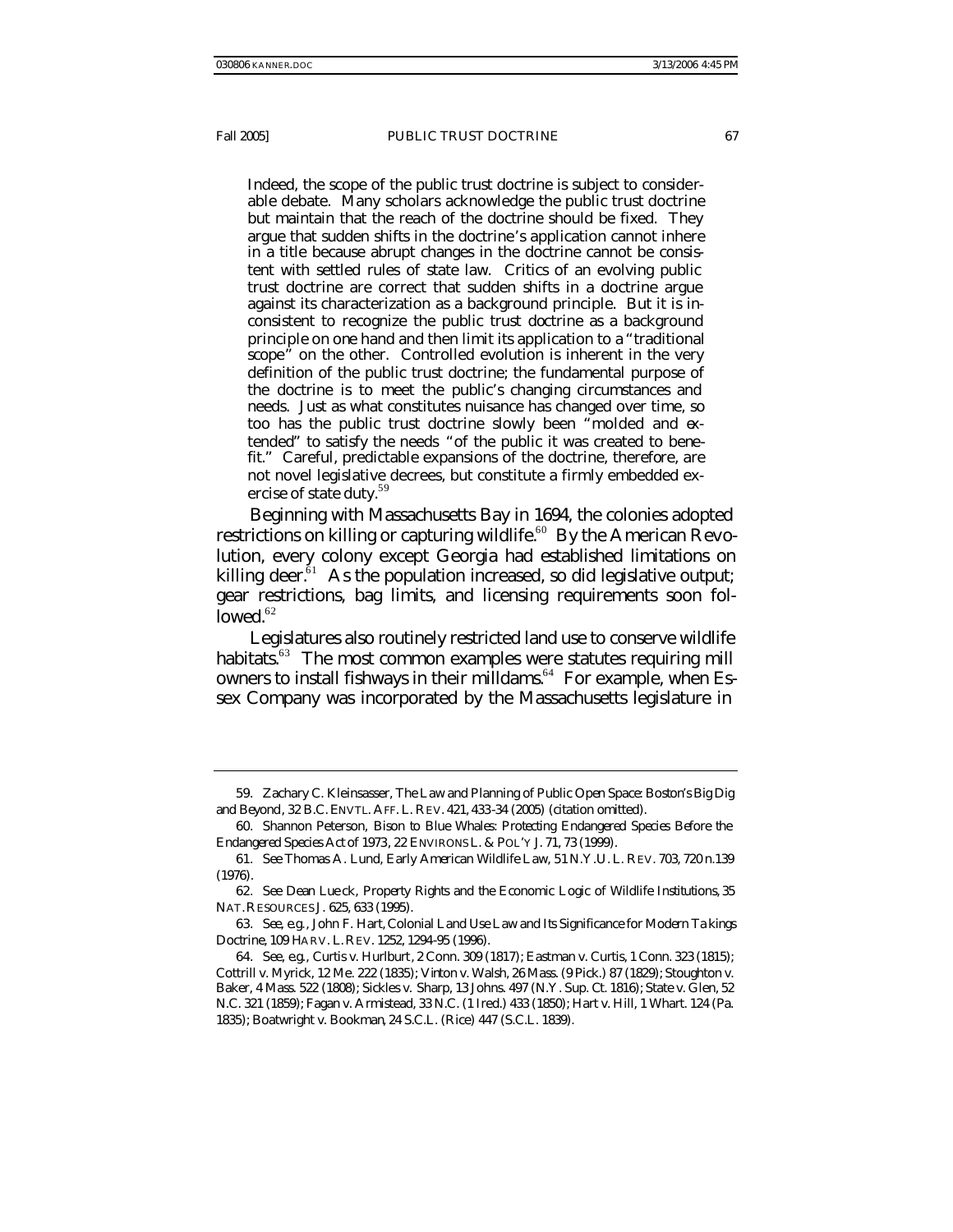1845, it was required to provide fish passage facilities in the dam it sought to construct on the Merrimack River.<sup>65</sup>

After the American Revolution, the rights of the sovereign passed to the governments of the individual colonies, not the central federal government.<sup>66</sup> Originally emphasizing water-related resources, $67$  the public trust doctrine has expanded to include nearly all natural resources.<sup>68</sup>

Traditionally, the states managed fish and wildlife as heirs of the king's common law powers by conveyance through the colonial governments.<sup>69</sup> This idea, known as the state ownership doctrine, can be traced to that amalgam of common and international law that informed the early legal developments in this country.

In *Arnold v. Mundy*,<sup>70</sup> the court found that the State of New Jersey held the land beneath navigable waters in trust for its citizens because the king had done the same.<sup>71</sup> Relying upon Blackstone's Commentaries<sup>72</sup> and Vattel's *The Law of Nations*,<sup>73</sup> the court con-

67*. See* Lazarus, *supra* note 31, at 636-40.

68. Sharon M. Kelly, Note, *The Public Trust and the Constitution: Routes to Judicial Overview of Resource Management Decisions in Virginia*, 75 VA. L. REV. 895, 897 (1989) ("In recent years, these uses have been expanded to include hunting, swimming, recreational boating, aesthetics, climate, scientific study, environmental and ecological quality, open space, wildlife habitat preservation, and water allocation.").

69. Robin Kindus Craig, Comment, *Of Fish, Federal Dams, and State Protections: A State's Options Against the Federal Government for Dam-Related Fish Kills on the Columbia River*, 26 ENVTL. L. 355, 360 (1996) ("Under the wildlife laws of the United States, management of fish and wildlife is the states'—not the federal government's—prerogative. As early as 1895, the United States Supreme Court held that the power to regulate wild animals passed from England through the colonial governments to the states. ").

70. 6 N.J.L. 1 (N.J. 1821). New Jersey was the first state in the country to consider the applicability of the public trust doctrine and has applied the doctrine expa nsively. "[The state's natural] resources are vital for the economic, recreational, and aesthetic benefits central to the health and well being of the citizens of this State." New Jersey Council on Environmental Qua lity, N.J. Stat. Ann. § 13:1DD-1 (2003). "[T]he discharge of petroleum products and other hazardous substances within or outside the jurisdiction of this State constitutes a threat to the economy and env ironment of this State." New Jersey Spill Compensation and Control Act, N.J. Stat. Ann. § 58:10-23.11a (2003).

<sup>65.</sup> THEODORE STEINBERG, NATURE INCORPORATED 174-75 (1991); *see also* Peter M. Molloy, *Nineteenth Century Hydropower: Design and Construction of Lawrence Dam*, *1845- 1848*, 15 WINTERTHUR PORTFOLIO 315 (1980).

<sup>66.</sup> In *Martin v. Waddell*, 41 U.S. 367, 416 (1842), the Supreme Court held that the English public trust doctrine ha d survived the American Revolution: "[W]hen the people of New Jersey took possession of the reins of government, and took into their own hands the powers of sovereignty the prerogatives and regalities which before belonged either to the crown or the parliament, became immediately and rightfully vested in the state."

<sup>71</sup>*. Arnold*, 6 N.J.L. at 42.

<sup>72.</sup> WILLIAM BLACKSTONE,2 COMMENTARIES \*261.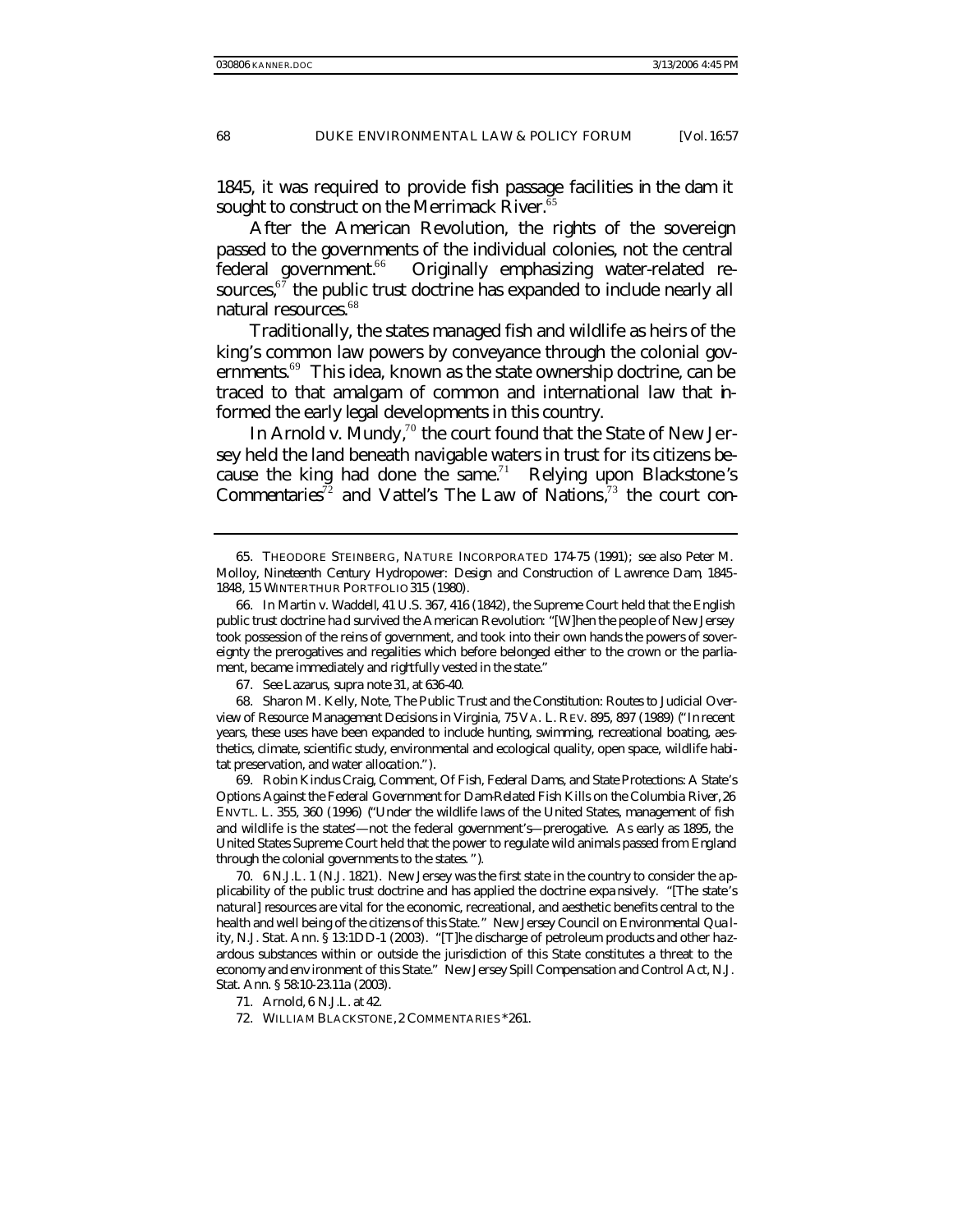cluded that this meant that the oysters growing on those lands were also owned by the state in trust.<sup>74</sup> In a subsequent decision, the federal circuit, again relying upon Blackstone and Vattel, held that state ownership-in-trust meant that oysters were not items of commerce and hence, a New Jersey statute prohibiting nonresidents from harvesting oysters did not violate either the Commerce Clause or the Privileges and Immunities Clause.<sup>75</sup>

Meanwhile, the law regarding conflicts over land use was evolving. Such conflicts were at first easy to resolve. Usually, the common law remedy of nuisance was sufficient to settle private disputes.<sup>76</sup> Initially, the strength of the concept of property rights, and the Lockean notion that if a person had paid for something, it was his to do with as he wished, overrode any suspicion that the public might be better served if certain activities were prohibited or restricted.<sup>77</sup> However, as American cities grew, public controls became necessary. Cities used their *police power* to enact ordinances restricting certain activities, such as tanneries,<sup>78</sup> candle makers,<sup>79</sup> or slaughterhouses with their attendant odors and refuse, $80$  to particular parts of town. Common law remedies to redress land use abuses continued to evolve. $81$ 

77. Raymond R. Coletta, *Reciprocity of Advantage and Regulatory Takings: Toward a New Theory of Takings Jurisprudence*, 40 AM. U. L. REV. 297, 361 (1990) ("The *laissez faire* philosophies of Locke, Smith, and Bentham contributed to this perception of the absolute and individualistic nature of private property. Property bespoke individual rights which tolerated only minimal interference by the state.").

80*. See Gardenshire*, 221 P. at 229.

81. Most controls of land use come from government regulation, but some arise at common law. One is the concept of nuisance. Another is the notion of waste, which can arise when pe ople share interests and rights in a resource. Waste is committing acts upon the land that are harmful to the rights of the party not in possession. A tenant who cuts down all the trees in a landlord's yard, for example, would be guilty of waste. Waste can be affirmative (cutting down the trees) or permissive (allowing a roof to deteriorate so that rain damages the interior of the house). The remedy for waste can be money damages, an injunction to stop the conduct that is causing the harm, or some combination of the two. *See, e.g.*, Lynda L. Butler, *Defining a Water Ethic Through Comprehensive Reform: A Suggested Framework for Analysis*, 1986 U. ILL. L. REV. 439, 445 (1986).

<sup>73.</sup> EMMERICH DE VATTEL, THE LAW OF NATIONS 120 (1758).

<sup>74</sup>*. Arnold*, 6 N.J.L. at 62.

<sup>75.</sup> Corfield v. Coryell, 6 F. Ca. 546, 550-53 (C.C.E.D. Pa. 1823). *See* Martin v. Waddell, 41 U.S. 367 (1842), Pollard v. Hagan, 44 U.S. (3 How.) 212 (1845), Smith v. Maryland, 59 U.S. 71, 73 (1855), McCready v. Virginia, 94 U.S. 391 (1876), and Manchester v. Massachusetts, 139 U.S. 240 (1890) (tracing subsequent developments).

<sup>76</sup>*. See, e.g.*, Woodring v. Forks Twp., 28 Pa. 355, 361 (1857).

<sup>78</sup>*. See* Gardenshire v. State, 221 P. 228, 229 (Ariz. 1923).

<sup>79</sup>*. See* St. Louis v. Polar Wave Ice & Fuel Co., 296 S.W. 993, 994 (Mo. 1927).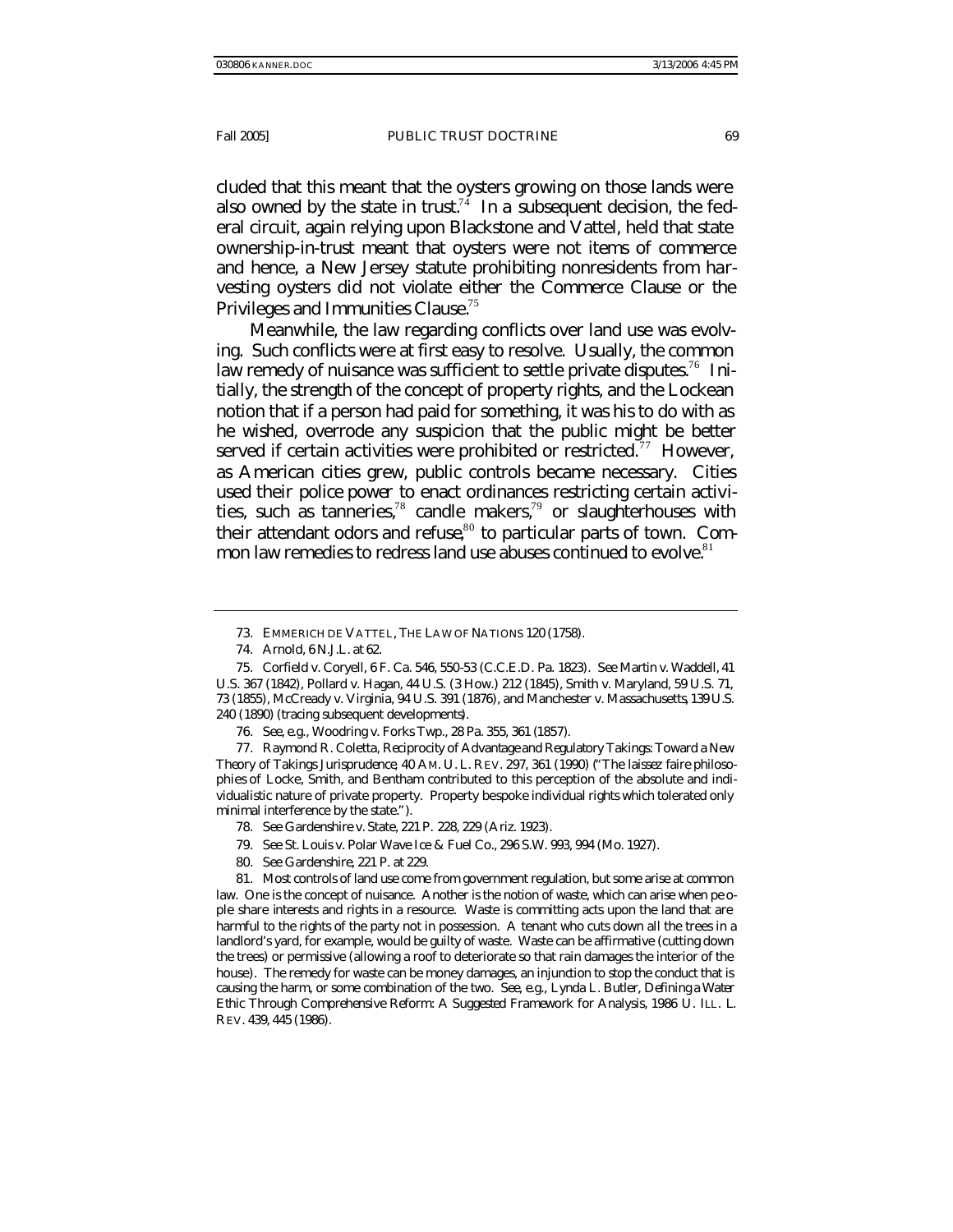The public trust doctrine was static throughout the nineteenth century. The shorelines and land underlying navigable rivers continued to be held in the public trust.<sup>82</sup> This limited the action of a private property owner on these lands to those not interfering with the public trust.<sup>83</sup> The nineteenth century public trust was one of negative rights, preventing harm but imposing no affirmative duties on the landowner or state.

Just before the turn of the century, *Illinois Century Railroad Co. v. Illinois*<sup>84</sup> changed the nature of the public trust by establishing affirmative duties of the states with respect to the public trust. In 1869, the State of Illinois granted some submerged Chicago shorefront lands in Lake Michigan to the Illinois Central Railroad Company.<sup>85</sup> Four years later, regretting its gift, the state repealed the grant. $86$  The state then filed suit to quiet the title so that the chain of ownership would be clearly recorded. $87$  Understandably, the railroad company objected. The state retaking title to land that was privately owned seemed to raise the constitutional question of a violation of due process.<sup>88</sup> However, the United States Supreme Court cleverly avoided the constitutional question by finding the original grant of land to be invalid because it violated public trust obligations in Illinois.<sup>89</sup> This case established the central tenet in public trust litigation: that property held in trust for public use must not be constrained. $90$ 

The Supreme Court held that submerged lands under Lake Michigan were owned by the State of Illinois and held in trust for the people of the state for their common use and enjoyment and could not be transferred.<sup>91</sup> The Supreme Court stated that the land was:

89*. Id*. at 464-65.

90*. See* Jose L. Fernandez, *Untwisting the Common Law: Public Trust and the Massachusetts Colonial Ordinance*, 62 ALB. L.REV. 623, 645 (1998).

<sup>82.</sup> Charles F. Wilkinson, *The Headwaters of the Public Trust: Some Thoughts on the Source and Scope*, 19 ENVTL. L. 425, 454-55 (1989).

<sup>83</sup>*. See* COYLE, *supra* note 31, at 224-25 (arguing that the public trust doctrine has been applied beyond its original commercial intentions to include preservation and environmental motives).

<sup>84.</sup> 146 U.S. 387 (1892).

<sup>85</sup>*. Id*. at 448.

<sup>86</sup>*. Id*. at 449.

<sup>87</sup>*. Id*. at 439.

<sup>88</sup>*. Id*. at 418.

<sup>91</sup>*. Ill. Cent. R.R. Co.*, 146 U.S. at 453. The Court held that because the state holds submerged lands in trust for the people, it cannot convey those lands without some clear benefit to the trust: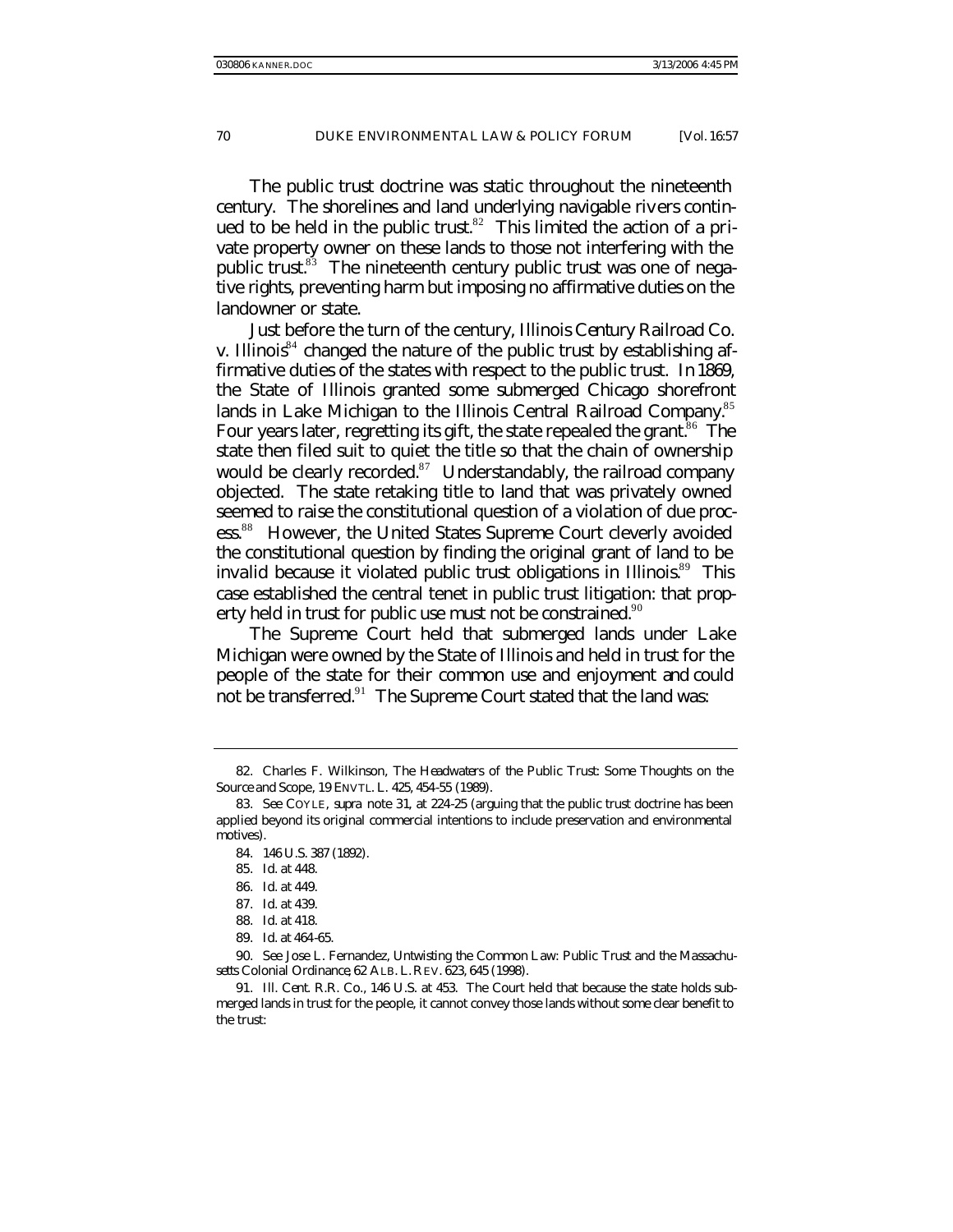[d]ifferent in character from that which the state holds in lands intended for sale . . . . It is a title held in trust for the people of the State, that they may enjoy the navigation of the waters, carry on commerce over them, and have liberty of fishing therein freed from the obstruction or interference of private parties.

In effect, the Supreme Court held that the state could not revoke the grant of submerged land because the company never really had title to them in fee simple; its title was always limited by the public trust.<sup>93</sup> In other cases in which states have conveyed trust lands to private owners, the courts reasoned that the public trust property interests consist of two bundles of rights, the *jus privatum* (private right) and the *jus publicum* (public right).<sup>94</sup> These cases concluded that the state could transfer the private right only in strict subordination to the public trust easement created by the public right. $95$  Overall, the effect of *Illinois Central* has been profound. The case has been relied upon hundreds of times by state courts applying the pub-

*Id.* at 452-54 (emphasis added).

The trust devolving upon the state for the public, and which can only be discharged by the management and control of property in which the public has an interest, cannot be relinquished by a transfer of the property. *The control of the state for the purposes of the trust can never be lost, except as to such parcels as are used in promoting the interests of the public therein, or can be disposed of without any substantial impairment of the public interest in the lands and waters remaining* . . . . A grant of all the lands under the navigable waters of a state has never been adjudged to be within the legislative power; and any attempted grant of the kind would be held, if not absolutely void on its face, as subject to revocation. *The state can no more abdicate its trust over property in which the whole people are interested, like navigable waters and soils under them, so as to leave them entirely under the use and control of private parties,* except in the instance of pa rcels mentioned for the improvement of the navigation and use of the waters, or when parcels can be disposed of without impairment of the public interest in what remains, *then it can abdicate its police powers in the administration of go*v*ernment and the preservation of the peace.* In the administration of government the use of such powers may for a limited period be delegated to a municipality or other body, but there always remains with the state the right to revoke those powers and exercise them in a more direct manner, and one more conformable to its wishes. *So with trusts connected with*  public property, or property of a special character, like lands under navigable waters; *they cannot be placed entirely beyond the direction and control of the state.*

<sup>92</sup>*. Id.* at 452.

<sup>93</sup>*. Id*. at 455-56.

<sup>94.</sup> City of Oakland v. Oakland Water-Front Co*.*, 50 P. 277, 285 (Cal. 1897); People *ex inf.*  Webb v. Cal. Fish Co., 138 P. 79, 86 (Cal. 1913).

<sup>95</sup>*. See Oakland Water-Front Co.*, 50 P. at 286; *Cal. Fish Co.*, 138 P. at 87.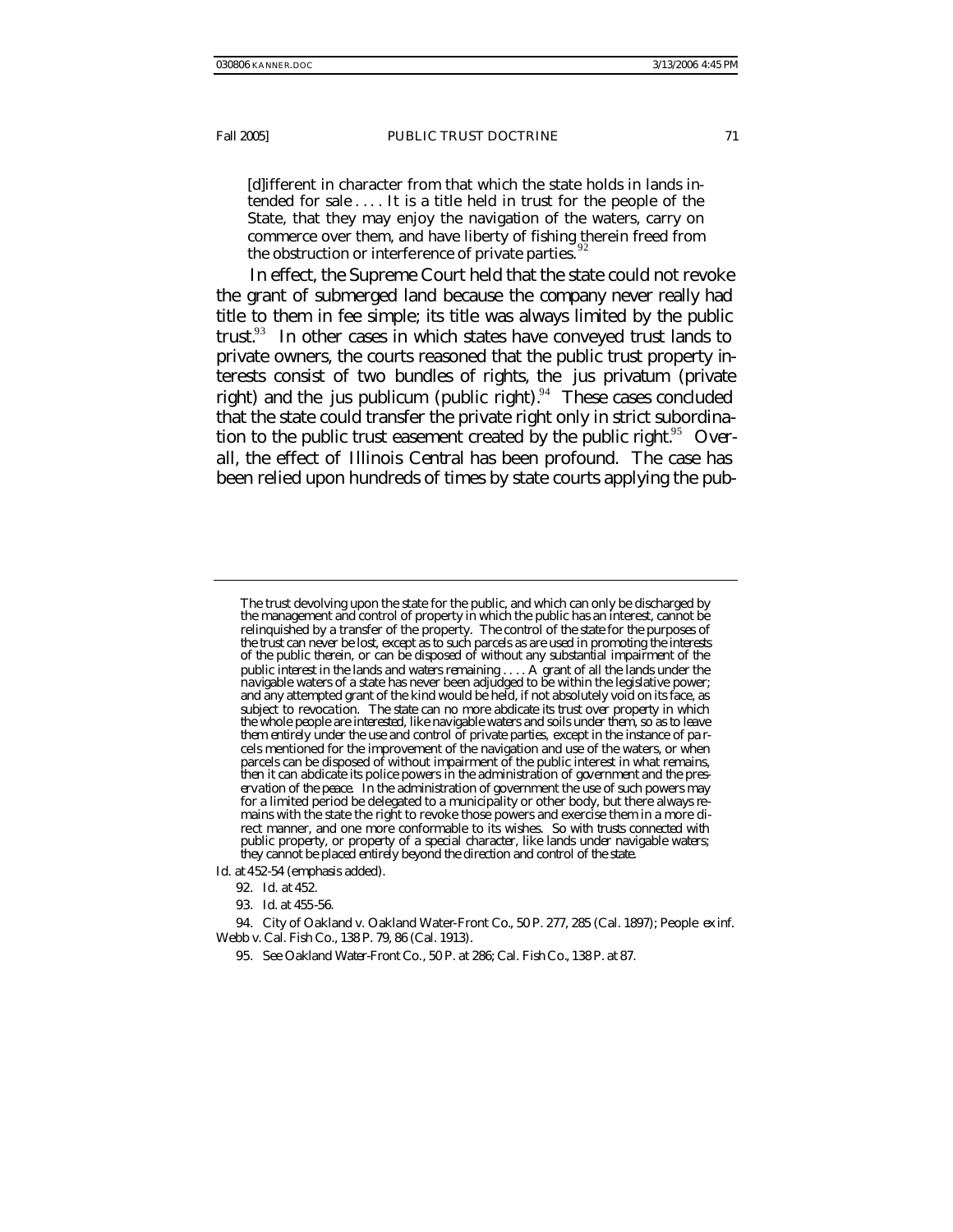lic trust doctrine to public resources, including wildlife.<sup>96</sup> Some states have adopted the doctrine legislatively or constitutionally.  $97$ 

Until Professor Joseph L. Sax published his groundbreaking article on the public trust, the concept of *Illinois Central* lay dormant, confined to waterways.<sup>98</sup> Professor Sax argued that the principle of public trust extends far beyond the traditional realms of waterways and parklands. He claimed that "[p]ublic trust problems are found whenever government regulation comes into question, and they occur in a wide range of situations in which diffuse public interests need protection against tightly organized groups with clear and immediate goals." <sup>99</sup> Therefore, the government has an additional affirmative duty to protect the public resources that are part of the public trust.<sup>100</sup> Since the article was written, United States judges have broadened the geographic protections and widened the range of activities under the public trust. $101$ 

In *Geer v. Connecticut*,<sup>102</sup> the United States Supreme Court applied the public trust doctrine to the taking of wildlife. The issue in *Geer* was whether the State of Connecticut, consistent with the Commerce Clause, could forbid interstate transportation of game within its borders.<sup>103</sup> In affirming that power, the Supreme Court observed that, at common law, wildlife, having no owner, is considered to be-

<sup>96.</sup> E. Pearson, *Illinois Central and the Public Trust Doctrine in State Law*, 15 VA. ENVTL. LAW 713, 714 (1996); *see, e.g.*, Cal. Trout, Inc. v. State Water Res. Control Bd., 255 Cal. Rptr. 184, 211-12 (Cal. Ct. App. 1989) (applying public trust doctrine to fish); Wade v. Kramer, 459 N.E. 2d 1025 (Ill. App. Ct. 1984) (applying public trust doctrine to wildlife).

<sup>97</sup>*. See* G. Meyers, *Variation on a Theme: Expanding the Public Trust Doctrine Wildlife*, 19 ENVTL. L. 723, 730-31 (1989); *see, e.g.*, ALASKA CONST. art. VIII, § 3; LA. CONST. art. IX §§ 1, 7; N.C. GEN. STAT. § 113-133.1 (2000).

<sup>98</sup>*. See* Rose, *supra* note 57, at 352 (arguing that Professor Sax "ushered in the . . . most recent major revival of the public trust concept" by "unhook[ing] it from its traditional moorings on or around water bodies and appl[ying] it to dry land" (citing Joseph L. Sax, *The Public Trust Doctrine in Natural Resource Law: Effective Judicial Intervention*, 68 MICH. L. REV. 471 (1970))).

<sup>99.</sup> Sax, *supra* note 98, at 556.

<sup>100</sup>*. Id.* at 556-57.

<sup>101.</sup> In the 1980s, it appeared that the public trust expansion was ending, and that contra ction was in sight. *See* Lazarus, *supra* note 31, at 713-14 (arguing that recent Supreme Court cases, including *Kaiser Aetna v. United States*, 444 U.S. 164 (1979), presaged the beginning of the end for the "environmental" public trust doctrine). The Supreme Court, however, seems to have avoided a repudiation of an environmental interpretation of the public trust doctrine. *See*  Phillips Petroleum Co. v. Mississippi, 484 U.S. 475 (1988) (holding that states have the right to determine the extent of their public trusts).

<sup>102.</sup> 161 U.S. 519 (1896), *overruled on other grounds by* Hughes v. Oklahoma , 441 U.S. 322 (1979).

<sup>103</sup>*. Id.* at 522.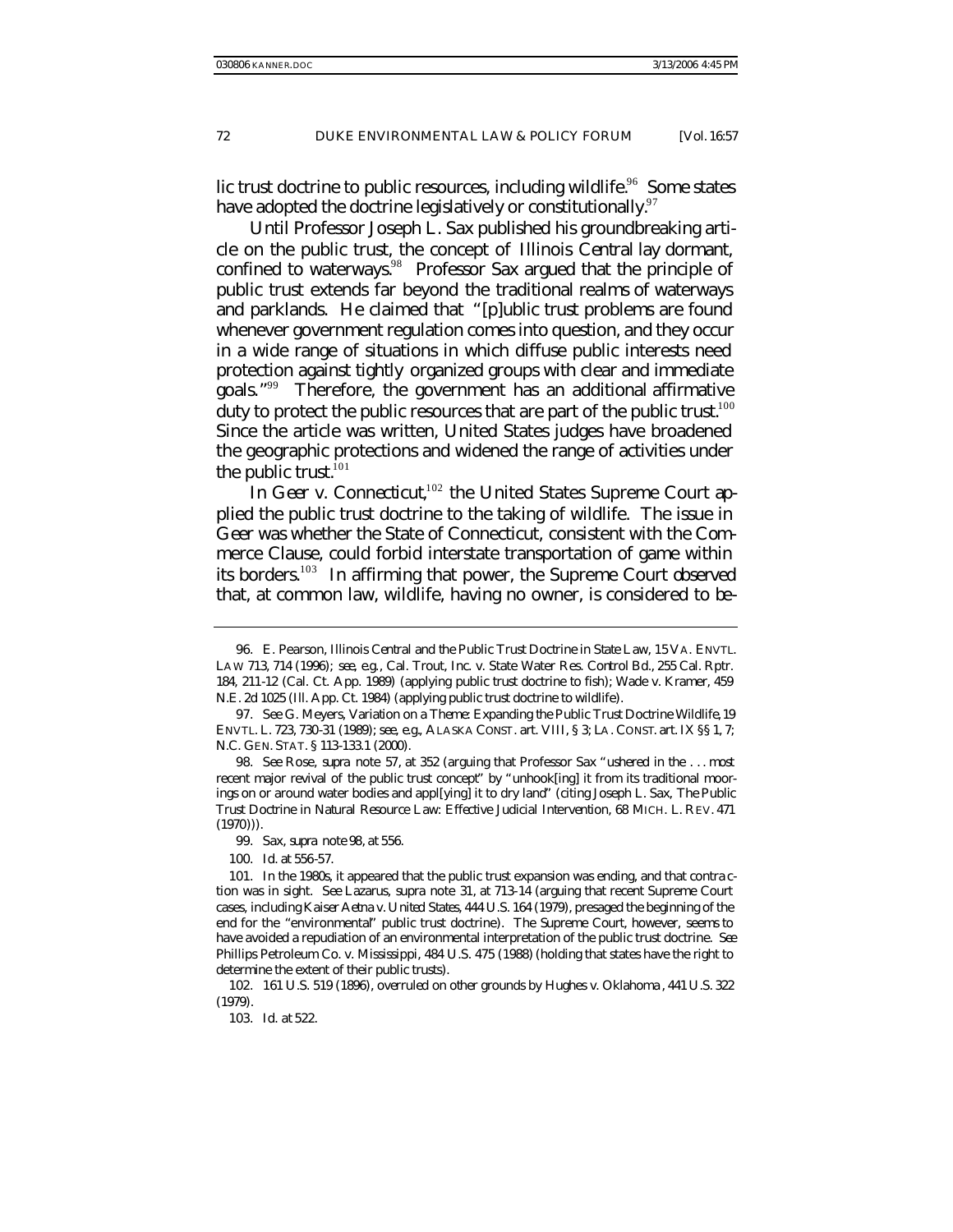long in common to all citizens of a state.<sup>104</sup> This principle of governmental control of wildlife was carried over into American society upon colonization.<sup>105</sup> The *Geer* Court further reasoned:

Whilst the fundamental principles upon which the common property in game rests have undergone no change, the development of free institutions had led to the recognition of the fact that the power or control lodged in the State, resulting from this common ownership, is to be exercised, like all other powers of government, as a trust for the benefit of the people, and not as a prerogative for the advantage of the government as distinct from the people, or for the benefit of private individuals as distinguished from the public  $good.<sup>106</sup>$ 

This state power was, the Supreme Court reasoned, an equitable property held "in trust for all the people of the State."<sup>107</sup> Proponents of "states' rights" seized upon the opinion's broad language and its conflation of state regulatory power with concepts of property, claiming that states owned the wildlife within their borders.<sup>108</sup> Under the then prevalent constitutional theory, state and federal governments occupied mutually exclusive spheres. If states owned the wildlife within their borders, the federal government had only a very limited role in the conservation of that wildlife.<sup>109</sup>

The *Geer* holding remained law for nearly a century, until the Supreme Court reconsidered *Geer*'s constitutional interpretation in Hughes v. Oklahoma.<sup>110</sup> While overruling *Geer* as to the constitutionality of state prohibitions against interstate shipping, *Hughes* pre-

*Id.*

106*. Id*. at 529.

107*. Id*. at 534 (quoting Magner v. The People*,* 97 Ill. 320, 333 (1881)).

<sup>104</sup>*. Id.* at 527-28. The Supreme Court stated, with regard to the chain of title at the close of the nineteenth century:

<sup>[</sup>The] attribute of government to control the taking of animals ferae naturae, which was recognized and enforced by the common law of England, was vested in the colonial governments.... It is also certain that the power which the colonies thus possessed passed to the states with the separation from the mother country, and remains in them at the present day, in so far as its exercise may not be incompatible with, or restrained by, the rights conveyed to the federal government by the constitution.

<sup>105</sup>*. Id.* at 528-30.

<sup>108.</sup> Proponents of the state ownership doctrine ignored the Supreme Court 's careful qualification that the state power extended only "so far as its exercise may not be incompatible with, or restrained by, the rights [sic] conveyed to the Federal government by the Constitution." *Id.* at 528.

<sup>109</sup>*. See generally* MICHAEL J. BEAN & MELANIE J. ROWLAND, THE EVOLUTION OF NATIONAL WILDLIFE LAW 12-17 (3d ed. 1983).

<sup>110.</sup> 441 U.S. 322 (1979).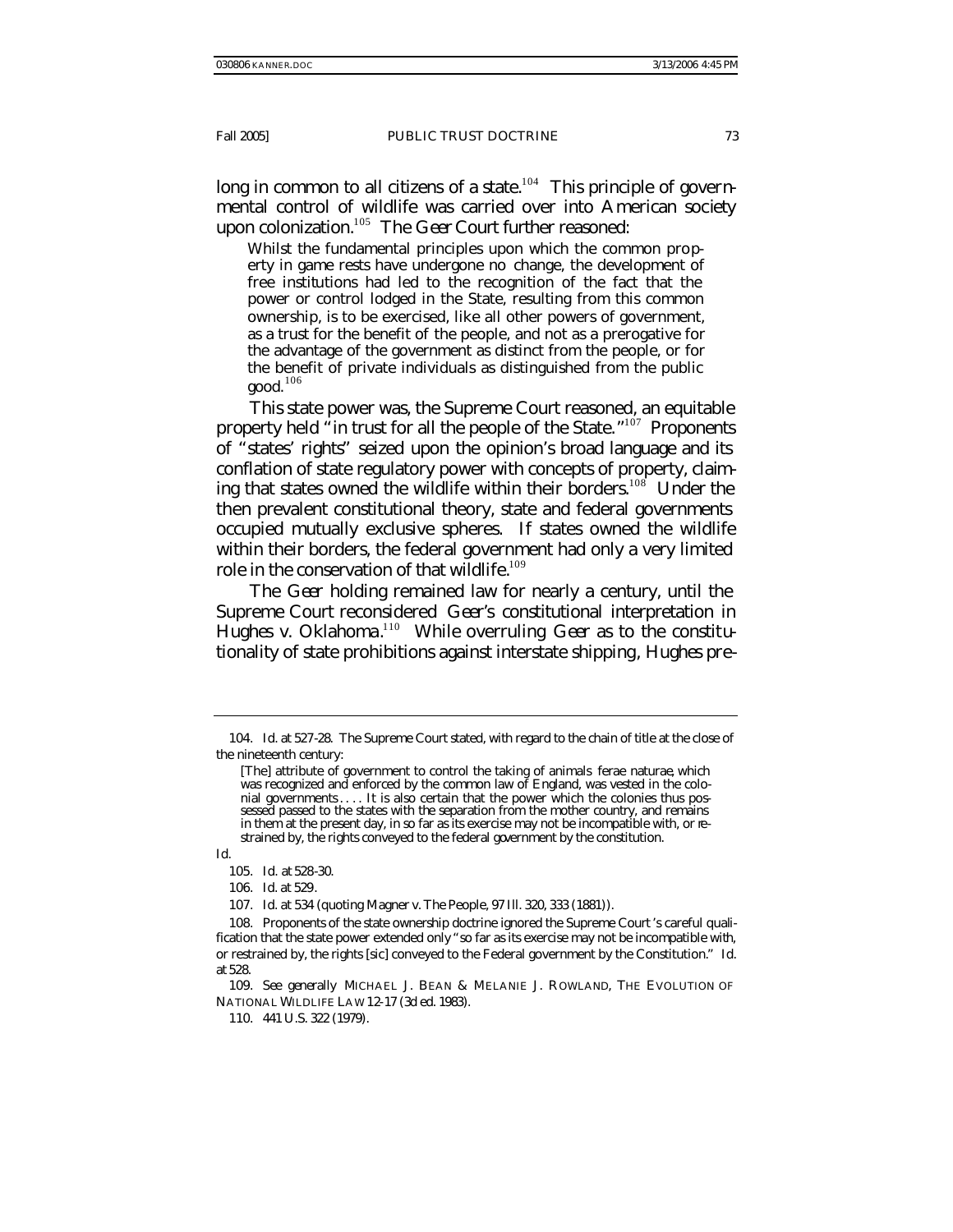served the trust responsibility set forth in *Geer*. <sup>111</sup> With respect to the continued viability of the state ownership theory, the *Hughes* court stated that "[t]he whole ownership theory, in fact is . . . but a fiction expressive in legal shorthand of the importance to its people that a State have power to preserve and regulate the exploitation of an important resource."<sup>112</sup> After *Hughes*, the trust responsibility that accompanied state ownership remained. $113$ 

The doctrine was later extended beyond navigable waterways by statute<sup>114</sup> and by the courts<sup>115</sup> to cover other public lands. This created more affirmative environmental duties relative to other natural resources. Several courts have taken the small step of using the doctrine to protect fish and waterfowl in trust waters. In one case, an oil spill killed a number of birds on the Potomac River.<sup>116</sup> When the federal government and State of Virginia sued the polluter, the defendant moved for summary judgment on the basis that neither government *owned* the birds in question.<sup>117</sup> However, the court found that the public trust doctrine nevertheless gave them a duty to protect the public's interest in the nation's wildlife resources.<sup>118</sup> Other courts have gone further and protected inland wild animals, nonsubmerged public land, and subsurface waters.<sup>119</sup> Over the last twenty years, courts have held that the public has an easement that protects other

<sup>111</sup>*. Id*. at 338.

<sup>112</sup>*. Id*. at 334 (quoting Toomer v. Witsell, 334 U.S. 385, 402 (1948)).

<sup>113</sup>*. See, e.g.*, Clajon Produce Corp. v. Petera, 854 F. Supp. 843, 851 (D. Wyo. 1994) (concluding that, after *Hughes*, the state's role in governing and conserving wildlife remains unchanged); State v. Fertterer, 841 P.2d 467, 470 (Mont. 1992) (holding that state holds wildlife "in its sovereign capacity for the use and benefit of the people generally "), *overruled on other grounds by* State v. Gatts, 928 P.2d 114 (Mont. 1996); O'Brien v. Wyoming, 711 P.2d 1144, 1148 (Wyo. 1986) (stating that "by W.S. 23-1-103, all wildlife in Wyoming is declared to be the property of the state").

<sup>114.</sup> "[I]t is the policy of this State to restore, enhance and maintain the chemical, physical, and biological integrity of its waters, to protect public health, to safeguard fish and aquatic life and scenic and ecological values, and to enhance the domestic, municipal, recreational, industrial and other uses of water." Water Pollution Control Act*,* N.J. STAT. ANN.§ 58:10A-2 (2003)*.*

<sup>115</sup>*. See* Lazarus, *supra* note 31, at 649.

<sup>116</sup>*. In re* Steurt Transp. Co., 495 F. Supp. 38, 39 (E.D. Va. 1980).

<sup>117</sup>*. Id*.

<sup>118</sup>*. Id*. at 40.

<sup>119.</sup> *See, e.g.*, Nat'l Audubon Soc'y v. Super. Ct. of Alpine County, 658 P.2d 709, 720-21 (Cal. 1983), *cert. denied*, 464 U.S. 977 (1986) (court applied doctrine to non-navigable waters); Gould v. Greylock Reservation Comm'n, 215 N.E. 2d 114, 121 (Mass. 1966) (court held that rural park lands were part of the public trust); *see also* Cynthia Carlson, *Making CERCLA Natural Resource Damage Regulations Work: The Use of The Public Trust Doctrine and Other State Remedies*, 18 ENVTL. L.REP. NEWS & ANALYSIS 10,299, 10,302 (1988).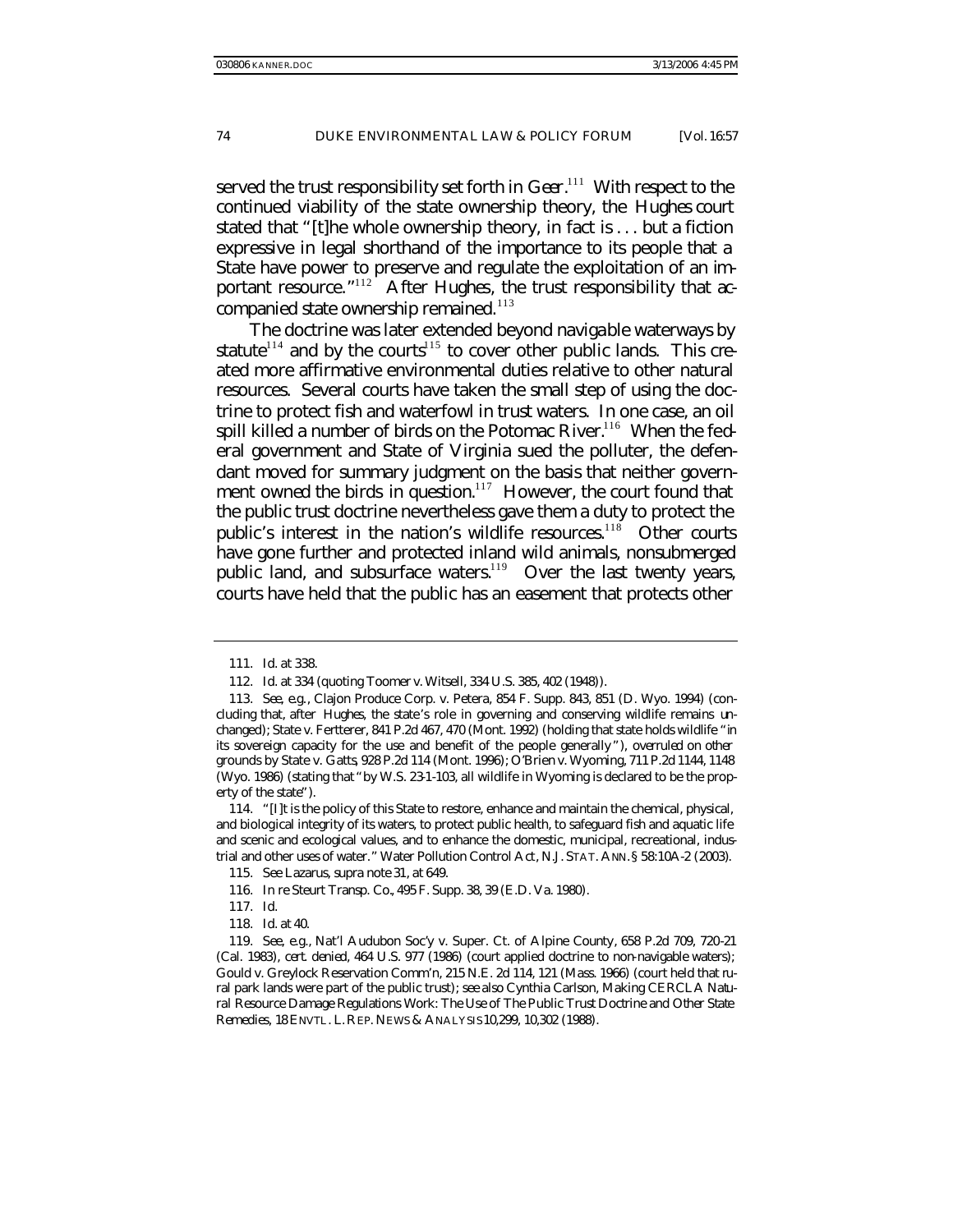interests in trust resources, including wildlife habitat, water conservation, and public access. $120$ 

The scope of protected natural resources today is generally broad. Particular resources, such as rivers, the sea, and the seashore are especially important to the community's well being and are retained for public use. $121$  Many bodies of water are thus deemed quasipublic property, giving the sovereign special prerogatives at the expense of private parties.<sup>122</sup> Under the public trust doctrine, the public retains an easement to use trust resources for certain public pur- $\mathbf{poss.}^{123}$ 

## D. *State Responsibility Today Under the Public Trust Doctrine*

## 1. Duties of the State

The state's role as sovereign over trust lands imposes certain environmental duties that it owes to the public and are thus enforceable by the public.<sup>124</sup> Under the public trust doctrine, the state "may not destroy or relinquish its control over public resources except under

<sup>120.</sup> Marks v. Whitney, 491 P.2d 374, 380 (Cal. 1971); United Plainsman Ass'n v. N.D. State Water Conservation Comm'n., 247 N.W. 2d 457, 462-63 (N.D. 1976); Borough of Neptune City v. Borough of Avon-by-the-Sea, 294 A.2d 47, 54-55 (N.J. 1972); Carlson*, supra* note 119, at 10,302.

<sup>121</sup>*. Nat'l Audubon Soc'y*, 658 P.2d at 718; *see also* Joseph L. Sax, *The Public Trust Doctrine in Natural Resource Law: Effective Judicial Intervention*, 68 MICH. L. REV. 471, 475 (1970); Charles F. Wilkinson, *The Public Trust Doctrine in Public Land Law*, 14 U.C. DAVIS L. REV. 269, 315 (1980).

<sup>122.</sup> Ill. Cent. R.R. Co. v. Illinois, 146 U.S. 387, 460 (1892) (certain lands are held by the state in trust for the people, and legislative actions are void or voidable if the court finds they violate the trust); Phillips Petroleum Co. v. Mississippi, 484 U.S. 469, 484-85 (1988) (public trust extends to all tidal waters, not just navigable waters).

<sup>123</sup>*. See Whitney*, 491 P.2d at 381; *see also* Carlson, *supra* note 119, at 10,302 (1988); H. Kenison, et al., *State Actions for Natural Resource Damages: Enforcement of the Public Trust*, 17 ENVTL. L. REP. NEWS & ANALYSIS 10,434 (1987); F. Halter & J. Thomas, *Recovery of Da mages by States for Fish and Wildlife Losses Caused by Pollution*, 10 ECOLOGY L.Q.5 (1982).

<sup>124.</sup> "The State has not only the right but also the affirmative fiduciary obligation to ensure that the rights of the public to a viable marine environment are protected, and to seek compe nsation for any diminution in that trust corpus." State Dep't of Envtl. Prot. v. Jersey Cent. Power & Light Co., 308 A.2d 671, 674 (N.J. Super. Ct. Law Div. 1973), *aff'd*., 336 A.2d 750 (N.J. Super. Ct. App. Div. 1975), *rev'd on other grounds*, 351 A.2d 337 (N.J. 1976). "The state has an affirmative duty to take the public trust into account in the planning and allocation of water **re**sources, and to protect public trust uses whenever feasible." *Nat'l Audubon Soc'y*, 658 P.2d at 728. This duty includes the power of the state to reconsider any diversions that were previously authorized in accordance with public trust values. *Id.*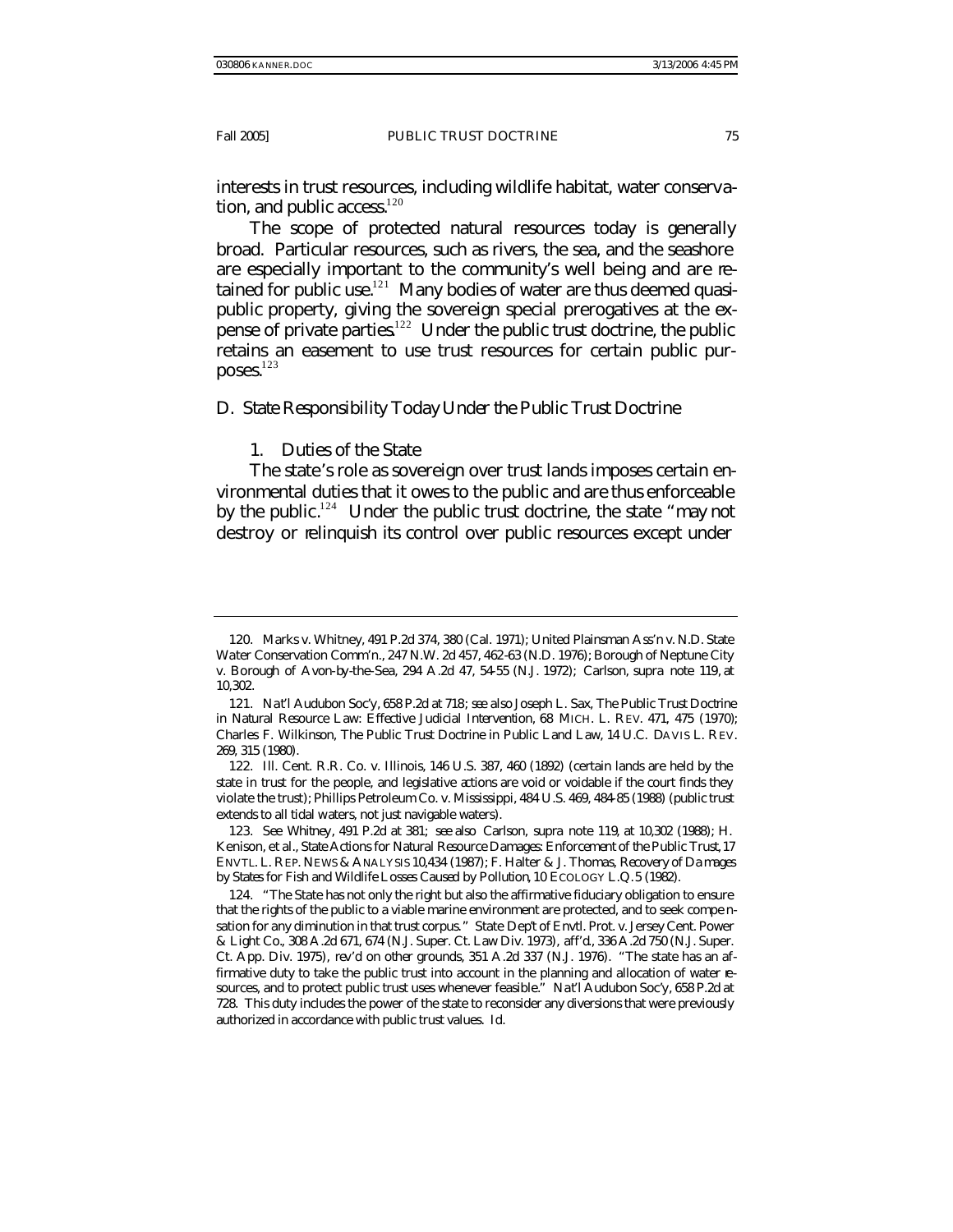certain, very narrow circumstances." $125$  Although states have broad discretion implementing fiduciary obligations imposed by the public trust, states are not free to alienate or extinguish the trust. $126$ 

The public trust imposes upon the government an "affirmative obligation" to protect resources.<sup>127</sup> At the most basic level, "the public trust doctrine holds that government must act as a fiduciary in its management of the resources which constitute the corpus of the trust."<sup>128</sup> Public trust resources:

are protected by the trust against unfair dealing and dissipation, which is classical trust language suggesting the necessity for procedural correctness and substantive care. . . . The public trust doctrine demands fair procedures, decisions that are justified, and results that are consistent with protection and perpetuation of the resource. 129

At least one state court has found that the public trust in natural resources is an active trust. This means that the government is required to affirmatively protect and preserve the trusts. In 1927, the Wisconsin Supreme Court ruled that:

The trust reposed in the state is not a passive trust; it is governmental, active, and administrative....  $[T]$ he trust, being both active and administrative, requires the lawmaking body to act in all cases where action is necessary, not only to preserve the trust, but to promote it. . . . A failure so to act, in our opinion, would have amounted to gross negligence and a misconception of its proper duties and obligations in the premises. <sup>130</sup>

Under the public trust doctrine, the state as trustee of natural resources arguably is endowed with duties akin to an ordinary trustee.<sup>131</sup> "In theory, a private trust protects a corpus intended for the benefit of an individual or group from . . . shortsighted and biased

<sup>125.</sup> D. Musiker et al., *The Public Trust Parens Patriae Doctrines: Protecting Wildlife in Uncertain Political Times*, 16 PUB. LAND L. REV. 87, 89 (1995); *accord* Sax, *supra* note 120, at 489- 91.

<sup>126</sup>*. Ill. Cent. R.R. Co.*, 146 U.S. at 452-54; *see also*, M. Blumm et al., *Renouncing the Public Trust Doctrine: The Validity of Idaho House Bill 794*, 24 ECOLOGY L.Q. 461, 493 (1997)*.*

<sup>127.</sup> Seth Macinko, *Public or Private?: United States Commercial Fisheries Ma nagement and the Public Trust Doctrine, Reciprocal Challenges*, 33 NAT. RESOURCES J. 919, 951 (1993) (citing M. Mantell, *Frontier Issues*, *in* MANAGING NATIONAL PARK SYSTEM RESOURCES: A HANDBOOK ON LEGAL DUTIES, OPPORTUNITIES, AND TOOLS 235, 244 (M. Mantell ed., 1990)).

<sup>128</sup>*. Id*. at 952 (citing G. Cook, *The Public Trust Doctrine in Alaska*, *in* RECENT DEVELOPMENTS IN WILDLIFE AND FISHERIES LAW IN ALASKA 29 (1992)).

<sup>129.</sup> RODGERS, *supra* note 4, at 171-72.

<sup>130.</sup> City of Milwaukee v. State, 214 N.W. 820, 830 (Wis. 1927).

<sup>131</sup>*. See* Slocum v. Borough of Belmar, 569 A.2d 312, 317 (N.J. Super. Ct. Law Div. 1989) (holding that state has duties applicable to any other trustee).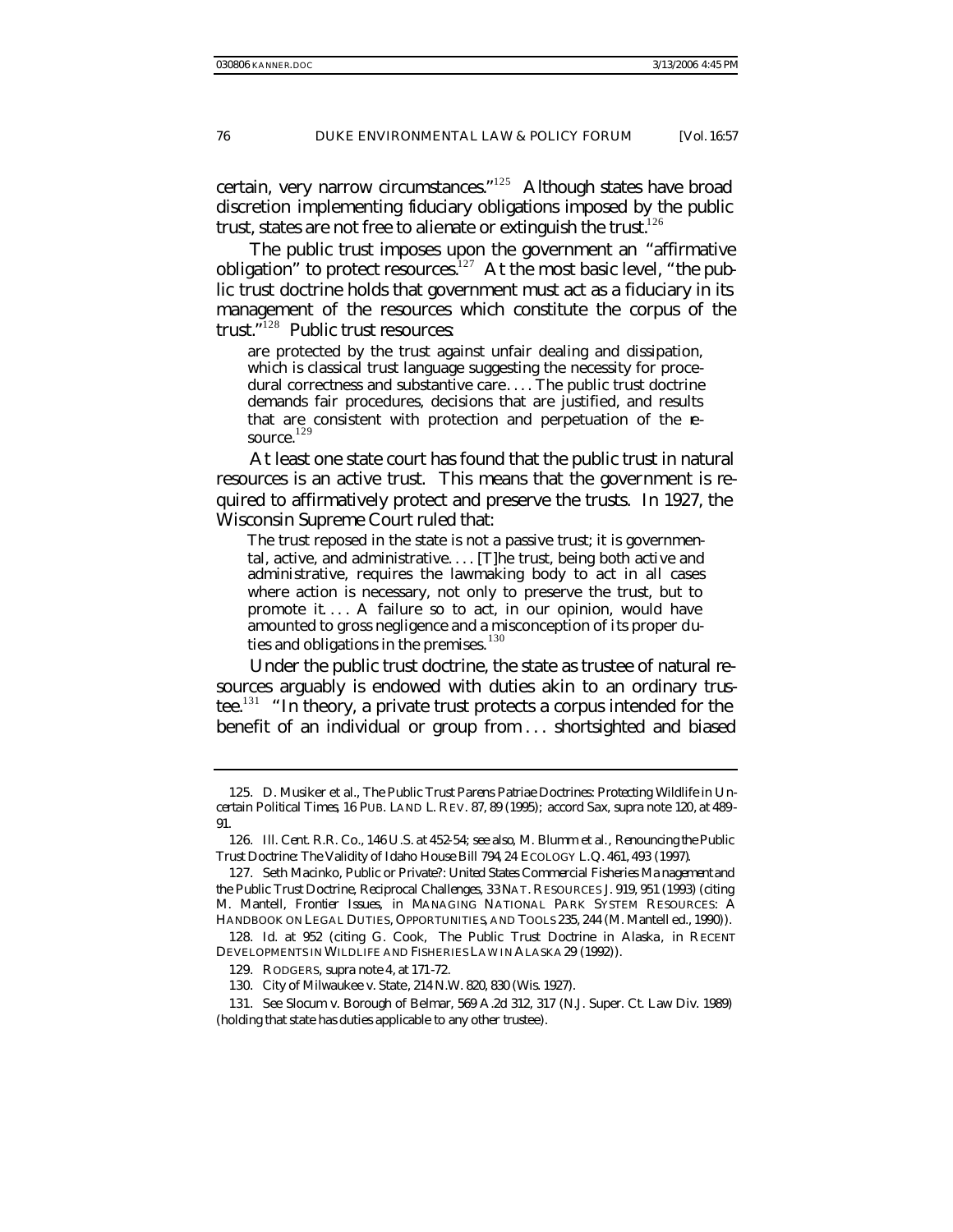control of one or more beneficiaries."<sup>132</sup> Under traditional trust principles, the heart of a trust is the discretionary duties imposed upon the trustee; delegation of these discretionary duties to the beneficiaries would defeat the purposes of the trust and render it a nullity.<sup>133</sup> According to the Restatement, the "duty of the trustee is not only to take and keep control of the trust assets, but to take and keep exclusive control.<sup> $\frac{1}{2}$ 134 "The trustee ... has exclusive control of the trust</sup> property, subject only to limitations imposed by law or the trust instrument." 135

The state cannot abdicate its duty to preserve and protect the public's interests in wildlife resources. This duty is vested exclusively in the state. The state must consider diffuse and competing common needs when making decisions relating to the protection of wildlife, such as the decision to allow or prohibit hunting and trapping.

In his widely cited 1970 law review article, Professor Joseph Sax developed the modern theory of the public trust doctrine as a tool to protect the public interest from the "insufficiencies of the democratic process."<sup>136</sup> Sax states that:

When a state holds a resource which is available for the free use of the general public, a court will look with considerable skepticism upon *any* governmental conduct which is calculated *either* to reallocate that resource to more restricted uses *or* to subject public uses to the self-interest or private parties.  $137$ 

Based on this premise, it follows, *inter alia*:

The state, as trustee, must prevent substantial impairment of the wildlife resource so as to preserve it for the beneficiaries—current and future generations. Under the public trust doctrine, the state must: (1) consider the potential adverse impacts of any proposed activity over which it has administrative authority; (2) allow only activities that do not substantially impair the state's wildlife resources; (3) continually monitor the impacts of an approved activity on the wildlife to ensure preservation of the corpus of the trust; and

<sup>132.</sup> Memorandum from Steven Shareff, Senior Attorney, National Legal Research Group, Inc., to Stephen S. Joiner (Feb. 4, 1998), http://www.nlrg.com/samples/shareff.pdf.

<sup>133</sup>*. See* 76 AM. JUR. 2D *Trusts* § 51 (2005); *see also* RESTATEMENT (SECOND) OF TRUSTS § 171 (1959).

<sup>134</sup>*. See* RESTATEMENT (SECOND) OF TRUSTS *supra* note 133, at § 175 cmt. f.

<sup>135.</sup> Cont'l Bank & Trust Co. v. County Club Mobile Estates, 632 P.2d 869, 872 (Utah 1981).

<sup>136.</sup> Sax*, supra* note 121, at 521.

<sup>137</sup>*. Id.* at 490.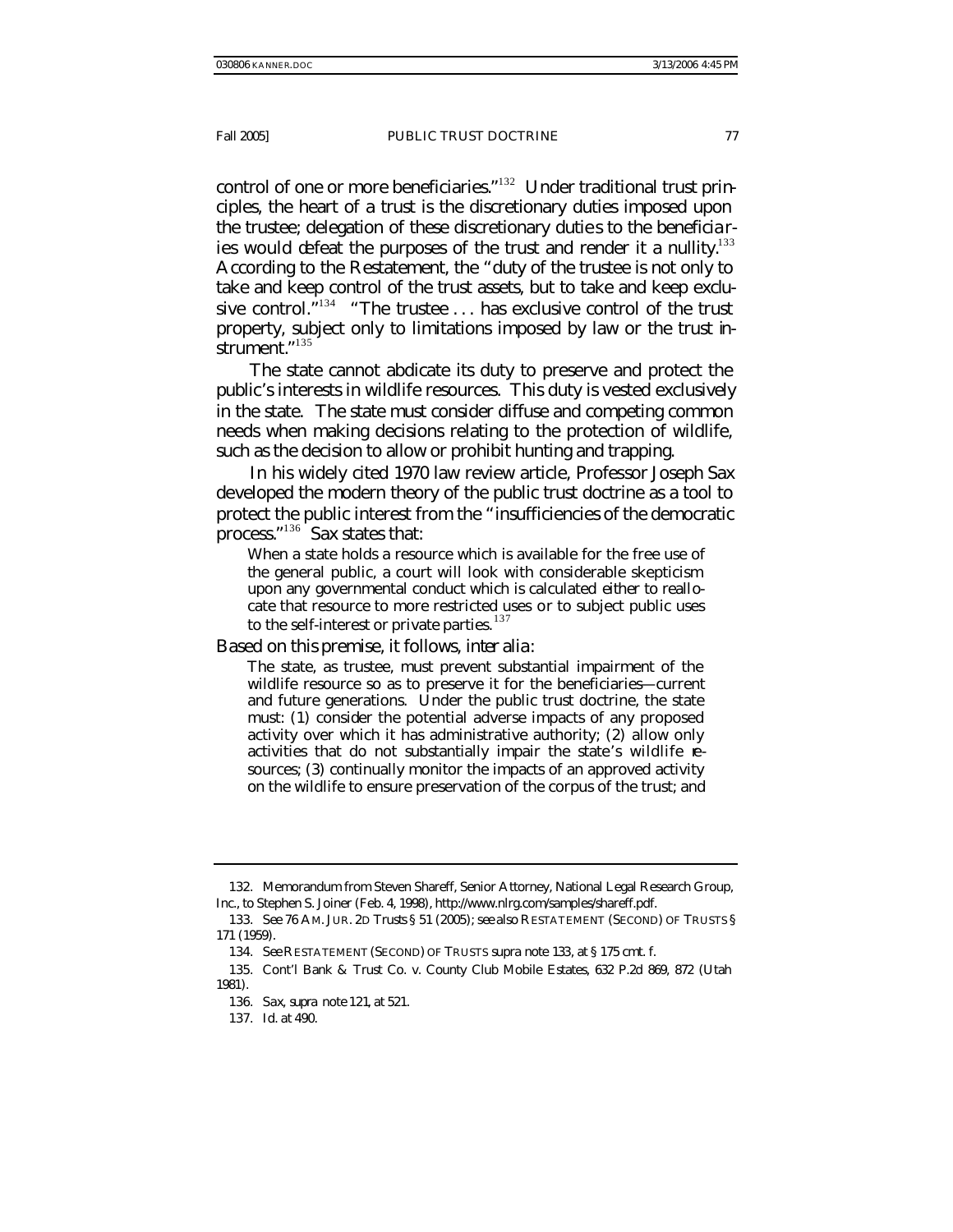(4) bring suit under the parens patriae doctrine to enjoin harmful activities and/or to recover for damages to wildlife.<sup>138</sup>

#### 2. Different State Approaches to the Public Trust

States can generally define the extent of the public trust doctrine as it is applied in their state. For example, *California v. United States*<sup>139</sup> held that a state has the right to define the nature and extent of its property under the common law relating to water interests. $140$ As a result of this freedom to define the extent of the doctrine, states understandably vary in their approaches to the public trust doctrine. Some have an expansive view while other states have a restrictive view.

#### a. The Expansive View

New Jersey is one example of a state that has taken an expansive view of the public trust. *Hudson City Water Co. v. McCarter* forbade a private diversion of water from a stream by a company contracted to sell water to New York City without the consent of the State of New Jersey. The Supreme Court, in *Hudson*, stated:

We are of the opinion, further, that the constitutional power of the state to insist that its natural advantages shall remain unimpaired by its citizens is not dependent upon any nice estimate of the extent of present use or speculation as to future needs . . . and there are benefits from a great river that might escape a lawyer's view. But the state is not required to submit even to an aesthetic analysis. Any analysis may be inadequate. It finds itself in possession of what all admit to be a great public good, and what it has it may keep and give no one a reason for its will. $141$ 

Instead of simply cataloging the things and activities that are protected by the public trust, New Jersey has conceptualized the trust differently. The Supreme Court of New Jersey views the public trust as

<sup>138.</sup> Musiker, *supra* note 125, at 96 (citations omitted); *see, e.g.*, Nat'l Audubon Soc'y v. Super. Ct. of Alpine County, 658 P.2d 709, 709 (Cal. 1983), *cert. denied*, 464 U.S. 977 (1986).

<sup>139.</sup> 438 U.S. 645 (1978).

<sup>140.</sup> However, once water, such as the groundwater, is properly reduced to private ownership, it may become a commodity and may be protected under the dormant interstate commerce clause. Any subsequent regulation by the state (as distinct from the assertion of state property power or power over the public domain) is subject to the antidiscrimination principles of the dormant commerce clause. *See generally* Christine A. Klein, *The Environmental Commerce Clause*, 27 HARV. ENVTL. L. REV. 1 (2003).

<sup>141.</sup> 209 U.S. 349, 356-57 (1908) (holding that its vast underground waters which feed its streams and inland lakes are "a great public good . . . [that] . . . it may keep and give no one a reason for its will").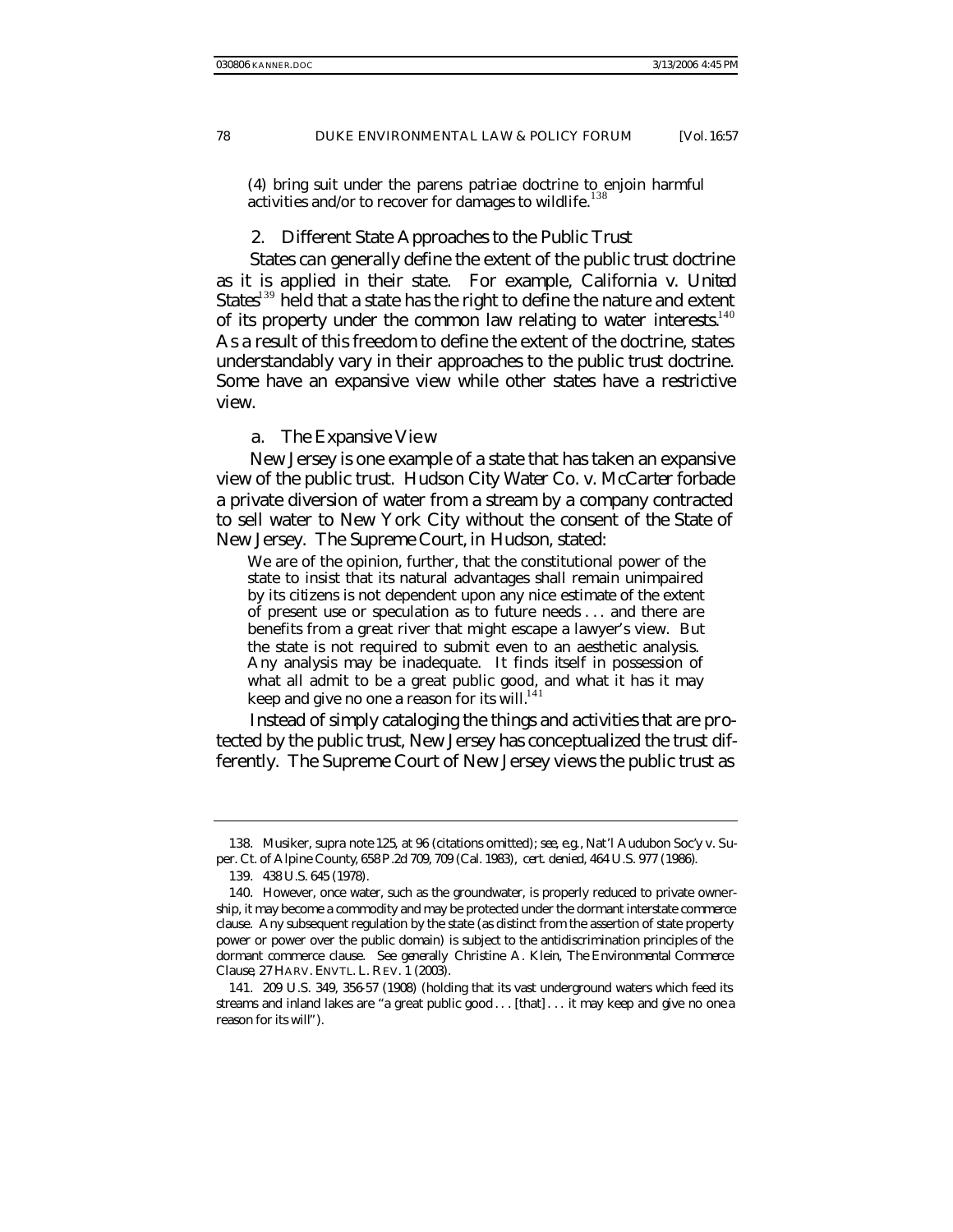a flexible concept, changing with the needs of the population.<sup>142</sup> In *Borough of Neptune City v. Borough of Avon-By-The-Sea*, the court held that the public trust doctrine forbids municipalities from discriminating between residents and nonresidents when charging user fees for the beach—access must be provided equally to all.<sup> $143$ </sup> Using this kind of reasoning, a court is free to go beyond fishing and navigation activities to find a broader recreational interest in the public trust. Traditionally protecting the wet sand of a beach, the public trust doctrine has been extended to dry sand.<sup>144</sup>

California has taken a similar approach. The California Supreme Court has extended the public trust inland from the shore in a series of cases. From its original definition in terms of commerce, navig ation, and fishing, $145$  the court broadened the doctrine. First, two cases established the primacy of the public trust in tidelands, even in circumstances where those lands were legally sold to private owners under state authorization.<sup>146</sup> Second, the next expansion of the public trust doctrine in California occurred in a pair of cases in which the California Supreme Court held that the shores of both Clear Lake and Lake Tahoe were part of the public trust.<sup>147</sup> Consequently, by extension, all inland lakes were included in the public trust.<sup>148</sup>

<sup>142</sup>*. See* Borough of Neptune City v. Borough of Avon-by-the-Sea, 294 A.2d 47, 54-55 (N.J. 1972) (noting that "[t]he public trust doctrine, like all common law principles, should not be considered fixed or static, but should be molded and extended to meet changing conditions and needs of the public it was created to benefit").

<sup>143</sup>*. Id.* at 55.

<sup>144</sup>*. See* Van Ness v. Borough of Deal, 393 A.2d 571, 574 (N.J. 1972) (holding that dry beach is part of the New Jersey public trust, even when the beach has been substantially improved by a private owner).

<sup>145</sup>*. See* Marks v. Whitney, 491 P.2d 374, 380 (defining these terms to include "the rights to fish, hunt, bathe, swim, and use for boating or general recreation purposes the navigable waters of the state").

<sup>146</sup>*. See* City of Los Angeles v. Venice Peninsula Props., 644 P.2d 792, 794 (Cal. 1982) (describing how the owner traced title to a Mexican grant that was affirmed by federal patent processes); City of Berkeley v. Super. Ct. of Alameda County, 606 P.2d 362, 363 (Cal. 1980) (stating that the private company had purchased the land from the state in a sale that was authorized for the benefit of the public trust); COYLE, *supra* note 31, at 131-32 (discussing the importance of *Berkeley* and *Venice Peninsula* in setting new public trust precedent).

<sup>147.</sup> California v. Super. Ct. of Lake County, 625 P.2d 239, 252 (Cal. 1981) (holding that an owner of land along the shorelines of navigable nontidal waters in this case, Clear Lake, had title to land between the high and low water marks, but that the title was subject to the public trust); California v. Super. Ct. of Placer County, 625 P.2d 256, 260 (Cal. 1981) (holding that boundaries between public and private lands should be determined with reference to the lake 's current condition, in this case, Lake Tahoe).

<sup>148.</sup> COYLE, *supra* note 31, at 133.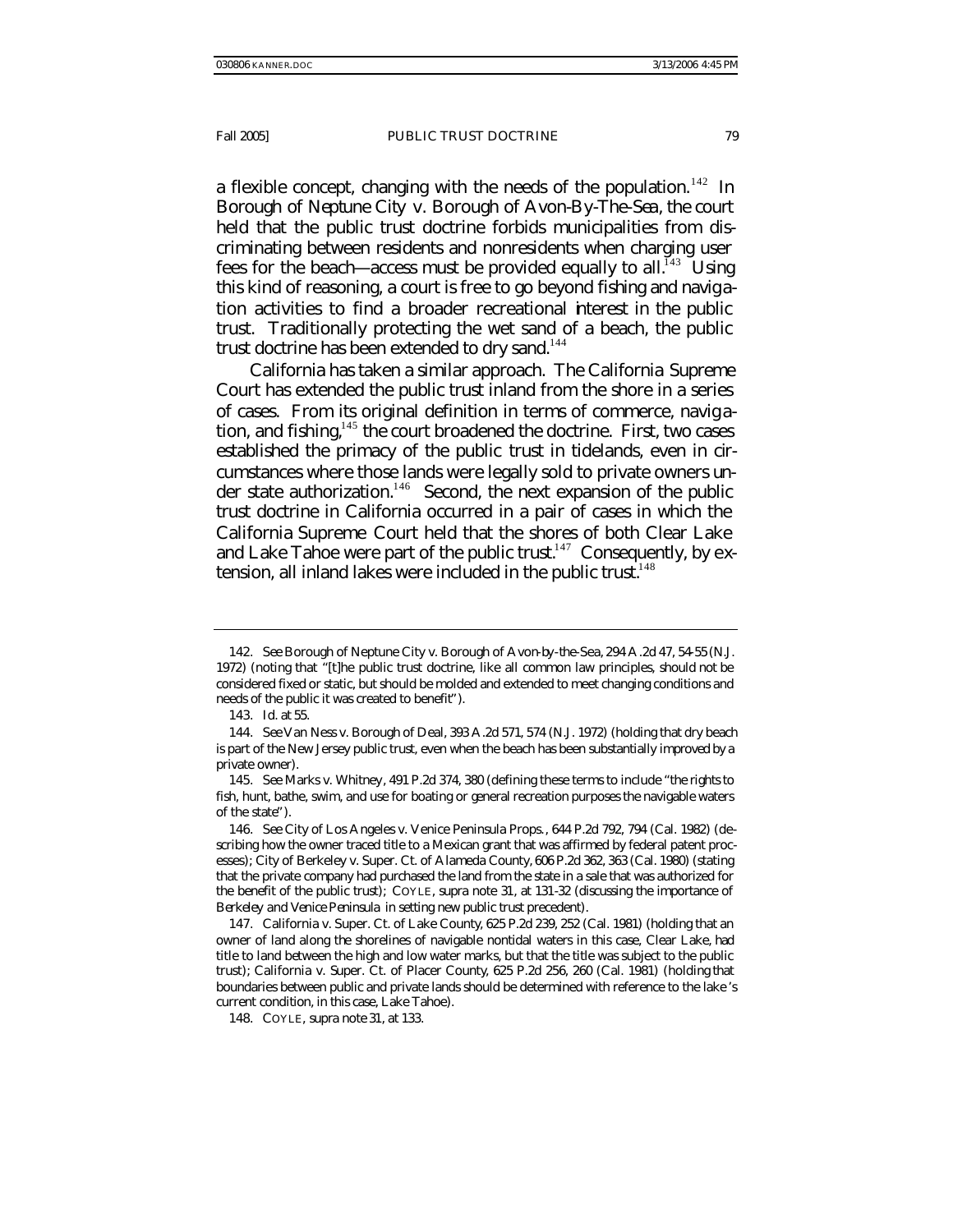The most recent extension of the public trust came at the government's expense. In *National Audubon Society v. Superior Court*, <sup>149</sup> the court was faced with Los Angeles County's intake of vast amounts of water from Mono Lake, dangerously depleting it.<sup>150</sup> The court held that all tributaries are part of the public trust on the ground that, because the public trust already protects navigable waterways, it makes sense to protect the waterways from upstream degradation as well.<sup>151</sup> If tributaries are part of the public trust because of their impact on navigable waterways, there is no scientific barrier preventing a declaration that the entire watershed is part of the public trust.<sup>152</sup> The tributaries themselves are formed by water flowing over the land into small streams.<sup>153</sup> Eventually the California public trust doctrine has the potential to break free from its water-based origins to apply to all natural resources, as foreseen by Professor Sax.<sup>154</sup>

Many states, including those that have recently examined the issue, have significantly broadened the trust to include a wide range of activities.<sup>155</sup> In some states, the trust has been extended to include wildlife<sup>156</sup> and parklands.<sup>157</sup> Several states have found that the public trust includes a right to recreation.<sup>158</sup> For example, the public trust in

154*. See* Sax, *supra* note 121, at 545.

155*. See, e.g.*, Larman v. State*,* 552 N.W. 2d 158, 161 (Iowa 1996) (stating that the public trust doctrine encompasses recreational uses); State v. Longshore, 5 P.3d 1256, 1262 (Wash. 2000) (decla ring that the public trust in Washington includes "incidental rights" such as boating and swimming as well as the right to navig ation).

156. Wade v. Kramer, 459 N.E. 2d 1025, 1027-29 (Ill. App. Ct. 1984) (recognizing that wildlife is part of the Illinois public trust, but reasoning that the legislature has the authority to determine when public need for transportation overrides the public interest in wildlife, and refusing to stop the construction of a bridge that would cause some environmental damage).

157. Lazarus*, supra* note 31, at 649.

158. Gion v. City of Santa Cruz, 465 P.2d 50, 58-60 (Cal. 1970) (holding that the California public trust recreational interest is superior to the private property interest). *But see* Burch v. Gombos, 98 Cal. Rptr. 2d 119, 125 (Cal. Ct. App. 2000) (noting that enactment of Civil Code Section 1009 and amendments to Civil Code Section 813 were in reaction to *Gion* and "largely abrogated its holding "). *See also* Gerwitz v. City of Long Beach, 330 N.Y.S. 2d 495, 511-12 (N.Y. 1972) (holding that the New York public trust recreational interest is superior to a municipal interest).

<sup>149.</sup> Nat'l Audubon Soc'y v. Super. Ct. of Alpine County, 658 P.2d 709, 709 (Cal. 1983) *cert. denied*, 464 U.S. 977 (1986).

<sup>150</sup>*. Id.* at 711.

<sup>151</sup>*. Id.* at 720-21.

<sup>152.</sup> John Alton Duff & Kristen Michele Fletcher, *Augmenting the Public Trust: The Secretary of State's Efforts to Create a Public Trust Ecosystem Regime in Mississippi*, 67 MISS. L.J.645, 677-78 (1998).

<sup>153</sup>*. See* M. J. SELBY, HILLSCOPE MATERIALS AND PROCESSES 214-18 (2d ed. 1993) (explaining how rainfall runs across and through the ground to reach streams and rivers).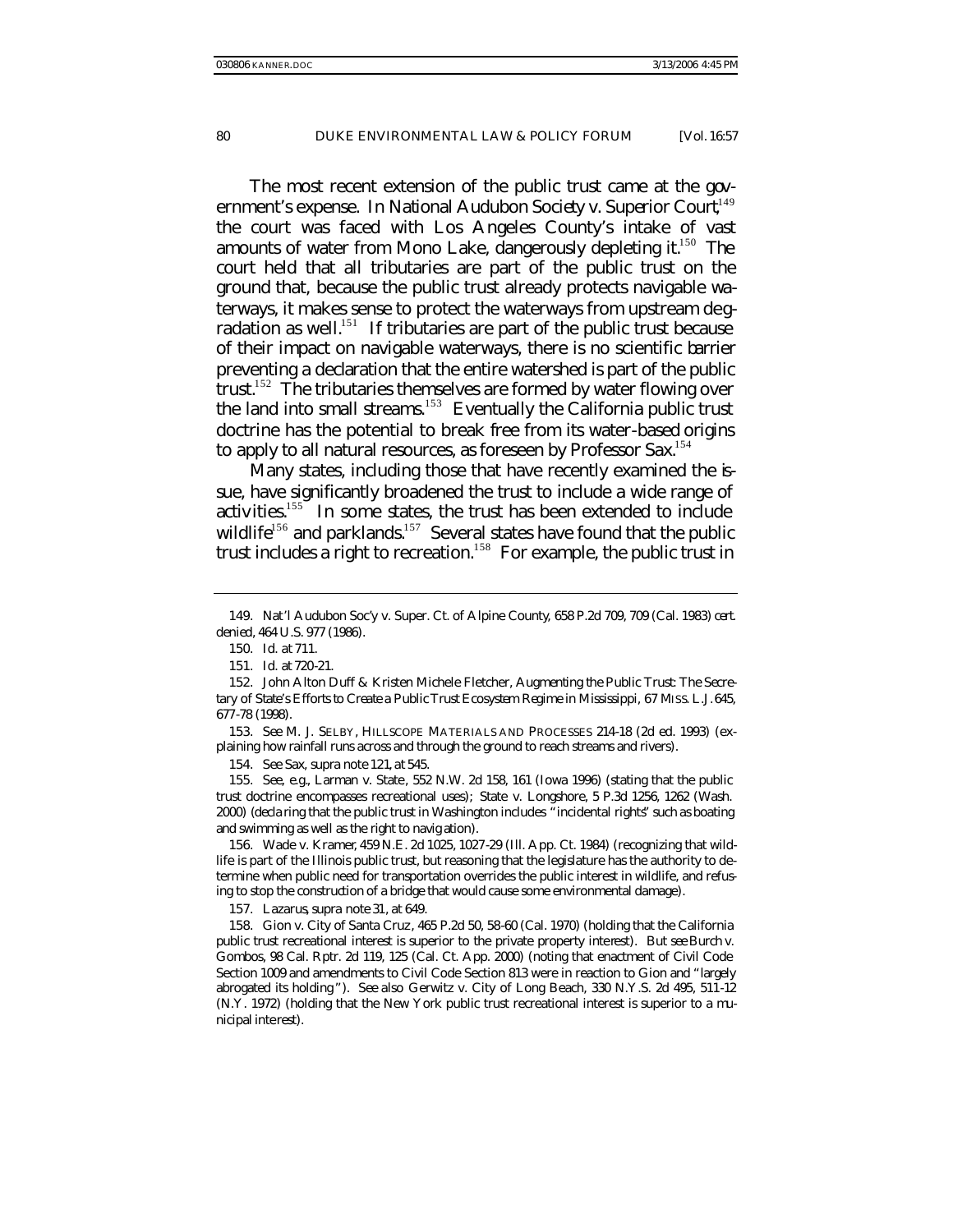Wisconsin includes the right to sail, swim, hunt, and enjoy scenic beauty.<sup>159</sup> In a more recent case, Washington courts affirmed expansive access rights in the Washington public trust, but acknowledged that the court must balance the benefits of allowing access with protection of the environment.<sup>160</sup> In that case, the court held that the public trust rights of access do not include the right to use jet—skis that are harmful to water and wildlife.<sup>161</sup>

Some states have even adopted legislation or constitutional amendments declaring that all publicly held natural resources are subject to the public trust.<sup>162</sup> These few codifications of the public trust notwithstanding, it primarily remains a common law doctrine applicable to all land, not just land owned by the state, and will likely continue to develop on a case-by-case basis in each state.

b. The Restrictive View

Some states have chosen to limit their public trusts to basic uses such as navigation and fishing. For example, Massachusetts took a restrictive interpretation of the right to walk along beaches.<sup>163</sup> Faced with the question of whether the public trust access right to walk along beaches included the right to recreate at the beach, the justices concluded that the right of access was a right of passage only and did not extend to recreational activities while on the public trust land.<sup>164</sup> Maryland has similarly rejected a chance to extend the public trust to rights of public access.<sup>165</sup> States are split between limited access, such as that allowed in Maryland and Massachusetts, and a more broad right of access.

3. What Counts as Public Trust Property?

Public natural resource law is in a state of constant evolution. The reason for this evolution is a growing understanding of the nature

<sup>159.</sup> Hixon v. Pub. Serv. Comm'n, 146 N.W. 2d 577, 582 (Wis. 1966).

<sup>160</sup>*. See* Weden v. San Juan County, 958 P.2d 273, 283-85 (Wash. 1998) (upholding a San Juan County ordinance which denied public access to certain recreational boating vehicles that were harmful to the environment).

<sup>161</sup>*. Id.*

<sup>162</sup>*. See* Horner, *supra* note 30, at 58-72 (describing the varying approaches that Louisiana, Pennsylvania, Hawaii, Alaska, and Florida have taken in codifying the public trust).

<sup>163</sup>*. See* Opinion of the Justices to the House of Representatives, 313 N.E. 2d 561, 566 (Mass. 1974) (holding that the Massachusetts public trust doctrine does not include the right to walk on the beach for bathing).

<sup>164</sup>*. Id.*

<sup>165.</sup> Dep't of Natural Res. v. Mayor & Council of Ocean City, 332 A.2d 630, 638 (Md. 1975) (rejecting an extension of Maryland's public trust doctrine to include recreational interests).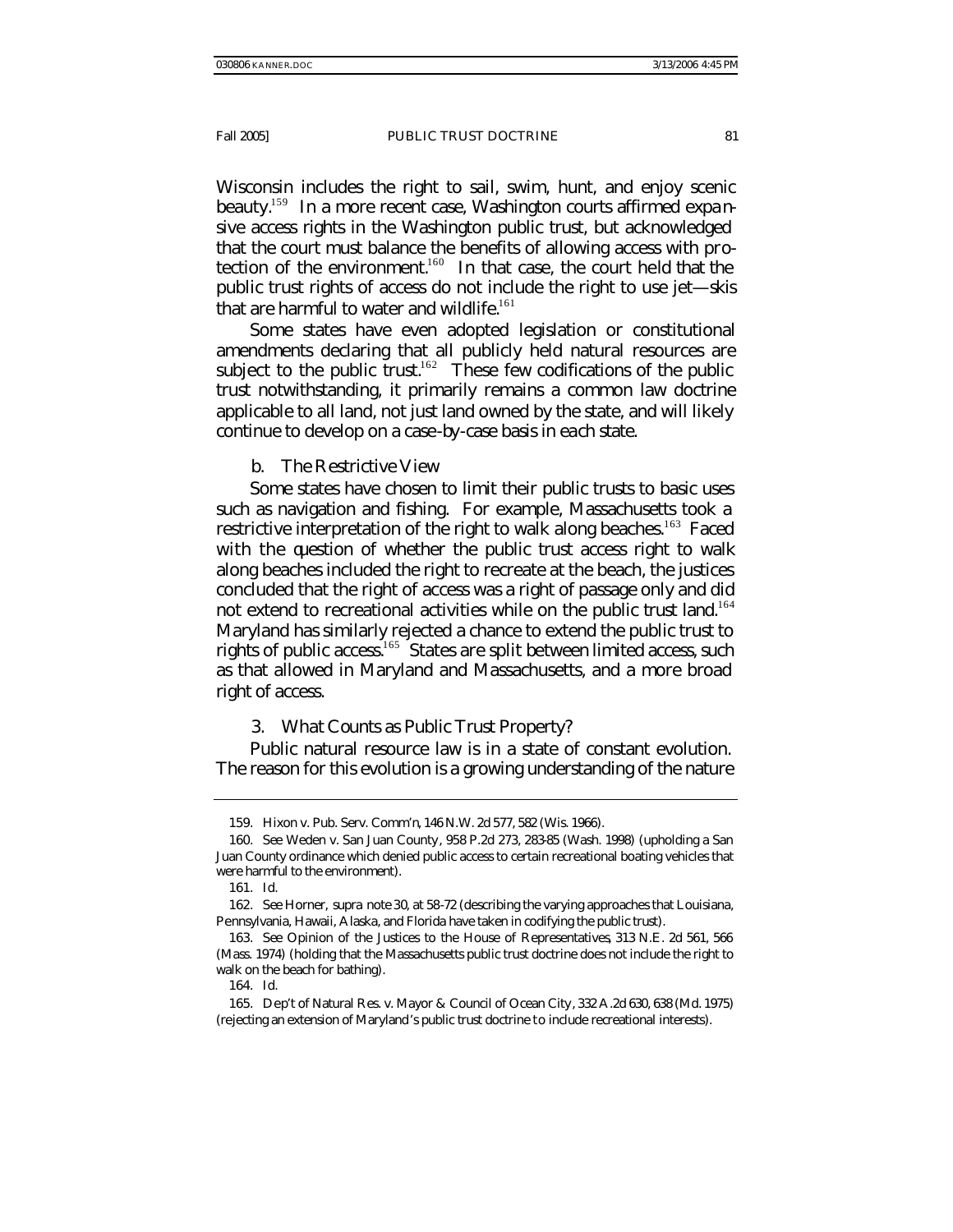and importance of different types of natural resources. One new resource of critical importance that is coming under the domain of the public trust doctrine is groundwater.

a. The Constant Evolution of the Public Trust Doctrine

As discussed in section III.D.2(a), *infra*, courts continue to expand the number of resources held under the public trust. The trust rights in a particular resource tend to increase over time. For example, the early trust rights in navigable waters were navigation, commerce, and freedom from impeding navigation.<sup>166</sup> These trust rights in navigable waters evolved over time "to recreational uses, including bathing, swimming, and other shore activities."<sup>167</sup> Other state courts have further expanded the trust rights in navigable waters to preserve tidelands for scientific study, open space, as a marine habitat, and for aesthetic beauty.<sup>168</sup> As summarized by one commentator:

In its early form, the public trust doctrine applied to submerged lands, the foreshore and navigable waters and protected the public's rights and interests in navigation, fishing, and commerce. Since the 1970s, states and courts have extended the scope of the doctrine to protect other public uses including hunting, boating, swimming, bathing, and other recreational activities. Under the influence of changing public perceptions, states have applied the public trust doctrine to preserve and protect tidelands and other environments that provide food, shelter and habitat for birds and marine life and that enhance the scenery and climate of certain areas. The geographical reach of the doctrine has also been expanded. The public trust doctrine now also encompasses non-navigable waters and streams as well as parks, land, wetlands and wildlife. Thus, compared to its original scope, the public trust doctrine has been expanded considerably.<sup>169</sup>

The public trust theory is constantly evolving to address new environmental threats and incorporate advances in science. $170$ 

<sup>166.</sup> Ill. Cent. R.R. Co. v. Illinois, 146 U.S. 387, 452 (1892).

<sup>167.</sup> Borough of Neptune City v. Borough of Avon-by-the-Sea, 294 A.2d 47, 54 (N.J. 1972).

<sup>168.</sup> Marks v. Whitney, 491 P.2d 374, 380 (Cal. 1970).

<sup>169.</sup> EDWARD H.P. BRANS, LIABILITY FOR DAMAGE TO PUBLIC NATURAL RESOURCES, Kluwer Law Int'l 51 (The Hague: 2001) (citations omitted).

<sup>170</sup>*. See, e.g.*, Patrick Ryan, *Application of the Public Trust Doctrine and Principles of Natural Resource Management to Electromagnetic Spectrum*, 10 MICH. TELECOMM. & TECH. L. REV. 285 (2004) (revealing that the public trust doctrine acts as a check and balance against government miscalculations, allowing states to modify its scope when necessary). *See also infra* note 176.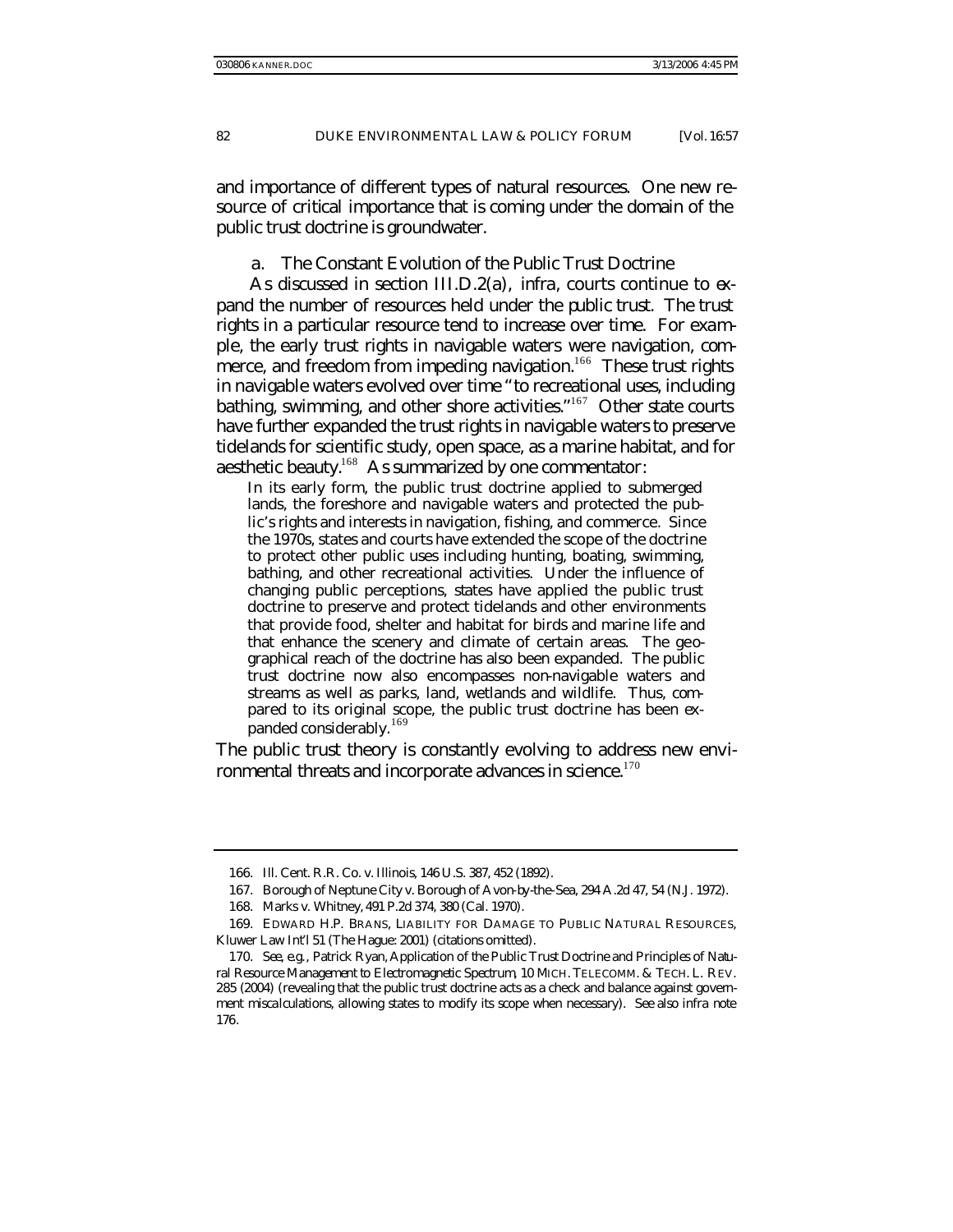#### b. Groundwater

The public trust doctrine should encompass a state's groundwater. A defendant polluter may argue that the public trust doctrine does not apply to groundwater because it is not historically a part of the public trust. However, the reasons for a lack of historical foundation are that (1) groundwater is only starting to become a policy concern, and (2) recent advances in science lending greater understanding of the hydrological cycle have emerged. These developments, coupled with the flexible nature of the public trust doctrine, lend credence to the notion that groundwater should be included in the public trust doctrine.

i. Argument Against Expansion of the Public Trust Doctrine

The argument against extending the public trust to groundwater is based on the contention that the public trust doctrine traditionally applies only to surface water: Groundwater is not navigable and thus does not fall within the trust. $171$  Courts have recognized this distinction and have been reluctant to expand the doctrine to encompass actions affecting groundwater. $172$ 

It is true, the *historic* foundation of the doctrine concerned navigable waterways, especially in the areas of navigation, fishing, and commerce.<sup>173</sup> Navigation, fishing and commerce were crucial to the development of early settlements. Thus, early courts applied the public trust doctrine only to navigable waterways.<sup>174</sup> However, given the elasticity of the doctrine, the new state interest in groundwater, and advances in groundwater science, it is clear that the public trust should now to encompass groundwater. For example, groundwater systems provide a valuable recharge function for public drinking water. The availability of the same is, in turn, an important component of economic development.

ii. Flexibility of the Public Trust Doctrine

The public trust doctrine is an inherently flexible doctrine due to the constant evolution of the state interests protected by the doctrine. Stated plainly, what society overlooks today might be treasure tomor-

<sup>171.</sup> Rettkowski v. Dep't of Ecology, 858 P.2d 232, 239 (Wash. 1993).

<sup>172</sup>*. See id*. (holding that the public trust doctrine should not be extended to the groundwater at issue in the case).

<sup>173</sup>*. See* Ralph W. Johnson, *Public Trust Protection for Stream Flows and Lake Levels*, 14 U.C. DAVIS L. REV. 233, 240 (1980).

<sup>174</sup>*. See* Shively v. Bowlby, 152 U.S. 1 (1894).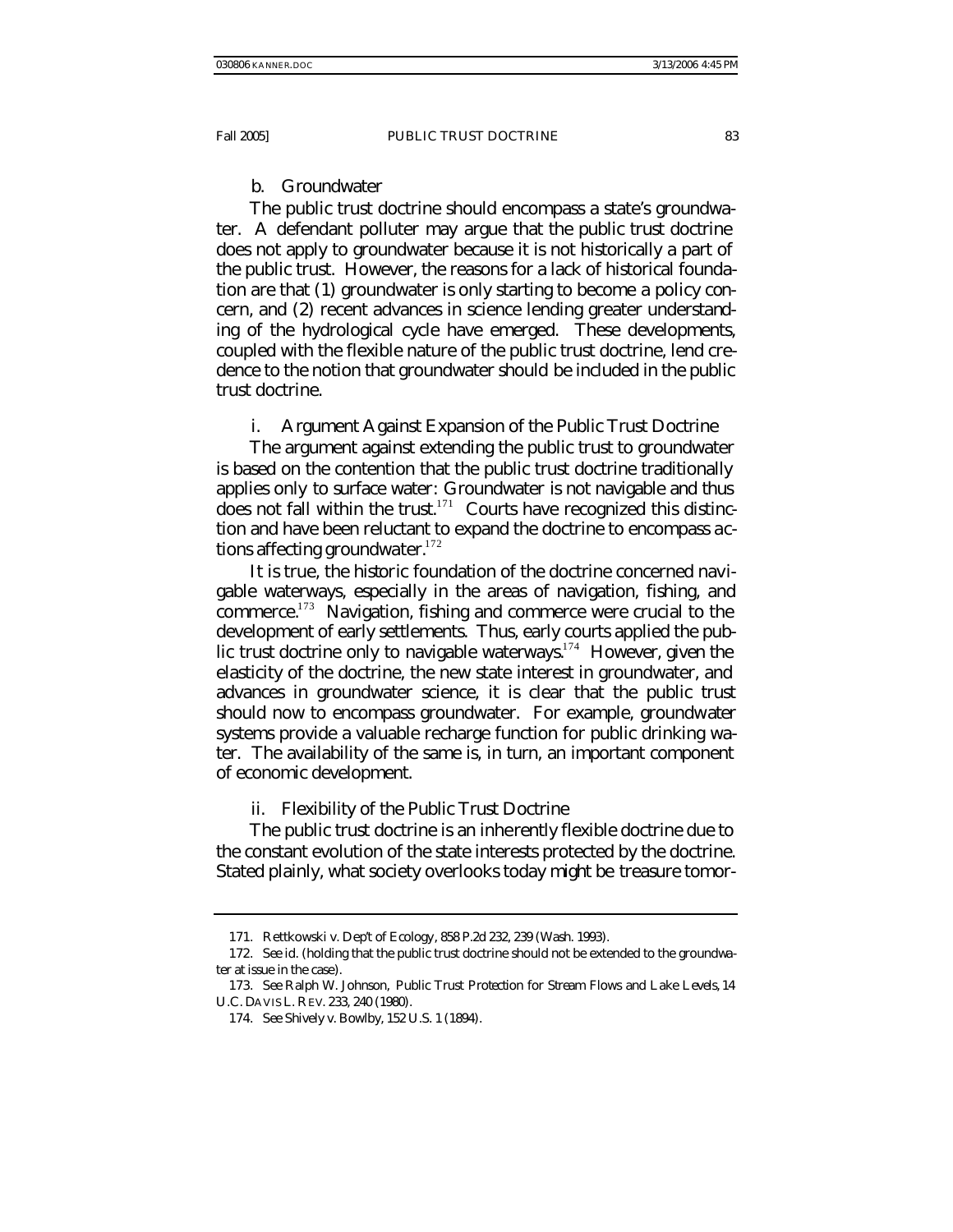row. While this undoubtedly hurts the effort to concretely define the public trust, it also creates room for the doctrine to expand to reflect society's new interests. While courts traditionally focus on commerce, navigation, and fishing, they have implied that the doctrine is not limited to these three uses. $175$ 

Consider how the importance of tidelands themselves has been expanded under the public trust. Beyond commerce, fishing, and navigation, courts are recognizing a new value of tidelands. According to the *Marks* court:

The public uses to which tidelands are subject are sufficiently flexible to encompass changing public needs. In administering the trust the state is not burdened with an outmoded classification favoring one mode of utilization over another. There is a growing public recognition that one of the most important public uses of the tidelands—a use encompassed within the tidelands trust—is the preservation of those lands in their natural state, so that they may serve as ecological units for scientific study, as open space, and as environments which provide food and habitat for birds and marine life, and which favorably affect the scenery and climate of the area. It is not necessary to here define precisely all the public uses which encumber tidelands.<sup>176</sup>

Thus, the public trust doctrine was expanded to include tidelands to reflect the new concerns of society: environmentalism and preservation. The reason that the public trust doctrine has not expanded yet to deal with the looming groundwater crisis is explained by one scholar:

Lawyers, being scientifically illiterate for the most part, have to our knowledge never even asked courts to treat stratospheric ozone and the global climate as natural resources . . . . [T]he public trust doctrine has not yet achieved wide application even in the field of traditional natural resources, such as water rights.<sup>177</sup>

iii. The New Interest in Groundwater

One half of America's population use groundwater as their primary source of drinking water.<sup>178</sup> Those who live in areas with lim-

<sup>175.</sup> Erik Swenson, *Public Trust Doctrine and Groundwater Rights*, 53 U. MIAMI L. REV. 363, 363-64 (1999).

<sup>176.</sup> Marks v. Whitney, 491 P.2d 374, 380 (Cal. 1970) (citations omitted).

<sup>177.</sup> Bruce Ledewitz & Robert Taylor, *Law and the Coming Environmental Cata strophe*, 21 WM. & MARY ENVTL. L. & POL'Y REV.599, 619-20 n.96 (1997) (citations omitted).

<sup>178.</sup> Purdue Univ. Dep't of Agricultural and Biological Engineering, The Importance of Groundwater, *available at* http://pasture.ecn.purdue.edu/~agenhtml/agen521/epadir/ grndwtr/ importance.html (last visited Sep. 14, 2005).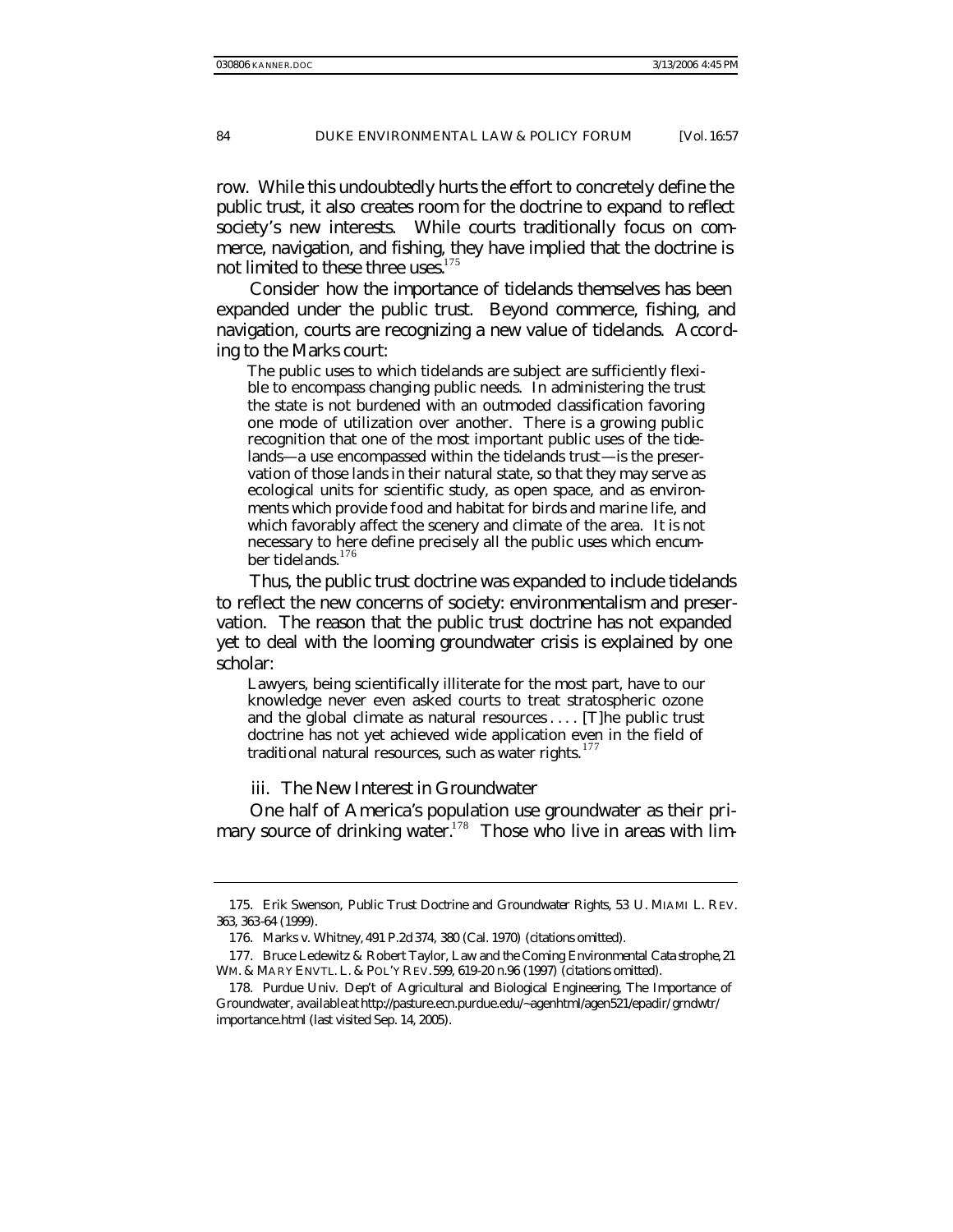ited precipitation rely heavily on groundwater.<sup>179</sup> Only three percent of the world's freshwater is located in reservoirs, lakes, and streams while the remaining ninety-seven percent is groundwater.<sup>180</sup> In addition, groundwater can be used for irrigation purposes and to produce geothermal energy. $^{181}$ 

The public interest in groundwater is relatively new. In 1950, the United Nations created the World Meteorological Association ("WMO") to monitor (among other focuses) the world's supply of drinking water. Recently, the agency has been focusing on what it believes is a major threat to future populations: the pollution of groundwater resources. The WMO reports that:

Deep groundwater is relatively free from pollutants in many places and is excellent for drinking, domestic use and industrial purposes. But once an aquifer is contaminated, remedial measures can be long and costly, even impossible. The slow penetration of pollutants has been called a "chemical time bomb." It threatens humankind. $182$ 

As the public trust doctrine expands to encompass new resources, the courts should recognize the growing importance of groundwater. The state's assertion of trust authority over groundwater will deter the resource's would-be polluters from contributing to a "chemical time bomb."

iv. Advances in Groundwater Science

Advances in groundwater science have led to a richer understanding of the interaction between groundwater and surface water, an area that has been traditionally covered by the public trust. Historically, the law has treated groundwater and surface water as distinct from one another.<sup>183</sup> Science, however, has established a firm interrelationship between groundwater and surface water.<sup>184</sup> The hydrologic cycle refers to the constant movement of water from the atmosphere to the earth's surface via evaporation, precipitation, and other processes.<sup>185</sup> In some places, the aquifers surrounding streams are at a higher elevation than the stream itself and produce ground-

<sup>179</sup>*. Id*.

<sup>180</sup>*. Id*.

<sup>181</sup>*. Id*.

<sup>182.</sup> World Meteorological Ass'n, Groundwater: The Invisible Resource, *available at* http://www.wmo.ch/web-en/Wdwfea.html (last visited Sept. 14, 2005).

<sup>183</sup>*. See* A. DAN TARLOCK, LAW OF WATER RIGHTS AND RESOURCES § 4.11 (1997).

<sup>184.</sup> C.W.FETTER, APPLIED HYDROGEOLOGY 5, 45-48 (2d ed. 1988).

<sup>185</sup>*. See id.* at 4-6 (discussing the main aspects of the hydrologic cycle).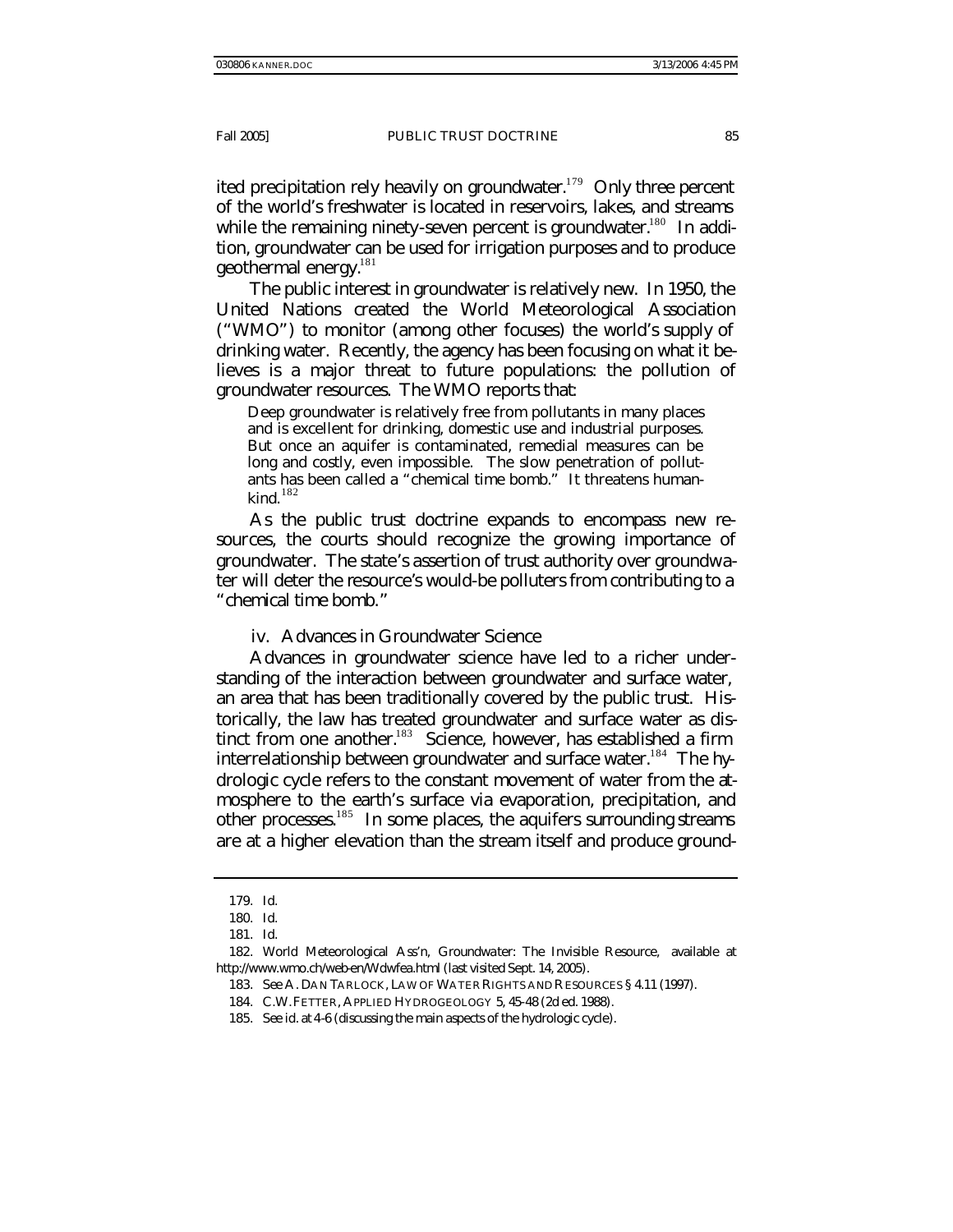water discharge into the stream.<sup>186</sup> Thus, groundwater pollution inevitably results in surface water pollution.

#### v. Summary

The public trust is an inherently flexible doctrine. It has much room to evolve and react to new social interests or a greater understanding of the world. Both have occurred with groundwater: The impending water crisis has propelled its importance in recent decades and scientific advances have shown the impact that groundwater resources may have on surface water.

## E. *Codification of the Public Trust Under State Constitutions*

The public trust doctrine is being codified in many state constitutions.<sup>187</sup> In some cases, even absent a constitutional provision, state courts have read the public trust into existing constitutional provisions.<sup>188</sup> Thus, the public trust doctrine, enjoying codification, is no longer just an ancient common law doctrine. The trend toward the constitutionalization of the public trust doctrine frees it from the stigma (and restraints therein) of being a theoretical common law doctrine.

1. The Trend Toward Constitutionalization

Article I, section 27 of the Pennsylvania Constitution is an example of the modern codification of the ancient common law public trust doctrine. It states in part:

The people have a right to clean air, pure water, and the preservation of the natural, scenic, historic and esthetic values of the environment. Pennsylvania's public natural resources are the common property of all the people, including generations yet to come. As trustee of these resources, the Commonwealth shall conserve and maintain them for the benefit of all the people.<sup>189</sup>

The Pennsylvania legislature adopted section 27 on April 14, 1970 the world's first International Earth Day. $190$ 

Other states have followed Pennsylvania's lead. For example, the Florida Constitution refers to land held "in trust for all the peo-

<sup>186</sup>*. Id.* at 5, 45-48.

<sup>187</sup>*. See, e.g.*, PA. CONST. art. I, § 27; FLA. CONST. art. X, § 11; HAW. CONST. art. XII, § 4.

<sup>188</sup>*. See, e.g.*, Save Ourselves, Inc. v. La. Envtl. Control Comm'n, 452 So. 2d 1152, 1158 (La. 1984).

<sup>189.</sup> PA. CONST. art. I, § 27.

<sup>190.</sup> Erin Ryan, *Public Trust and Distrust: The Theoretical Implications of the Public Trust Doctrine for Natural Resource Management*, 31 ENVTL. L. 477, 478 (2001).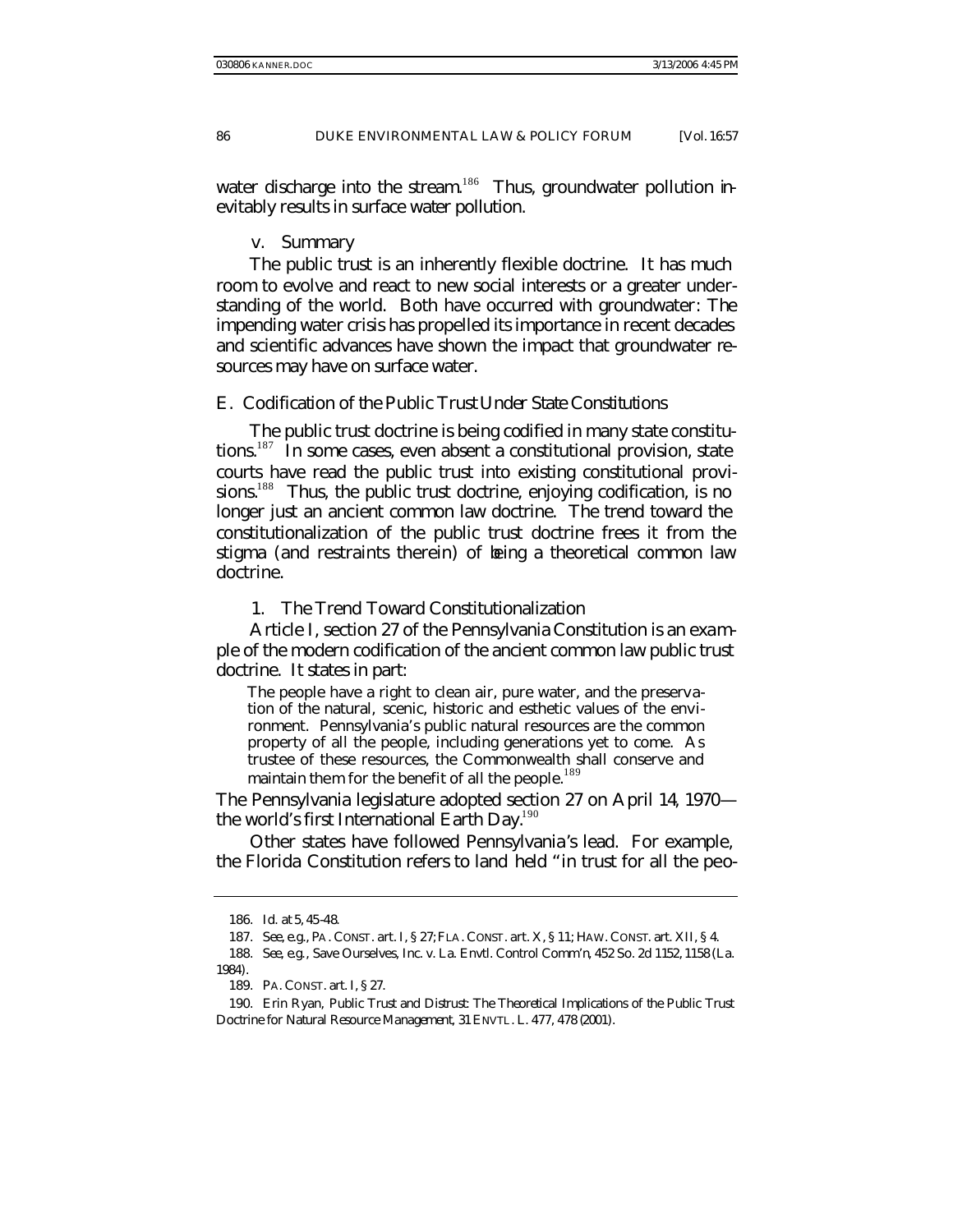ple." <sup>191</sup> Hawaii's constitution marks land held "as a public trust for native Hawaiians and the general public."<sup>192</sup> Other state constitutional provisions maintain that at least parts of the state's navigable waters are public.<sup>193</sup>

State constitutions have also expanded the public trust beyond navigable waters. According to one commentator:

In the earliest of these provisions, New York constitutionally created the Adirondack forest preserve in 1895. Within the last decade, environmental advocates have borrowed and expanded on this idea to constitutionally create the "Alabama Forever Wild Land Trust," the "Great Outdoors Colorado Program," and the North Carolina "State Nature and Historic Preserve." Amendments to several other state constitutions also have dedicated funds or otherwise authorized the state to acquire and preserve land of particular aesthetic, recreational, or historic value.<sup>194</sup>

Sometimes, judges read the public trust doctrine into a state's constitution absent a new constitutional provision. For example, the Louisiana Supreme Court held that the state's environmental regulatory framework, in addition to statutes, is also based on the state's constitution and the public trust doctrine.<sup>195</sup> The court read the public trust doctrine in Louisiana's constitution, which says that, "[t]he natural resources of the state . . . shall be protected . . . . The legislature shall enact laws to implement this policy."<sup>196</sup> Some courts have found that the public trust doctrine restrains state action by maintaining that the doctrine is constitutional in character.<sup>197</sup>

These constitutional law decisions will likely continue because these provisions give activists and public interest groups standing which they do not generally have in public trust cases.<sup>198</sup> Over time, this precedent can be expected to expand.

<sup>191.</sup> FLA. CONST. art. X, § 11.

<sup>192.</sup> HAW. CONST. art. XII, § 4.

<sup>193</sup>*. See, e.g*., ALA. CONST. art. I, § 24; MINN. CONST. art. II, § 2; S.C. CONST. art. 14, §§ 1 & 4; WIS. CONST. art. IX, § 1.

<sup>194.</sup> Barton H. Thompson, *Environmental Policy and State Constitutions: The Potential Role of Substantive Guidance*, 27 RUTGERS L.J. 863, 871 (1996) (citations omitted).

<sup>195.</sup> Save Ourselves, Inc. v. La. Envtl. Control Comm'n, 452 So. 2d 1152, 1158 (La. 1984).

<sup>196.</sup> LA. CONST. art. IX, § 1.

<sup>197</sup>*. See, e.g.*, Webb v. Cal. Fish Co*.*, 138 P. 79, 87 (Cal. 1913) (holding that tidelands are held in public trust by the state, and that the California state constitution commits the execution of the public trust to the legislature).

<sup>198</sup>*. See* Life of the Land v. Land Use Comm'n, 623 P.2d 431, 441 (Haw. 1981) (relying on public trust clause of the Hawaiian Constitution to grant standing to an environmental activist group).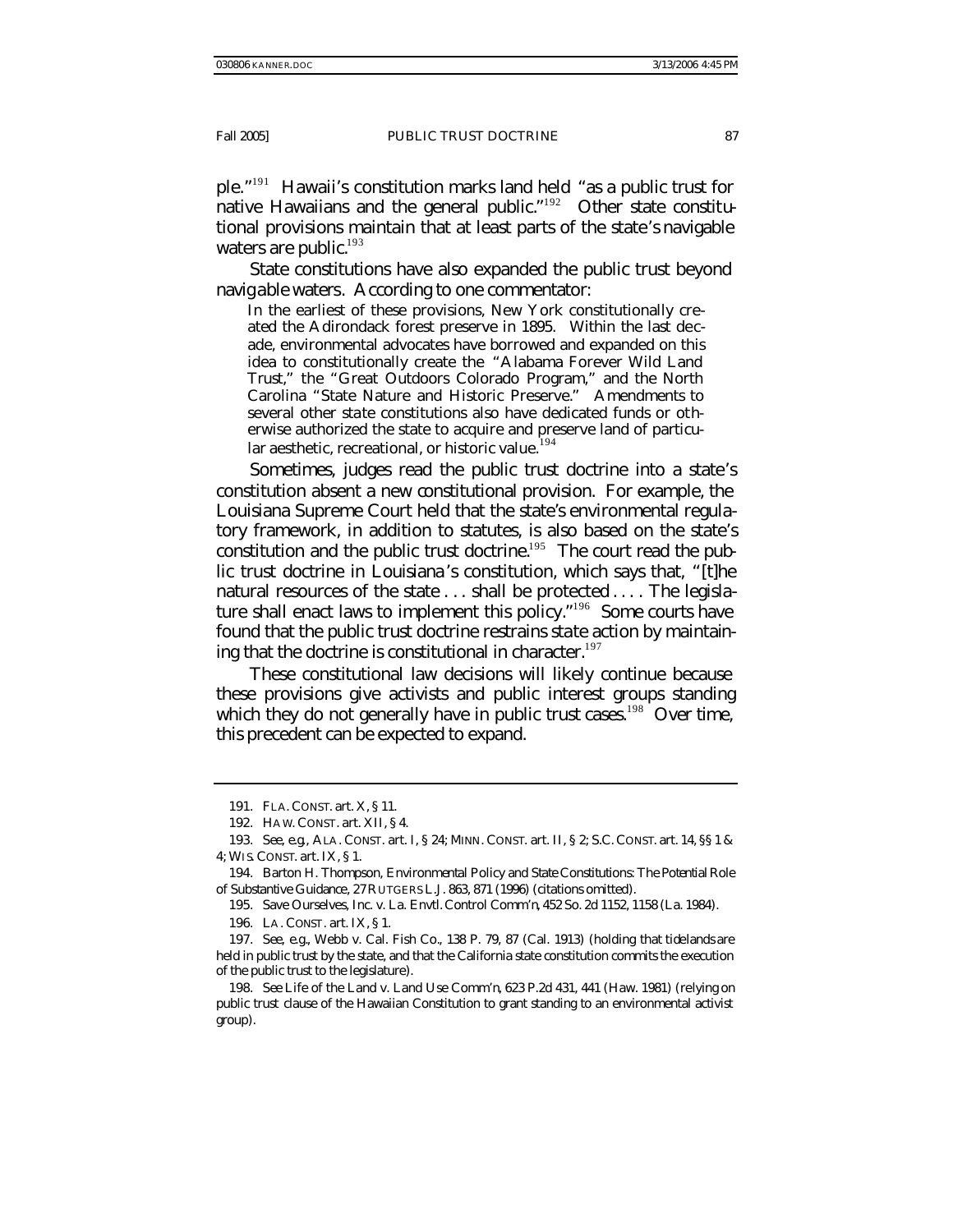## 2. The Effect of Constitutionalization

One important effect of constitutionalization is that it gives credence to the notion that the public trust doctrine is constantly evolving. This makes it even harder to argue that the resource in question is not part of the public trust simply because it has not been historically covered by the doctrine.

The nature of a constitution is to expand to account for social changes—to respond to new problems in society. As Chief Justice Marshall observed, "[i]n considering this question, then, we must never forget, that it is a *Constitution* we are expounding." <sup>199</sup> Marshall further observed, "[l]et the end be legitimate, let it be within the scope of the constitution, and all means which are appropriate, which are plainly adapted to that end, which are not prohibited, but consist with the letter and spirit of the constitution, are constitutional."<sup>200</sup> Woodrow Wilson wrote, "the Constitution . . . is not a mere lawyers' document: it is a vehicle for life, and its spirit is always the spirit of the age." <sup>201</sup> Justice Blackmun summarized the modern adherence to this notion, writing that, "[t]hese precepts of breadth and flexibility and ever-present modernity are basic to our constitutional law."<sup>202</sup> Today, again, we are expounding a *Constitution*. The same principles that governed *McCulloch's* case in 1819 govern modern cases. There can be no other answer.<sup>203</sup> By attaching the public trust doctrine to state constitutions with "breadth and flexibility," the public trust doctrine is greatly expanded.

# F. *Elements for State Recovery of Damages Under the Public Trust Doctrine*

In recent years, states have used the public trust doctrine to recover damages for injury to a broad range of public resources.<sup>204</sup> To recover damages, the government must demonstrate that the public trust has been violated by an unreasonable interference.<sup>205</sup> This is derived from the classic test of *Illinois Central*, which finds that the pub-

<sup>199.</sup> McCulloch v. Maryland, 17 U.S. 316, 407 (1819) (emphasis in original).

<sup>200</sup>*. Id*. at 421.

<sup>201.</sup> W. WILSON, CONSTITUTIONAL GOVERNMENT IN THE UNITED STATES 69 (1911).

<sup>202.</sup> Regents of Univ. of Cal. v. Bakke, 438 U.S. 265, 408 (1978) (Blackmun, J., concurring).

<sup>203</sup>*. Id.* (emphasis in original).

<sup>204</sup>*. See* Meyers, *supra* note 97, at 731 (regarding the subsequent judicial expansion of the doctrine to include fish and wildlife); Lazarus, *supra* note 31, at 658-60.

<sup>205</sup>*. See* RODGERS*, supra* note 4; Carlson, *supra* note 119, at 10,302.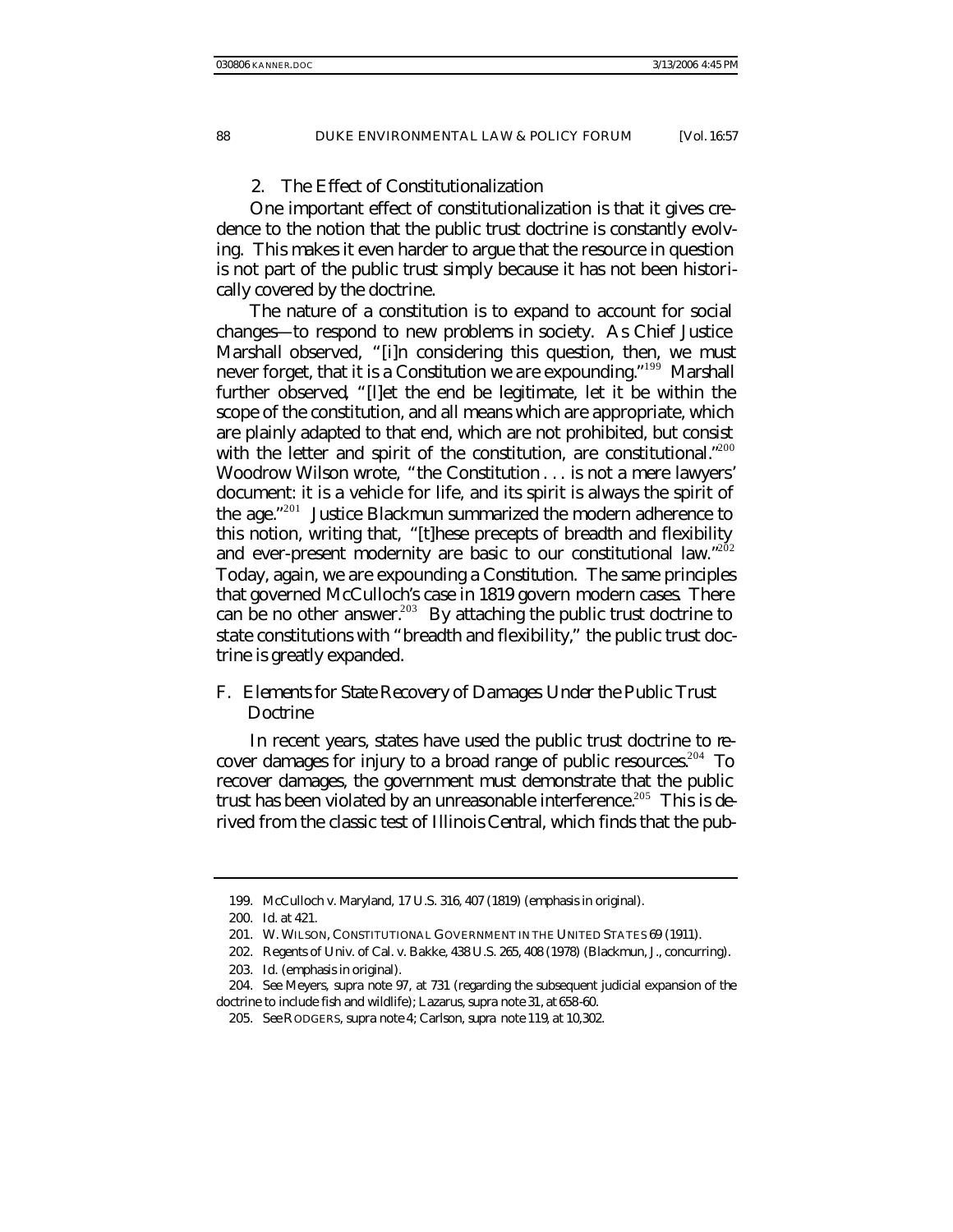lic trust has been violated when there has been a substantial impairment of public use.<sup>206</sup>

# 1. Trust Rights

The threshold factors to be considered in a state public trust case are whether the resource is public, and to which public use it is committed.<sup>207</sup> Another factor to consider is the right of the trust in protecting and perpetuating the resource.<sup>208</sup>

2. Unreasonable Interference with Use and Enjoyment

After establishing a trust right in a public resource, the state must show that there has been unreasonable interference with the use and enjoyment of the trust right to recover.<sup>209</sup> This can be construed as an unreasonable "obstruction or hindrance"<sup>210</sup> with the use of or "exercise of a right" $^{211}$  held in trust.

# 3. Standard of Liability

There is no set or real standard of liability in public trust doctrine cases.<sup>212</sup> This is because claims based on the doctrine are usually resolved by balancing competing interests.

4. Standing to Recover Damages

The court in *Maryland Department of Natural Resources v. Amerada Hess Corp.* allowed the State of Maryland to sue Amerada Hess for the recovery of damages arising out of an oil spill in Baltimore Harbor.<sup>213</sup> The defendant moved to dismiss the state's claim on the grounds that the state did not have a property interest in the waters of the state and therefore could not sue for damages to the harbor.<sup>214</sup> The defendant acknowledged that the state was the trustee of the water, but asserted that a "mere trustee" lacked the proprietary interest in the resource necessary to sustain an action for damage at common

<sup>206.</sup> Ill. Cent. R.R. Co. v. Illinois, 146 U.S. 387, 452-53 (1892).

<sup>207</sup>*. See* RODGERS*, supra* note 4, at 172 ("The recurring questions call for an identification of the resources impressed with the trust and the public uses encumbering them.").

<sup>208</sup>*. See id.* (explaining that the public trust demands fair procedures, decisions that are justified, and results that are consistent with protecting and perpetuating the resource).

<sup>209</sup>*. See* RODGERS, *supra* note 202.

<sup>210.</sup> BLACK'S LAW DICTIONARY 818 (7th ed. 1999) (interference).

<sup>211</sup>*. Id.* at 550 (enjoyment).

<sup>212</sup>*. See* RODGERS*, supra* note 4, at 175.

<sup>213.</sup> Md. Dep't of Nat. Res. v. Amerada Hess Corp*.*, 350 F. Supp. 1060 (D. Md. 1972).

<sup>214</sup>*. Id.* at 1062.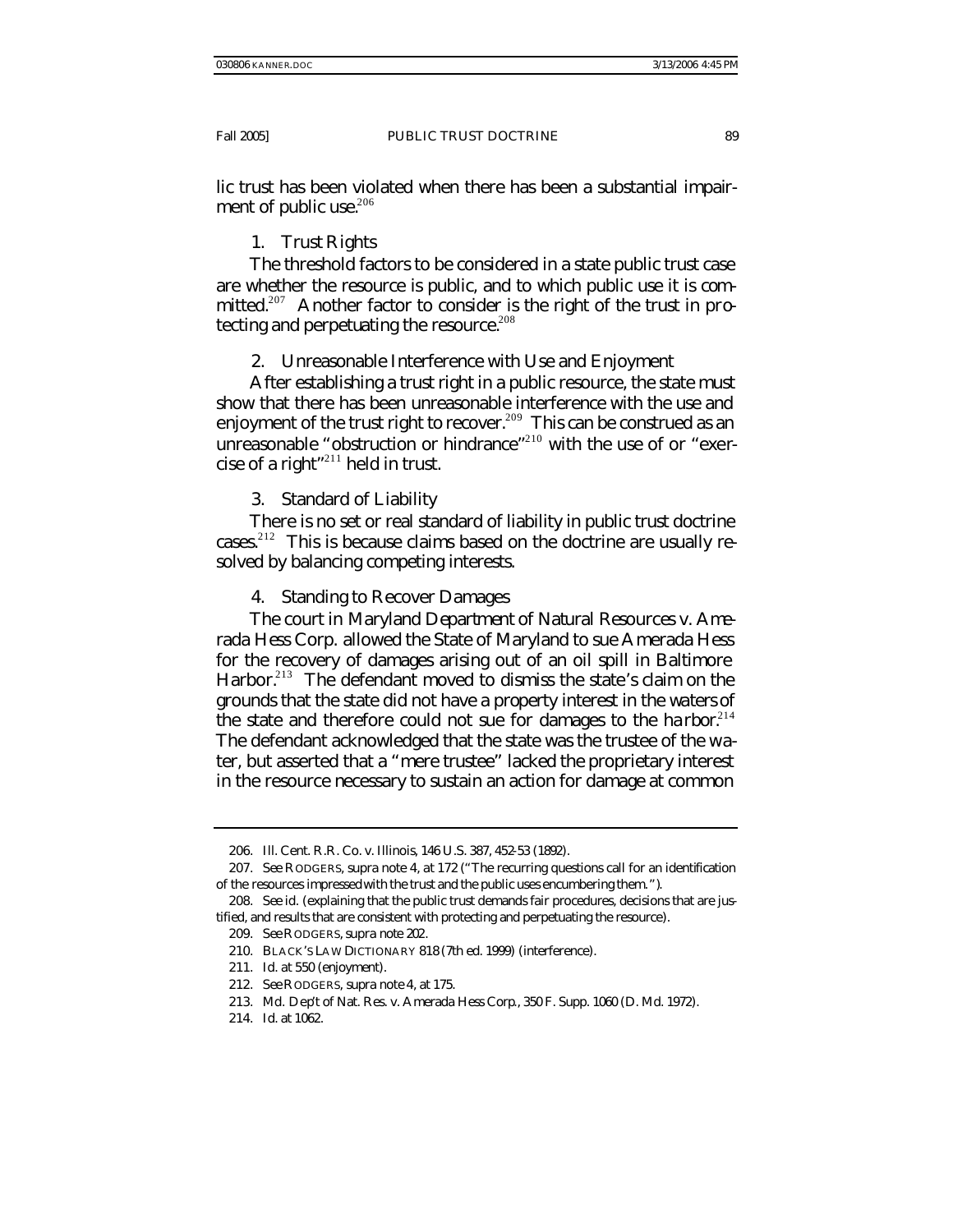law.<sup>215</sup> The court rejected the defendant's argument, reasoning that "if the State is deemed to be the trustee of the waters, then, as trustee, the State must be empowered to bring suit to protect the corpus of the trust i.e., the waters for the beneficiaries of the trust i.e., the public." 216

In *State v. City of Bowling Green*, the Ohio Supreme Court upheld the State of Ohio's right, as trustee, to recover damages for a fish-kill allegedly resulting from the negligent operation of a municipal sewage treatment plant.<sup>217</sup> The court reasoned that every state holds a "property" interest in wildlife on behalf of its citizens and concluded that the state had an obligation to protect the trust property and to "recoup the public's loss occasioned by the negligent acts of those who damage such property."<sup>218</sup>

Some state courts adopt a more narrow reading regarding a trustee's right to recover damages, allowing only recovery of damages to resources that the government actually owns. For example, in *State v. Dickinson Cheese Co.*, the North Dakota Supreme Court rejected the state's claim for damages to fish killed by a release of whey into the Heart River.<sup>219</sup> The court concluded that the State of North Dakota did not have a sufficient property interest in the fish in their wild state to support a civil action for damages.<sup>220</sup> A Pennsylvania court similarly concluded that the State of Pennsylvania could not recover damages for fish killed by a company's release of chemicals into French Creek, because the state did not own the fish. $^{221}$  Other states implement the public trust in a more proactive way than just calculating damages. $222$ 

<sup>215</sup>*. Id.* at 1066.

<sup>216</sup>*. Id.* at 1067.

<sup>217.</sup> 313 N.E. 2d 409, 411 (Ohio 1974).

<sup>218</sup>*. Id.*

<sup>219.</sup> 200 N.W. 2d 59, 61 (N.D. 1972).

<sup>220</sup>*. Id.*

<sup>221.</sup> Commonwealth v. Agway, Inc., 232 A.2d 69, 71 (Pa. Super. Ct. 1967).

<sup>222.</sup> "The state has an affirmative duty to take the public trust into account in the planning and allocation of water resources, and to protect public trust uses whenever feasible." Nat'l Audubon Soc'y v. Super. Ct. of Alpine County, 658 P.2d 709, 728 (Cal. 1983), *cert. denied*, 464 U.S. 977 (1986). This duty includes the power of the state to reconsider any diversions that were previously authorized in accordance with public trust values. *Id.*; *see also* Matthews v. Bay Head Improvement Ass'n, 471 A.2d 355, 365 (N.J. 1984).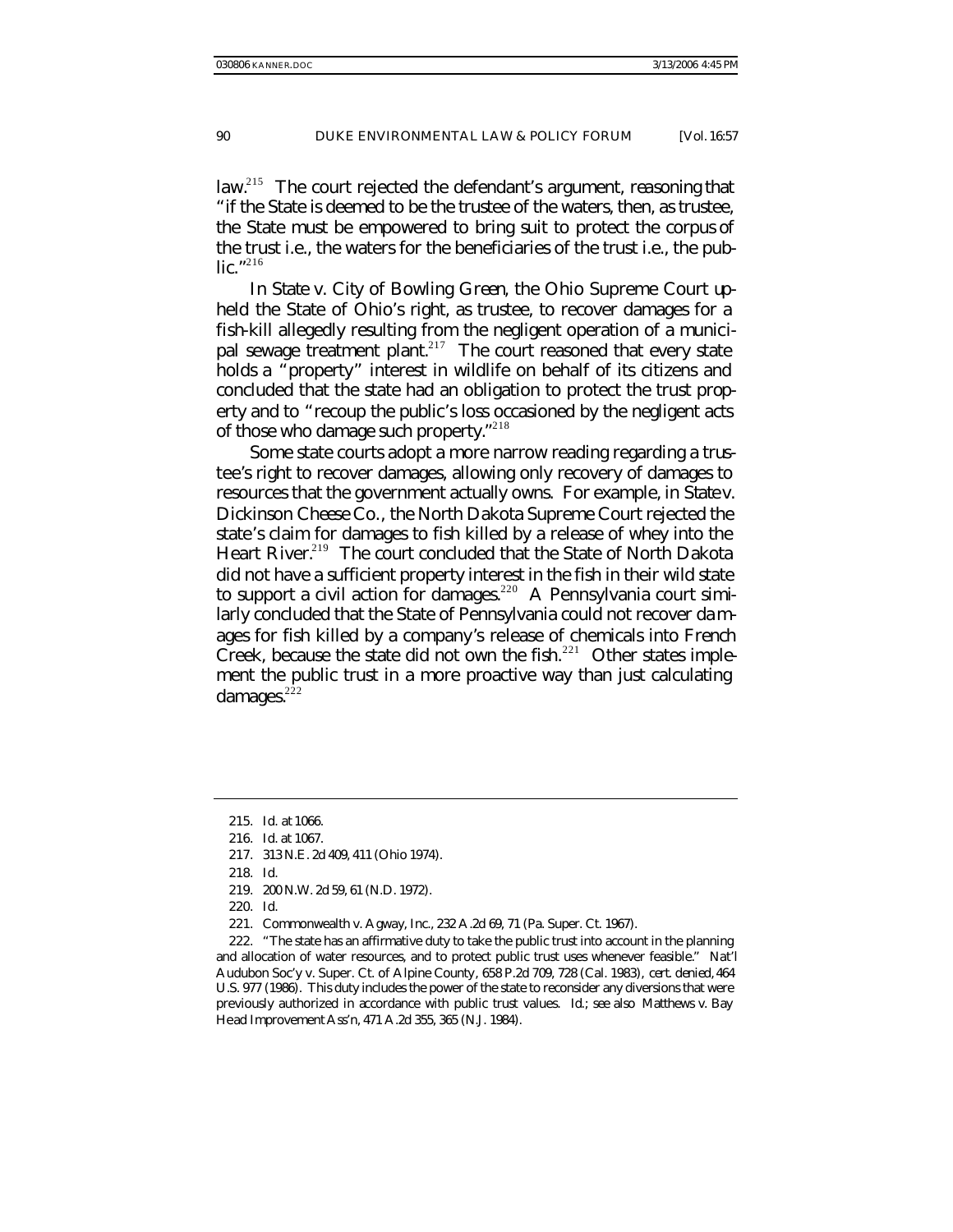#### G. *Defenses*

## 1. Not Part of the Historic Public Trust

A party will not be held liable for damages to natural resources if it has a valid defense. The most obvious defenses to a claim for NRD are negative defenses by which a defendant asserts that either the resource is not held in the public trust or the right asserted in the resource is not a trust right.<sup>223</sup> This will probably be an area of substantial litigation in the future. As courts continue to increase the number and types of resources and trust rights encompassed by the public trust, defendants will resist the expansion, arguing that it is unreasonable for courts to expand certain trust rights. A plaintiff's response to such a defense is that the trend has been to expand the doctrine.<sup> $224$ </sup>

## 2. Statute of Limitations

Defendants are protected from liability once the statute of limitations has tolled. However, some states, recognizing the growing importance of their natural resources (particularly groundwater), have passed legislation extending the statute of limitations for claims brought by the state for compensation for damages to natural resources. In New Jersey, for example, many NRD claims were set to expire if not brought to court by the end of  $2001$ <sup>225</sup> The state legislature responded by passing a four-year extension of the statute of limitations. $226$ 

Defendants may also attempt to employ the laches defense. In equity, the "doctrine of laches bars relief to those who delay the assertion of their claims for an unreasonable time."<sup>227</sup> A successful laches defense consists of three affirmative elements: "(1) a substantial delay by a plaintiff prior to filing suit; (2) a plaintiff's awareness that [the harm was occurring]; and (3) a reliance interest resulting from the defendant's continued development of good-will during this period of delay." <sup>228</sup> While defendants might be able to show a substantial delay by the trustees in filing suit, there may be difficulty in show-

<sup>223</sup>*. See, e.g*., Puerto Rico v. SS Zoe Colocotroni, 628 F.2d 652, 671 (1st Cir. 1980) (rejecting defendant's argument that states have no trust right in wildlife).

<sup>224</sup>*. See supra* Parts III(D)(2)(a) & 3(a).

<sup>225.</sup> Michael R. Rodburg & Richard F. Ricci, *Top Ten Reasons Why New Jersey Businesses Should Be Concerned About Natural Resource Damages*, THE METRO. CORPORATE COUNSEL (April 2003), *available at* http://www.lowenstein.com/new/TMCC0403.pdf.

<sup>226</sup>*. Id.*

<sup>227.</sup> NAACP v. NAACP Legal Def. & Educ. Fund, Inc., 753 F.2d 131, 137 (D.C. Cir. 1985).

<sup>228</sup>*. Id.*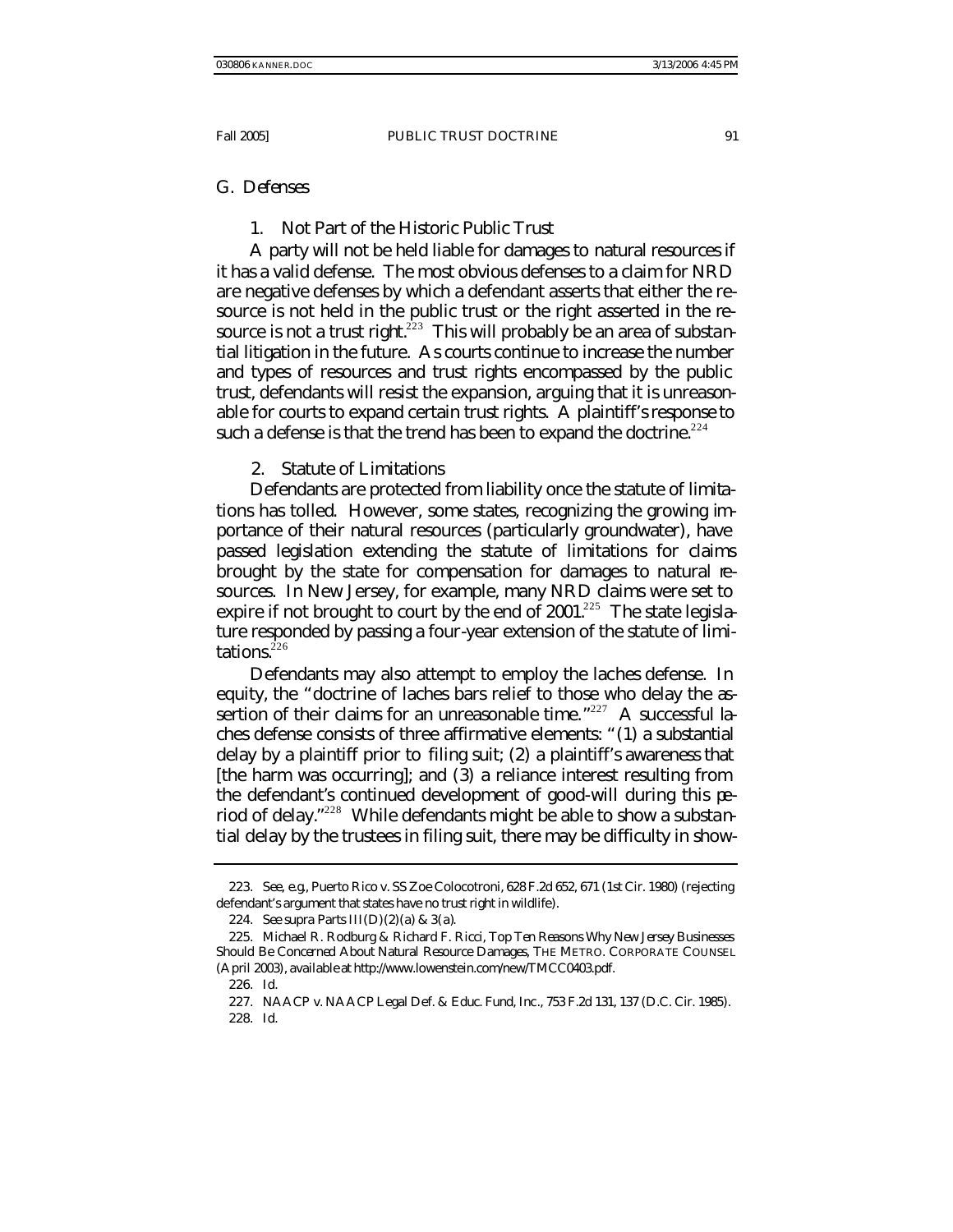ing that the trustee had full awareness that the harm was occurring particularly with regard to the extent of the harm. This is especially true in instances of groundwater contamination, where the damage is not ascertainable without an extensive study.

#### 3. Implicit Consent

Some defendants may argue that public policy supports a defense of implicit consent by the state. Under this argument, damage to natural resources is a natural consequence of economic development. Thus, by establishing a regulatory scheme which allows for development that inevitably damages natural resources, the state, as public trustee, is giving its implied consent to those damages.

This argument may also arise with regard to the issue of monetary damages. Defendants may argue that the state taxes derived from the activity causing NRD should be deducted from the monetary damages awarded to the state. Otherwise, the suit may result in a windfall for the plaintiff state trustee by recovering more from the defendants than the actual damages.

#### 4. Multiple Sources of Pollution

When there are multiple sources of pollution, common law principles of joint and several liability generally apply.<sup>229</sup> The effect of common law joint and several liability is "to excuse one defendant from paying any portion of the judgment if the plaintiff collects the full amount from the other." $230$  Joint and several liability, however, does not apply when there is a state statute that clearly abrogates the common law principle.<sup>231</sup> While the state technically has no burden of allocation, a court may use its equitable discretion to allocate liability (the cost of which is indirectly borne by the state).  $232$ 

<sup>229.</sup> Lynda J. Oswald, *New Directions in Joint and Several Liability Under CERCLA?*, 28 U.C. DAVIS L. REV. 299, 311 (1995) (Courts have begun "to impose joint and several liability more frequently in such cases by finding that the harm created by multiple polluters was indivisible.").

<sup>230.</sup> Smith v. Lightning Bolt Prods. Inc., 861 F.2d 363, 374 (2d Cir. 1988) (citing Velazquez v. Water Taxi, Inc., 49 N.Y.2d 762, 764 (N.Y. 1980)).

<sup>231</sup>*. See* United States v. Texas, 507 U.S. 529, 534 (1993) ("[T]o abrogate a common-law principle, the statute must 'speak directly ' to the question addressed by the common law.") (citations omitted).

<sup>232.</sup> CERCLA provides some guidance here. Despite CERCLA's common law joint and several liability, Congress recommended that "[i]n resolving contribution claims, the court may allocate response costs among liable parties using such equitable factors as the court determines are appropriate." 42 U.S.C. § 9613(f)(1) (2000).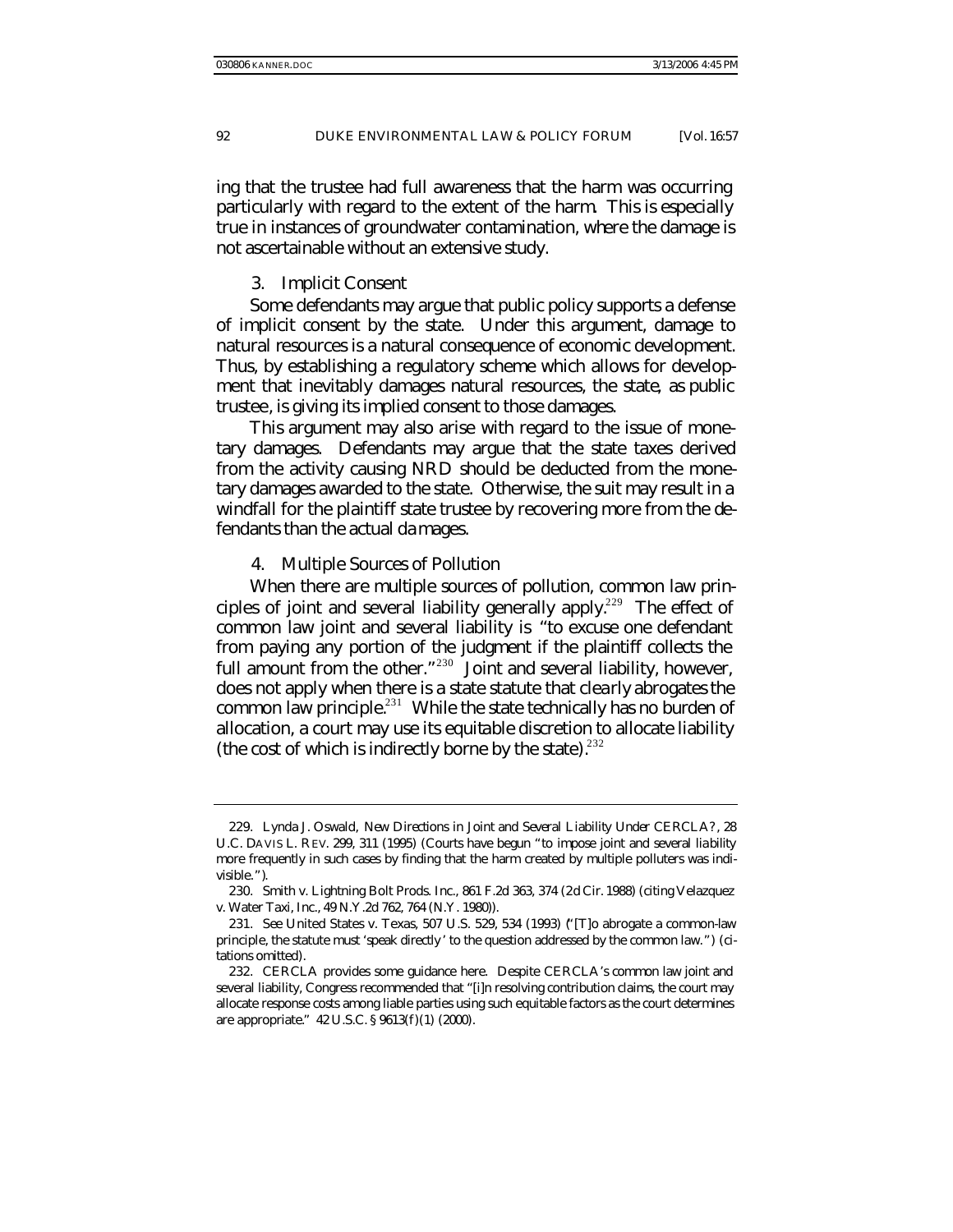The work of proving who is responsible for what in a case with multiple defendants can be very costly and time consuming. For this reason, many states may find that the risk of using public funds to pursue public trust doctrine cases, in which recovery is not guaranteed, is not justified. However, if the state contracts with an outside litigation firm on a contingency basis, the burden of this risk is shifted from the state to the private sector. The advantages of this relationship are discussed later.

5. CERCLA Defenses Not Applicable

A defendant otherwise liable for damages under CERCLA will not be held liable if he can:

establish by a preponderance of the evidence that the release or threat of release of a hazardous substance and the damages resulting therefrom were caused solely  $by-(1)$  an act of God; (2) an act of war; (3) an act or omission of a third party other than an employee or agent of the defendant, or than one whose act or omission occurs in connection with a contractual relationship, existing directly or indirectly, with the defendant . . . if the defendant establishes by a preponderance of the evidence that (a) he exercised due care with respect to the hazardous substance concerned . . . and (b) he took precautions against foreseeable acts or omissions of any such third party and the consequences that could foreseeably result from such acts or omissions...<sup>233</sup>

The traditional defenses to damages to natural resources under CERCLA, however, are not available to defendants under public trust actions. $234$ 

## H. *Valuation and Remedies*

Once liability has been established and affirmative defenses overcome, the factfinder must then turn to the issues of valuation and remedies. Damages for restoration, repair, replacement, and loss of use are the most common remedies in public trust NRD cases.<sup>235</sup>

<sup>233.</sup> 42 U.S.C. § 9607(b).

<sup>234</sup>*. See* M. STUART MADDEN, LAW OF ENVIRONMENTAL AND TOXIC TORTS 673-76 (2d ed. 2001).

<sup>235</sup>*. See* New Mexico v. Gen. Elec. Co., 335 F. Supp. 2d 1185 (D.N.M. 2004); New Mexico v. Gen. Elec. Co., 335 F. Supp. 2d 1266 (D.N.M. 2004); New Mexico v. Gen. Elec. Co., CIV 99- 1118 BSJ/KBM & CIV 99-1254 BSJ/ACT (consolidated) (D.N.M.).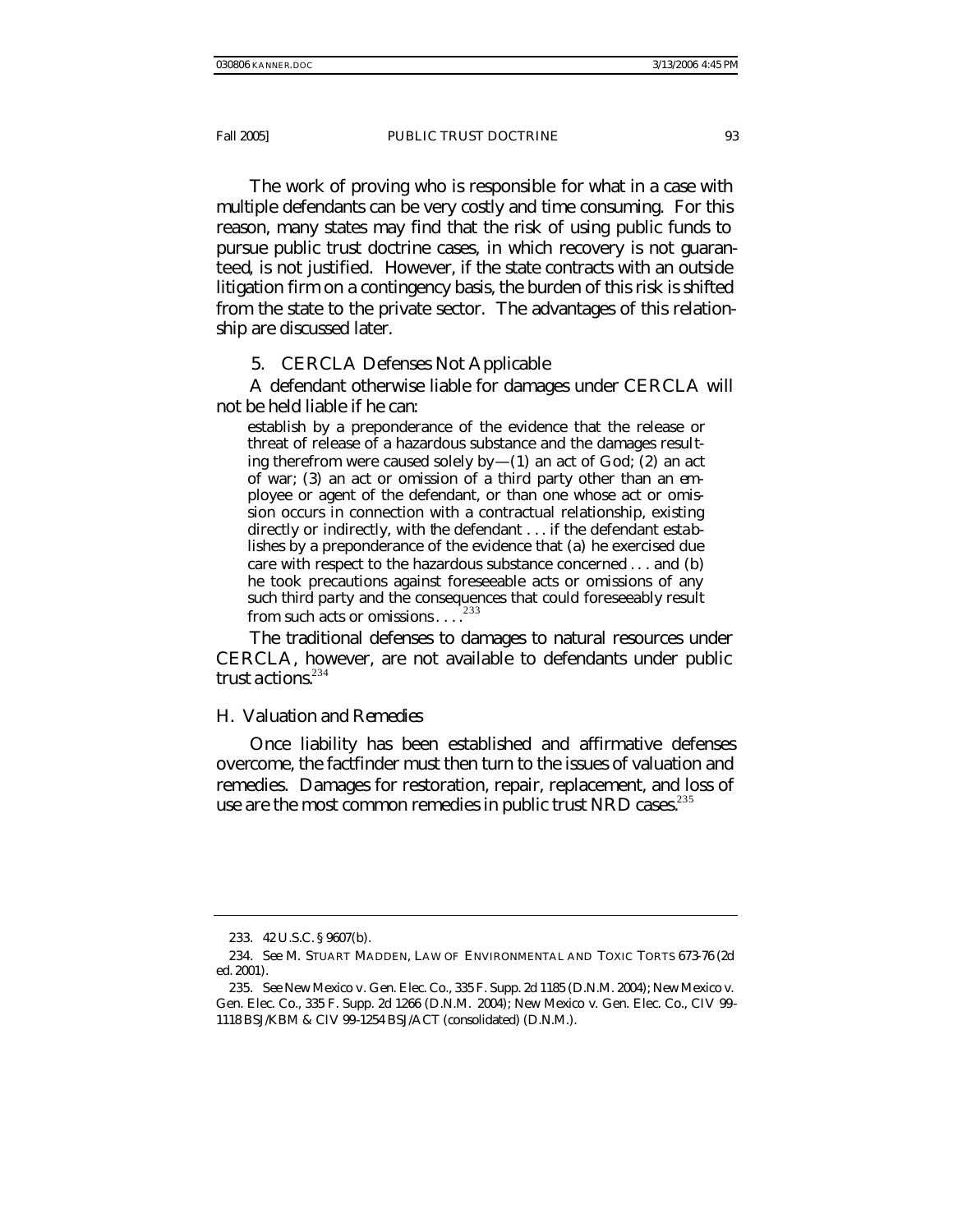1. Compensatory Damages: Restoration, Repair, and Replacement

The basic principle of compensatory damages is to restore the plaintiff to his rightful position. <sup>236</sup> From an economic standpoint, the purpose of compensatory damages is to force tortfeasors to take account of their inflicted harm.<sup>237</sup> Value is generally considered the measure of the rightful position.<sup>238</sup> Value, as applied to damages to a state's natural resources, can be measured as the cost of restoration or the cost of replacing the resource(s).

The right of a state to recover compensatory damages for the destruction of natural damages is well established.<sup>239</sup> However, the determination of damages itself is not free from controversy. Environmental losses are unique—their value cannot often be translated into a dollar amount. According to the National Oceanic and Atmospheric Administration, "[t]here will always be controversy where intangible losses have to be evaluated in monetary terms."<sup>240</sup> This belief is echoed by another NRD expert, who notes that "the most daunting task facing trustees  $\ldots$  is the determination of damages."  $^{241}$ 

The choice between choosing restoration/repair or replacement often depends on state law. In some circumstances, punitive damages may be appropriate. $242$ 

a. Market Valuation

The diminution in value, or full value in the case where the natural resource is entirely destroyed, is a matter of market valuation. Under this approach, the court attempts to place a dollar amount on the damage to the natural resource and award the trustee that

<sup>236.</sup> DOUGLAS LAYCOCK, MODERN AMERICAN REMEDIES 15-16 (3d ed. 2002).

<sup>237</sup>*. Id.* at 17.

<sup>238</sup>*. Id.* at 19.

<sup>239</sup>*. See* Dep't of Envtl. Prot. v. Jersey Cent. Power & Light Co., 336 A.2d at 750, 759 (N.J. Super. Ct. 1975) (New Jersey Court of Appeals held that the state, as public trustee, had a right to seek compensatory damages for a fish kill caused by the defendant's release of toxic pollutants); *see also* Md. Dep't of Natural Res. v. Amerada Hess Corp., 350 F. Supp. 1060 (D. Md. 1972); Maine v. M/V Tomano, 357 F. Supp. 1097 (S.D. Me. 1973).

<sup>240.</sup> Report of the National Oceanic and Atmospheric Administration Panel on Contingent Valuation, 58 Fed. Reg. 4601, 4611 (Jan. 15, 1993) (codified at 15 C.F.R. pt. 990).

<sup>241.</sup> Richard B. Stewart, et al., *Evaluating the Present Natural Resource Damages Regime: The Lawyer's Perspective*, *in* NATURAL RESOURCE DAMAGES: A LEGAL, ECONOMIC, AND POLICY ANALYSIS 163 (Richard B. Stewart ed., 1995).

<sup>242</sup>*. See infra* Part III(H)(2).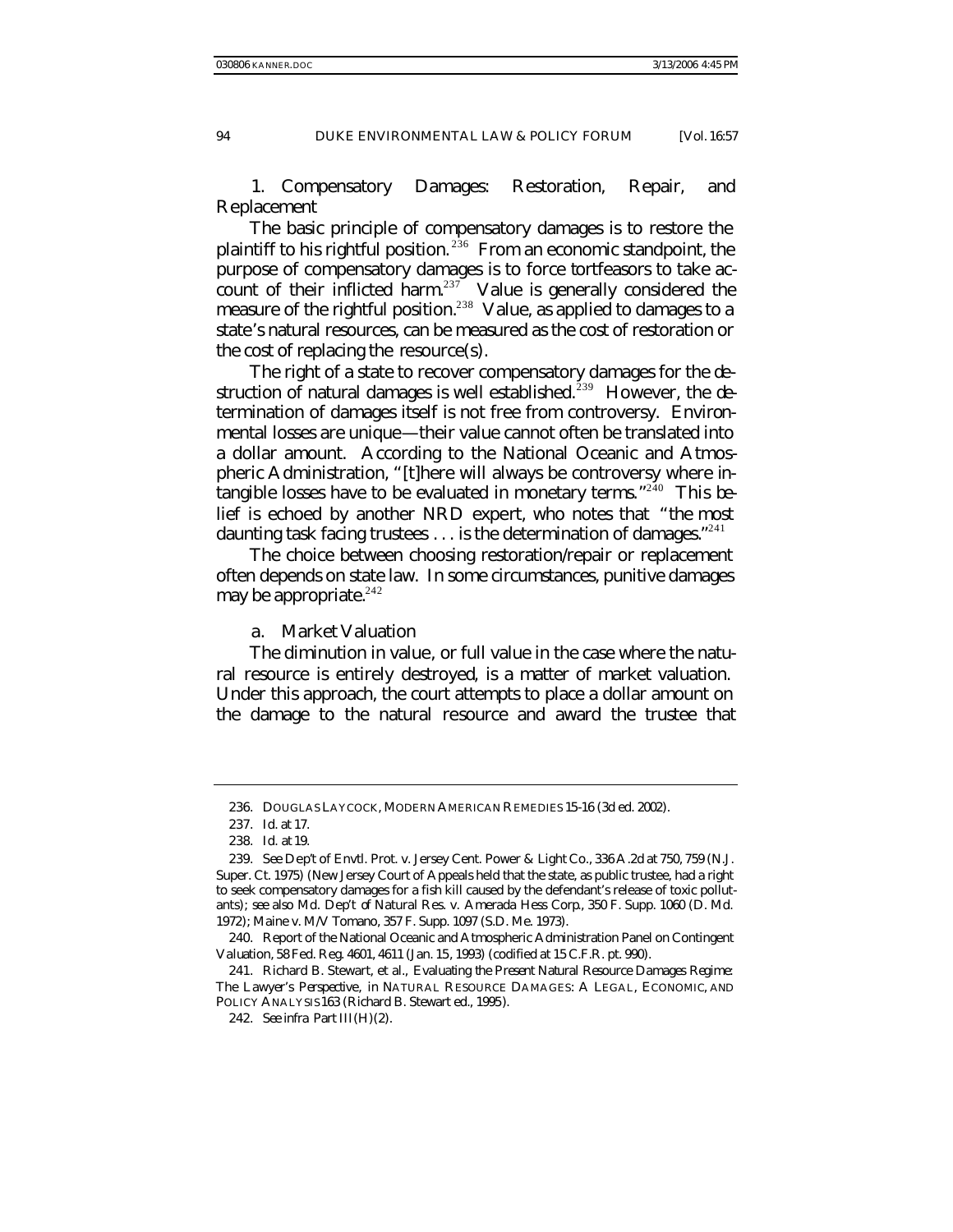amount in monetary compensation. $243$  Industry prefers this approach, as market valuation is relatively easy to measure and promotes economic efficiency.<sup>244</sup>

There is no standard formula for determining the value of a resource. With regard to injury to privately held resources, courts look at the diminution in property value to determine damages.<sup>245</sup> This, of course, is not feasible in many public trust cases where the resource, for example, groundwater, may have little effect on the value of the property. There are other common methods of market valuation:

For injuries to animals, damages have been set historically at the animal's market value. Common-law decisions addressing damage to productive trees customarily use diminution in land value as the measure of damages. Market value was used recently when the State of Washington sought recover under parens patriae for damages to a public salmon fishery.<sup>246</sup>

The main criticism of market valuation is that it does not reflect the true value of the resource. Natural resources also have existence and intrinsic value not reflected in market valuation.<sup>247</sup>

Existence value emphasizes the value society places on the existence of natural resources apart from any "pragmatic" use which may be derived from them.<sup>248</sup> Three types of existence value include option value, vicarious value, and intertemporal value.<sup>249</sup> One commentator explains these three forms of existence value:

Existence value has three distinct subparts. First, humans may place their own 'option value' on the preservation of natural resources. While I have never visited Yosemite National Park, I might want to do so someday and, therefore, I value its preservation. Retaining the option of future use intuitively has an economic importance. Second, humans may obtain 'vicarious value' from natural resources. Even if I never intend to visit Yosemite National Park, I may still value its preservation. The knowledge that a given natural environment is protected is valuable to some Americans, and vicarious appreciation of nature, therefore, has a demonstrable economic value. Third, preservation of natural resources may have 'intertemporal value.' Even if I have no interest in visiting Yosem-

<sup>243.</sup> Frank B. Cross, *Natural Resource Damage Valuation*, 42 VAND. L. REV. 269, 302-03 (1989).

<sup>244</sup>*. Id.* at 303*.*

<sup>245</sup>*. Id*.

<sup>246</sup>*. Id*. (citations omitted).

<sup>247</sup>*. Id.* at 309.

<sup>248</sup>*. Id.* at 285.

<sup>249</sup>*. Id.* at 285-86.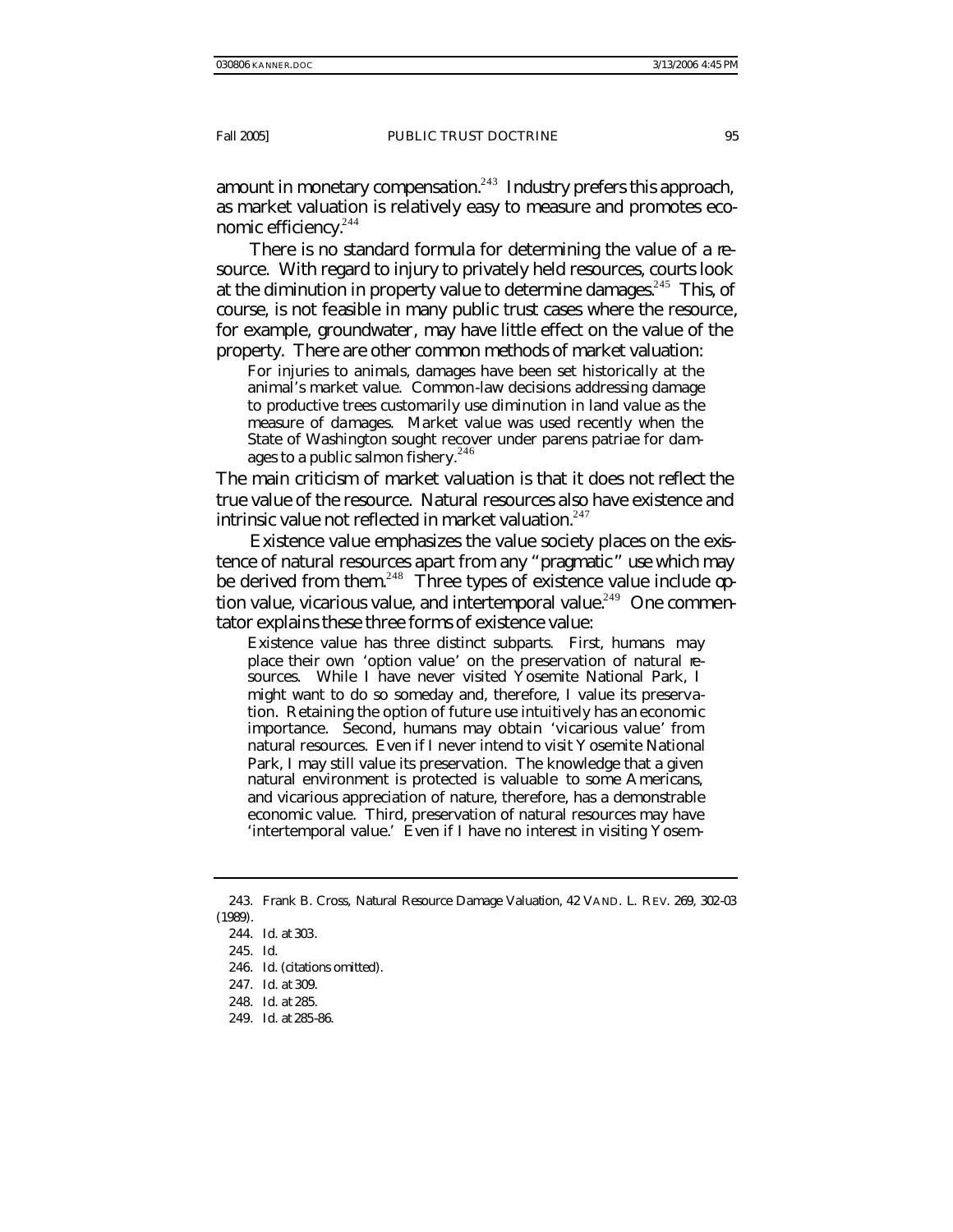ite National Park, I may want my offspring and their descendants to have the chance to see the park.  $250$ 

Existence value, which examines the value of a resource's existence to mankind, is complemented by the somewhat more controversial intrinsic value, which determines the resource's value based on its nature, independent of the interests of humans. According to ecological ethicists and philosophers, all living things possess an equal right to live and blossom, and modern capitalist methods of evaluation do not account for this value.<sup>251</sup> To the extent that market valuation does not account for existence or intrinsic value, it does not accurately reflect the full value of a resource.

Another problem arises with market valuation: It does not accurately reflect the need for conservation because the appraisal value of natural resources is limited to its current value, rather than its future value. In *Decatur County AG-Services, Inc. v. Young*, a farmer's crop of beans was destroyed by the defendant's negligent pesticide spraying.<sup>252</sup> It was the farme r's practice to hold the beans for one year before selling them.<sup>253</sup> The price of the beans when first harvested was \$7 per bushel—the price at the farmer's intended date of sale was \$10 per bushel.<sup>254</sup> The court awarded damages according to the \$7 price, holding that "damages are computed at the time of harvest, when a market value first exists." 255

The application of this line of thinking to a commodity such as groundwater is disturbing. As was discussed above, a crisis surrounding water shortages looms, and is even beginning to take hold in some western states.<sup>256</sup> Yet, the current price of water is relatively cheap.<sup>257</sup> With the tremendous public policy interest in preserving this precious resource for the well-being of future citizenry, should not this interest in preservation be reflected by assessing the value of the water by its potential future value rather than its current value? In May 2000,

<sup>250</sup>*. Id.*

<sup>251.</sup> Arne Naess*, The Shallow and the Deep, Long-Range Ecology Movement: A Summary*, 16 INQUIRY 95, 96 (1973), *available at* http://www.alamut.com/subj/ideologies/pessimism/Naess\_ deepEcology.html.

<sup>252.</sup> 426 N.E. 2d 644 (Ind. 1981).

<sup>253</sup>*. Id*. at 645.

<sup>254</sup>*. Id.* at 645, 647 n.3.

<sup>255</sup>*. Id.* at 647.

<sup>256.</sup> Henry Brean, *Western States to Miss Drought Plan Deadline*, LAS VEGAS REVIEW-JOURNAL, March 31, 2005, at B4.

<sup>257</sup>*. See* Steven D. Barnes*, Conserve Water Now or Pay Up in the Future*, ORLANDO SENTINEL*,* May 30, 2005, at F1*.*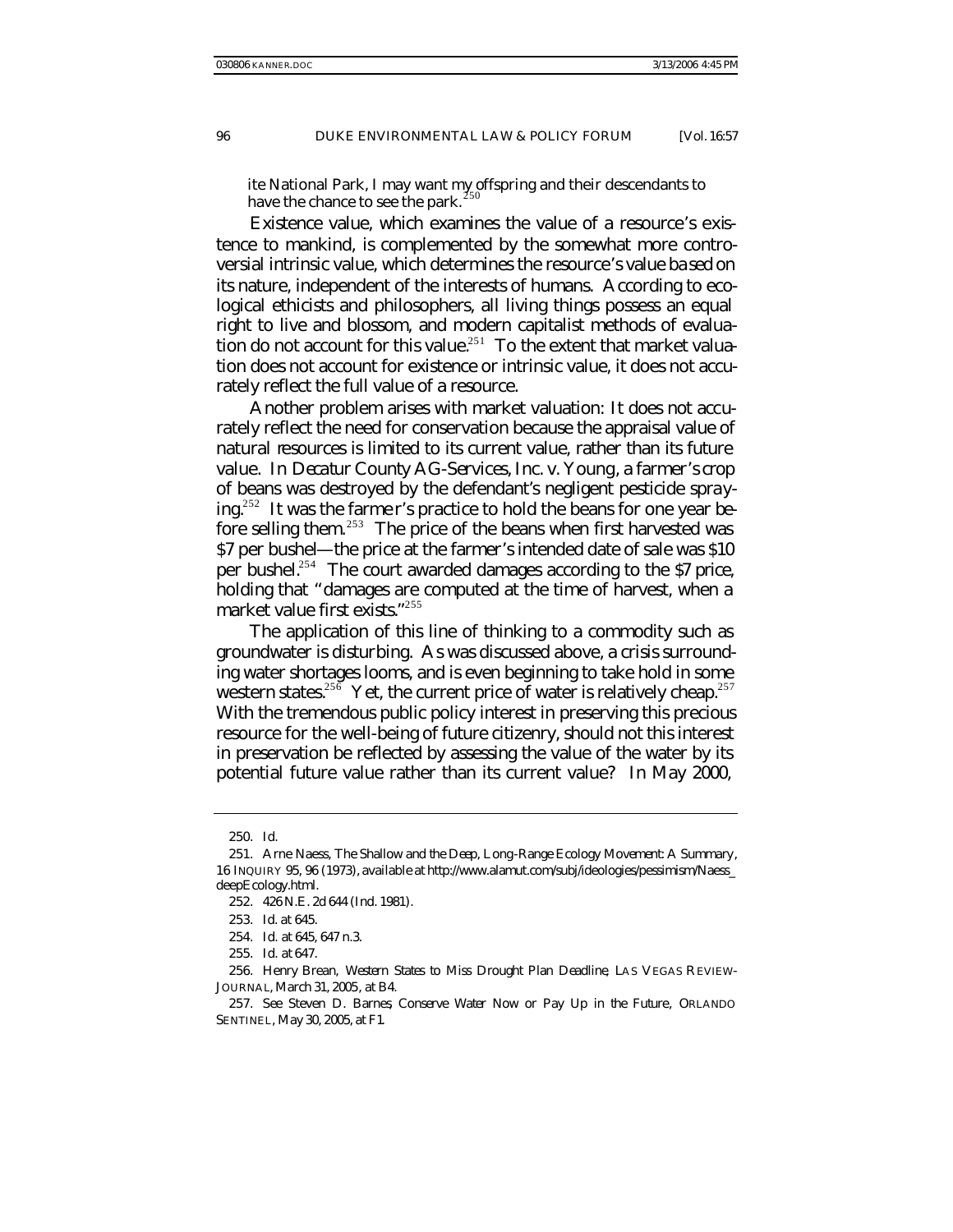*Fortune* magazine declared that "[w]ater promises to be to the 21st century what oil was to the 20th century: the precious commodity that determines the wealth of nations."<sup>258</sup>

Defendants, of course, respond to this argument by citing the hornbook propositions that, for a damage award to be upheld, it must be reasonably foreseeable to the plaintiff. However, as the Supreme Court noted, "[t]he most elementary conceptions of justice and public policy require that the wrongdoer shall bear the risk of the uncertainty which his own wrong has created."<sup>259</sup> Whether the courts apply this reasoning to the growing litigation over groundwater spoliation will undoubtedly be a matter for controversy in the coming years.

#### b. Cost of Repair or Restoration

In many cases, the natural resources are not just destroyed: They are destroyed and toxic substances are left behind. Such substances have the potential of harming human health or other natural resources. In such cases, damages should not be limited to the diminution in value approach. The state should be able to recover the costs of full restoration and all consequential damages that result.

Defendants may contend that, in a situation where a natural resource is valued at \$1 million, the state should not be able to recover \$3 million, as this results in a windfall. But this objection is nearsighted, as there is actually no windfall. The public and natural resources are affected or potentially affected by the hazardous waste, and thus, the diminution in value approach is no guide to damages.

At the same time, some courts have been reluctant to award restoration where the cost of restoration grossly exceeds the value of the resource. For example, in *Puerto Rico v. SS Zoe Colocotroni*, the First Circuit found that a \$6 million restoration award in an oil spill case was "disproportionately expensive" compared to the resource damaged and the award was therefore inappropriate.<sup>260</sup> According to the court, the focus in determining such a remedy should be on the steps a reasonable and prudent sovereign or agency would take to mitigate the harm done by the pollution. $261$ 

<sup>258.</sup> Shawn Tully, *Water, Wa ter Everywhere*, FORTUNE, May 15, 2000, at 342, 343.

<sup>259.</sup> Bigelow v. RKO Radio Pictures, Inc*.*, 327 U.S. 251, 265 (1946).

<sup>260.</sup> 628 F.2d 652, 675-77 (1st Cir. 1980).

<sup>261</sup>*. Id.* at 675.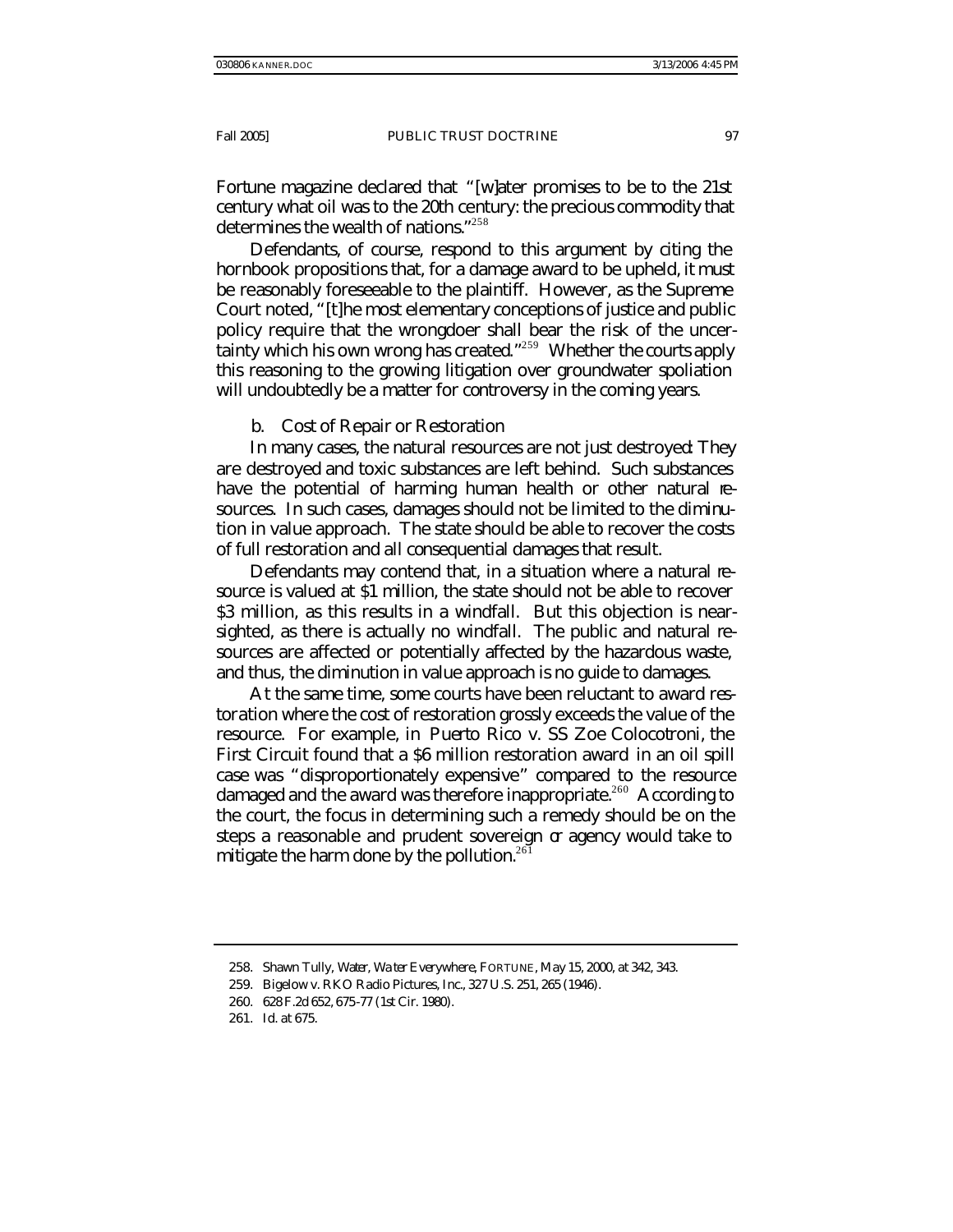c. Cost of Replacement

Given the large costs associated with restoration, some courts may calculate damages according to the cost of replacement. Under this scenario, the trustee, at the defendant's expense, creates a comparable site rather than repairing the damaged one. This was the approach adopted by a federal court in *United States v. Board of Trustees of Florida Keys Community College*. <sup>262</sup> In that case, the college erected a beachfront structure that destroyed one-half of an acre of a fish habitat. In light of evidence that restoration would be very expensive, the court ordered the defendant to create a similar habitat on its property.<sup>263</sup>

Recovery of replacement costs also has its shortcomings. Replacement costs have little value when a polluter destroys a unique resource. Also, it is not feasible when the resources destroyed are finite resources such as groundwater and subterranean aquifers.

#### 2. Punitive Damages

While remote, there is nonetheless a possibility of punitive damages in some public trust cases. Situations in which punitive damages might be appropriate are those in which the unreasonable interference was longstanding,<sup>264</sup> where the defendant was marked by indifference, $265$  or where the injury was the result of an intentional business choice. $266$ 

#### 3. Loss of Use During Period of Damage

"Loss of use" damages refer to damages that compensate the public for its loss of use of the resource during the period it was damaged.<sup>267</sup> Awarding damages for loss of use is an established aspect of American remedies.<sup>268</sup> "Loss of use" damages are also utilized in cases involving damages to natural resources.<sup>269</sup> For example, in cases

<sup>262.</sup> 531 F. Supp. 267 (S.D. Fla. 1981).

<sup>263</sup>*. Id.* at 275.

<sup>264</sup>*. See, e.g.*, Nichols v. Burke Royalty Co., 576 P.2d 317, 322 (Okla. Ct. App. 1977).

<sup>265</sup>*. Id.*

<sup>266</sup>*. See, e.g.*, Atlas Chem. Indus., Inc. v. Anderson, 524 S.W. 2d 681, 689 (Tex. 1975).

<sup>267</sup>*. See generally* Allan Kanner & Tibor Nagy, *Measuring Loss of Use Damages in Natural Resource Dama ge Actions*, 30 COLUM. J. ENVTL. L. 417 (2005).

<sup>268</sup>*. See* United States v. Hatahley, 257 F.2d 920 (10th Cir. 1958) (considering loss of use damages for Native Americans whose horses were killed by the United States government).

<sup>269</sup>*. See In re* Montaux Oil Transp. Corp. v. S.S. Mut. Underwriting Ass'n, Ltd., No. 90 CIV 5702, 1996 WL 340000, at \*2 (S.D.N.Y. June 19, 1996) (holding loss of use damages are recoverable under the Clean Water Act); Gen. Elec. Co. v. U.S. Dep't of Commerce*,* 128 F.3d 767, 770 (D.C. Cir. 1997) (holding loss of use da mages are recoverable under CERCLA).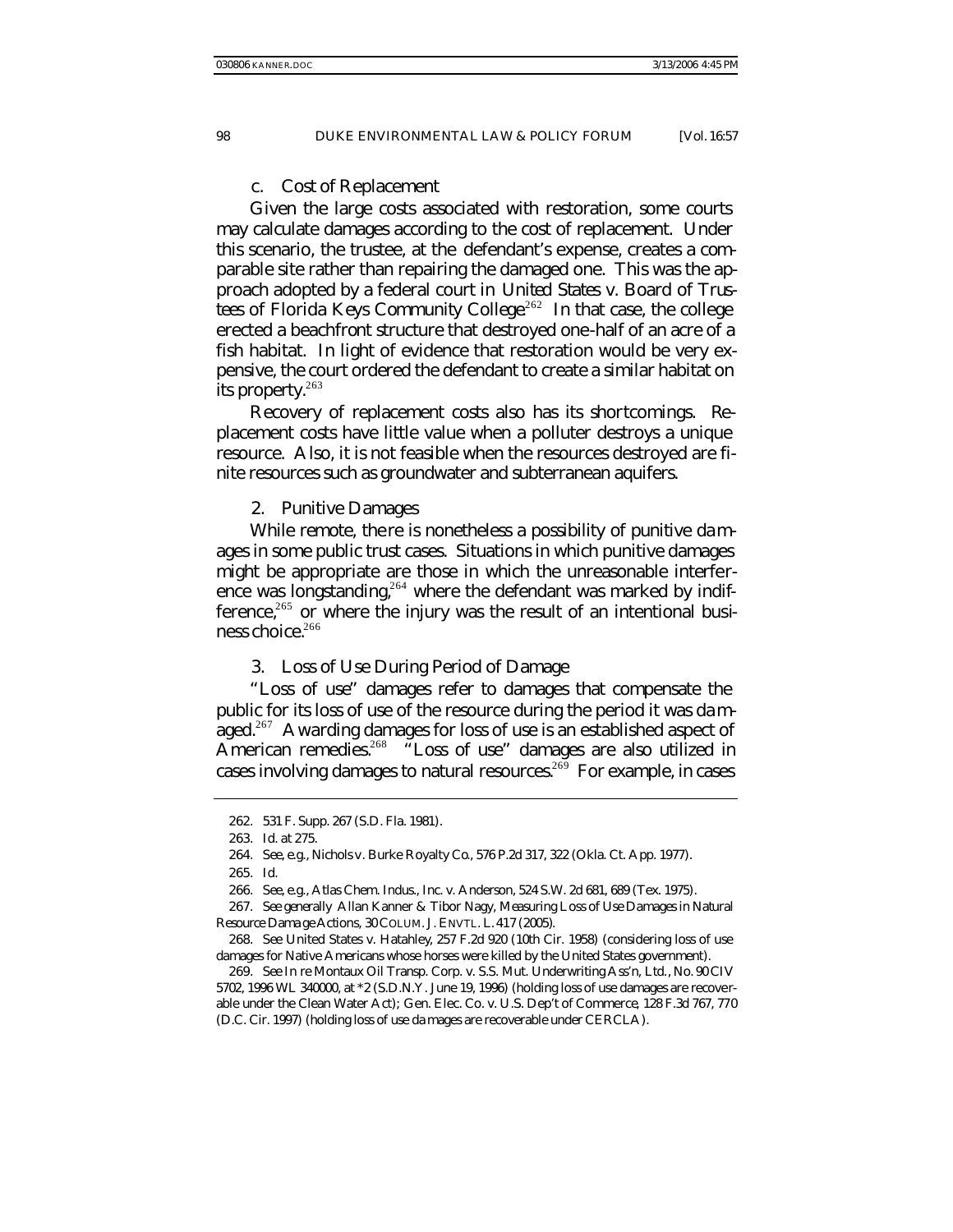involving National Parks, the Park System Resource Protection Act defines damages to natural resources as the compensation for both restoration and the value for loss of use.<sup>270</sup> There are two aspects of use value: consumptive and nonconsumptive uses. $271$ 

## a. Consumptive Uses

While use value refers to the worth of resources to those people who use them, consumptive use value relates to those people who consume the resource.<sup> $272$ </sup> For instance, a fisherman deprived of fishing on a contaminated lake for six months loses six months worth of consumptive use value. It is entirely plausible that loss of consumptive use during the period of damage, since it accurately portrays the full damages suffered by the public as a whole, and by extension the trustee, should be included in market valuation and compensatory damages.

# b. Nonconsumptive Uses

Lost nonconsumptive use value during the time of damage relates more to the aesthetic and recreational uses of a resource rather than the consumption of the resources.<sup>273</sup> An example is lost tourist revenue for whitewater rafting operators during a time when remedial projects are undertaken. The losses incurred from a loss of nonconsumptive use during the period of restoration probably even exceed the loss of consumptive use. $274$ 

## I. *Summary*

The underlying theory behind the public trust doctrine is that the government holds important resources in trust for its citizens. Exactly what is held in the public trust varies from state to state. It can be limited, however, as some courts have narrowed the public trust doctrine's application to cases where government actually owns the damaged resources. Applied to NRD claims, the doctrine gives gov-

<sup>270.</sup> 16 U.S.C. § 19jj(b)(1)(A) (2000).

<sup>271.</sup> Steven Edwards, *In Defense of Environmental Economics*, 9 ENVTL. ETHICS 73, 79 (1987).

<sup>272</sup>*. Id*.

<sup>273</sup>*. Id*.

<sup>274.</sup> William W. Shaw, *Problems in Wildlife Valuation in Natural Resource Management*, in VALUATION OF WILDLIFE RESOURCE BENEFITS 221, 225 (G. Peterson & A. Randall eds., 1984) (citing studies that show that 20 million Americans spent more than 478 million days engaged in consumptive use sport hunting in 1975 compared to the 49 million Americans that spent 1.6 billion days participating in wildlife observation).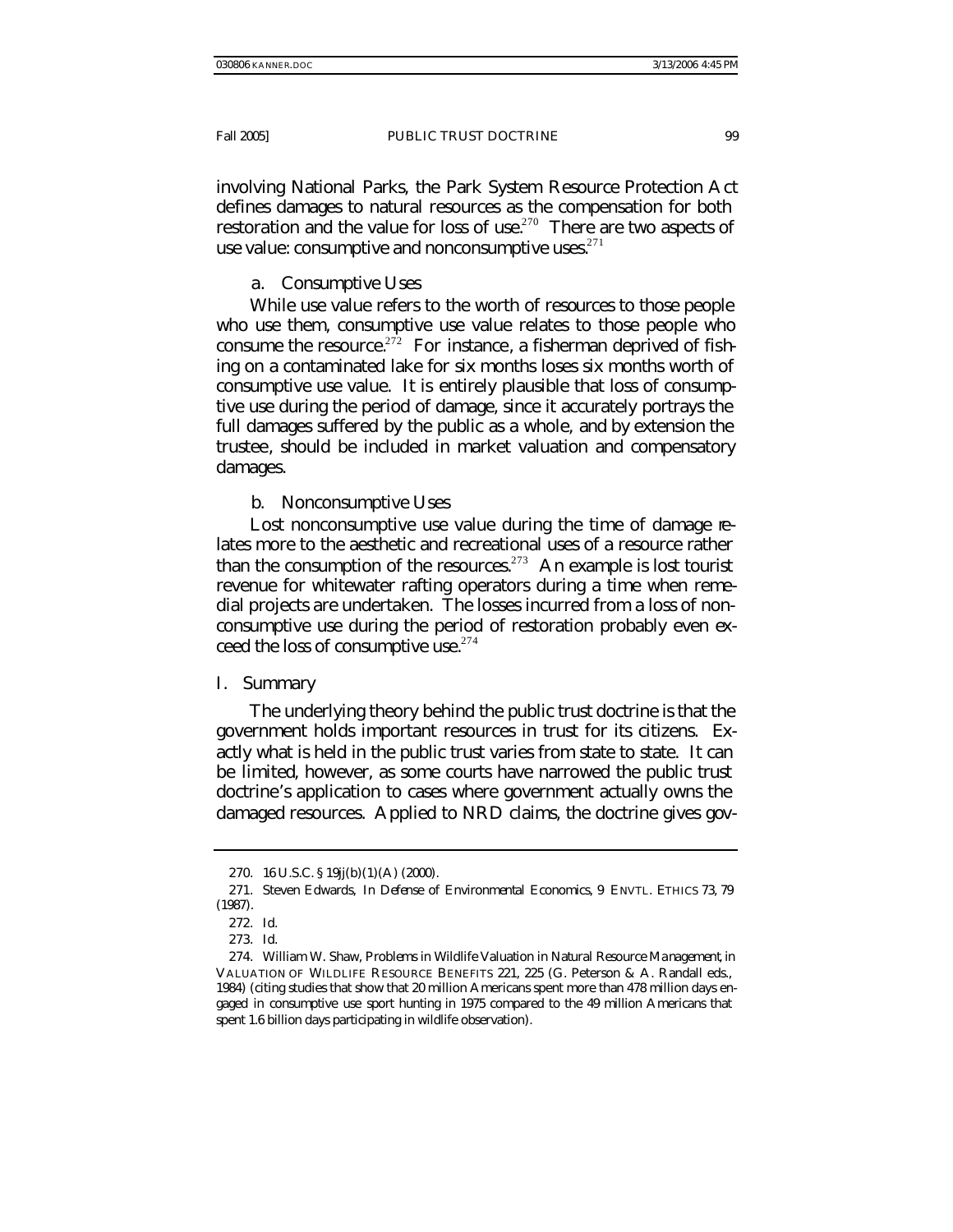ernments, primarily the states, a cause of action for damages for unreasonable interference with the use and enjoyment of the public resources that government holds in trust. The forms of relief available, as evidenced by the case law, are injunctive relief, monetary damages, or other equitable relief. There is no defined standard of liability in public trust cases.

## IV. *PARENS PATRIAE*

## A. *Overview*

*Parens patriae* refers to the government's role as guardian for persons legally unable to act for themselves, such as juveniles and the insane.<sup>275</sup> Originally, *parens patriae* was used to protect people under a legal disability to act for themselves.<sup>276</sup> Subsequently, courts have expanded the doctrine to encompass the government's power to sue to redress injury to "quasi-sovereign" interests.<sup>277</sup> A "quasisovereign" interest is a direct and independent interest of the state, and not merely an attempt by the state to recover for the benefit of individuals.<sup>278</sup> Actions to vindicate states' sovereign and quasisovereign interests are sometimes referred to as *parens patriae* actions,<sup>279</sup> though the Latin label is not always used.<sup>280</sup> Whatever the label, a state may recover costs or damages incurred because of behavior that threatens the health, safety, and welfare of the state's citi-

<sup>275.</sup> Alfred L. Snapp & Son, Inc. v. Puerto Rico *ex rel*. Barez, 458 U.S. 592, 600 (1982); Hawaii v. Stanford Oil Co. of Cal., 405 U.S. 251, 257 (1972).

<sup>276.</sup> Note, *The Original Jurisdiction of the United States Supreme Court*, 11 STAN. L. REV. 665, 671 n.47 (1959); *see* Late Corp. of the Church of Jesus Christ of La tter-Day Saints v. United States, 136 U.S. 1, 57-58 (1890).

<sup>277.</sup> Note, *State Protection of its Economy and Environment: Parens Patriae Suits for Damages*, 6 COLUM. J. L. & SOC. PROBS. 411, 412-13 (1970).

<sup>278.</sup> Georgia v. Tenn. Copper Co., 206 U.S. 230, 237 (1907); Oklahoma *ex rel.* Johnson v. Cook, 304 U.S. 387, 393-94 (1938).

<sup>279</sup>*. See, e.g.*, *Alfred L. Snapp & Son, Inc.*, 458 U.S. at 600-01.

<sup>280.</sup> The doctrinal labels used to support states' actions on behalf of their citizenry vary. Sometimes no doctrinal labels are used. *See, e.g.*, Wyandotte Transp. Co. v. United States, 389 U.S. 191 (1967) (cause of action for costs of cleanup). Sometimes the state's action is framed as one brought by the trustee of property for the benefit of the public. State v. City of Bowling Green, 313 N.E.2d 409 (Ohio 1974) (cause of action for damages describing *parens patriae*); *Alfred L. Snapp & Son, Inc.*, 458 U.S. at 608-09 (cause of action to protect economic interests of a class of workers).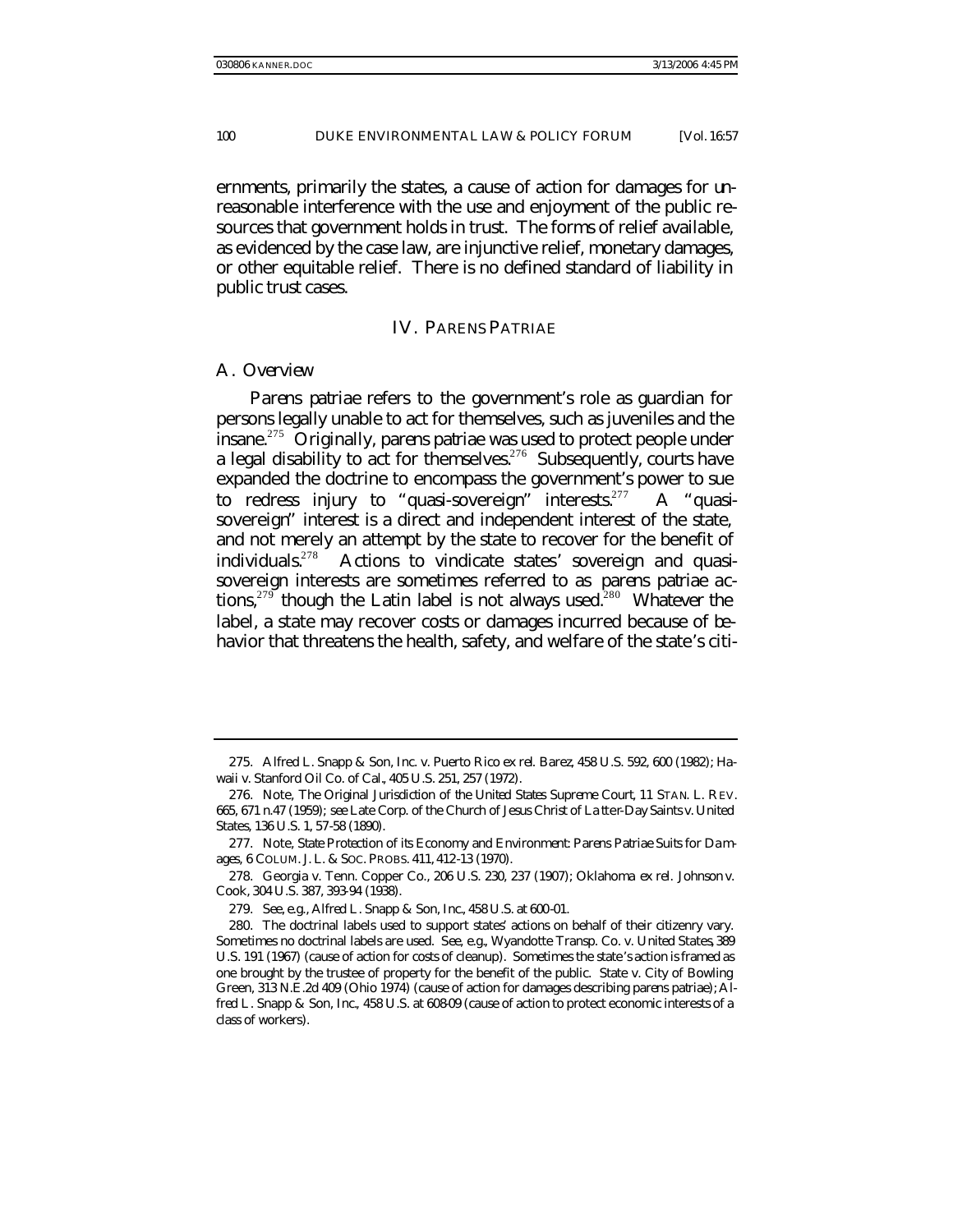zenry.<sup>281</sup> Suits may be for damages or equitable relief.<sup>282</sup> A line of case has allowed *parens patriae* suits for NRD by states.<sup>283</sup>

A state's interests that may suffer damages can be sovereign, quasi-sovereign, or proprietary. As explained more fully below, the state's sovereign interest is its interest in seeing that its laws are obeyed and enforced, and that the health and well-being, both physical and economic, of its residents is protected. Behavior that violates criminal laws, civil laws, or other regulatory provisions compromises the very sovereignty of the state and can be subjective of a civil action brought in the state's name. But the state does more than merely enforce its laws—a state's quasi-sovereign interests include its interest in its citizens' health, safety, and welfare as well as in a healthful environment. A state's proprietary interests are those that the state asserts on its own behalf as might any other legal entity.

Everyone has an ongoing duty to refrain from impinging upon the state's sovereign and quasi-sovereign interests. These interests are only infrequently the object of civil litigation. This is most likely due to the fact that, fortunately, breaches of duty on a scale warranting civil state involvement are rare. *Parens patriae* actions are not necessarily appropriate for isolated acts of misbehavior and harm. Because *parens patriae* interests are infrequently litigated, this section presents the background and scope of *parens patriae* actions and the interests they protect. Understanding the nature and scope of the state's interests in *parens patriae* cases is critical to understanding the full implications of the doctrine in future cases.

American courts uniformly recognize a state's authority to sue, as *parens patriae*, to vindicate the state's and its citizens' interests. The *parens patriae* doctrine in the United States generally follows the same principles in federal and state courts. State court cases discuss-

<sup>281</sup>*. See, e.g.*, LA. CONST. pmbl. (The state exists to "promote the health, safety . . . and welfare of the people.").

<sup>282</sup>*. See, e.g*., Kansas v. Colorado, 206 U.S. 46, 117 (1907).

<sup>283</sup>*. See, e.g*., Idaho v. S. Refrigerated Transp., Inc., No. 88-1279, 1991 WL 22479, at \*5 (D. Idaho Jan. 24, 1991) (allowing state *parens patriae* negligence action as alternative to CERCLA claim for damages to fish); State v. M/V Tamano, 357 F. Supp. 1097 (D. Me. 1973) (damages for harm to coastal waters and marine life caused by oil spill); Romualdo P. Eclavea, Annotation*, States Standing to Sue on Behalf of Citizens*, 42 A.L.R. FED. 23, § 6 (1979) (collecting authorities); *see also* Feather River Lumber Co. v. United States, 30 F.2d 642, 644 (9th Cir. 1929) (cost of replanting recoverable from negligent starter of fire that destroyed young growth in public forest); Spokane Int'l Ry. Co. v. United States, 72 F.2d 440, 443 (9th Cir. 1934).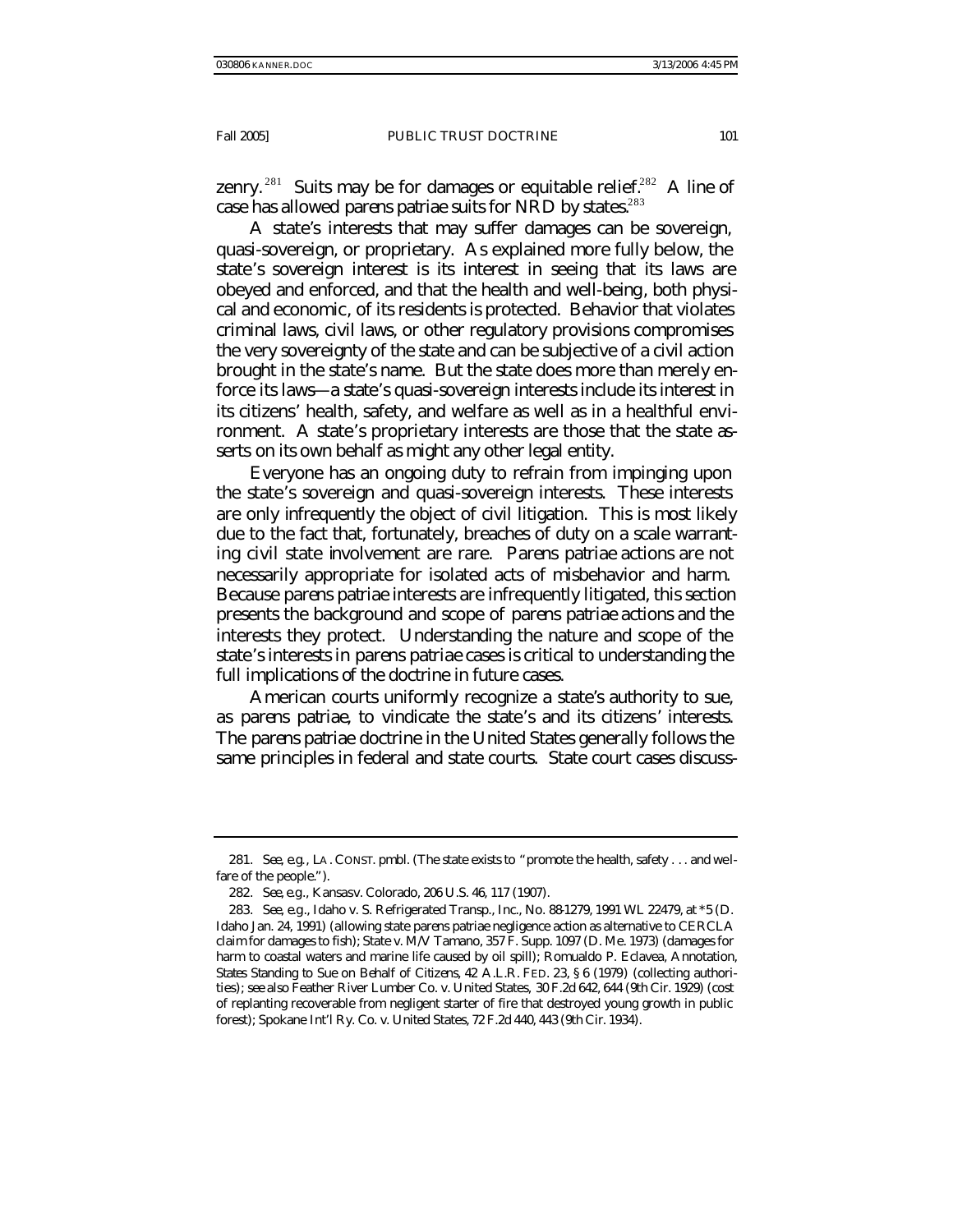ing *parens patriae* regularly rely on federal precedents.<sup>284</sup> Federal doctrine is therefore a natural starting place to describe the *parens patriae* doctrine.

## B. *The* Parens Patriae *Doctrine in Federal Court*

The United States Supreme Court reviewed *parens patriae*'s modern history in *Alfred L. Snapp & Son, Inc*. *v. Puerto Rico*. <sup>285</sup> In that case, Puerto Rico sought to bring suit in its capacity as *parens patriae* against numerous individuals and companies in the Virginia apple industry.<sup>286</sup> The complaint alleged that the defendant had violated federal statutes and regulations by "failing to provide employment for qualified Puerto Rican migrant farm workers, by subjecting those Puerto Rican workers that were employed to working conditions more burdensome than those established for temporary foreign workers, and by improperly terminating employment of Puerto Rican workers."<sup>287</sup> Puerto Rico alleged that this discrimination against Puerto Rican farm workers deprived:

the Commonwealth of Puerto Rico of its right "to effectively participate in the benefits of the Federal Employment Service System of which it is a part" and thereby caused irreparable injury to the Commonwealth's efforts "to promote opportunities for profitable employment for Puerto Rican laborers and to reduce unemployment in the Commonwealth."<sup>288</sup>

Puerto Rico's actions prompted the Supreme Court to review the entire line of *parens patriae* cases with regard to standing and development of quasi-sovereign interests.

1. *Parens Patriae* Standing

To have *parens patriae* standing, the state must assert an interest related to its sovereignty.<sup>289</sup> An "easily identified" sovereign interest consists of "the exercise of sovereign power over individuals and entities within the relevant jurisdiction [which] . . . involves the power to ... enforce a legal code, both civil and criminal."<sup>290</sup> Thus, the

290*. Id.*

<sup>284</sup>*. See, e.g.*, State *ex rel.* Ieyoub v. Bordens, Inc., 684 So. 2d 1024, 1026 (La. Ct. App. 1996) (citing Alfred L. Snapp & Son, Inc. v. Puerto Rico *ex rel.* Barez, 458 U.S. 592 (1982)), *writ denied*, 690 So. 2d 42 (La. 1997).

<sup>285</sup>*.* 458 U.S. at 600.

<sup>286</sup>*. Id.* at 597.

<sup>287</sup>*. Id*. at 598.

<sup>288</sup>*. Id*.

<sup>289</sup>*. Id*. at 601.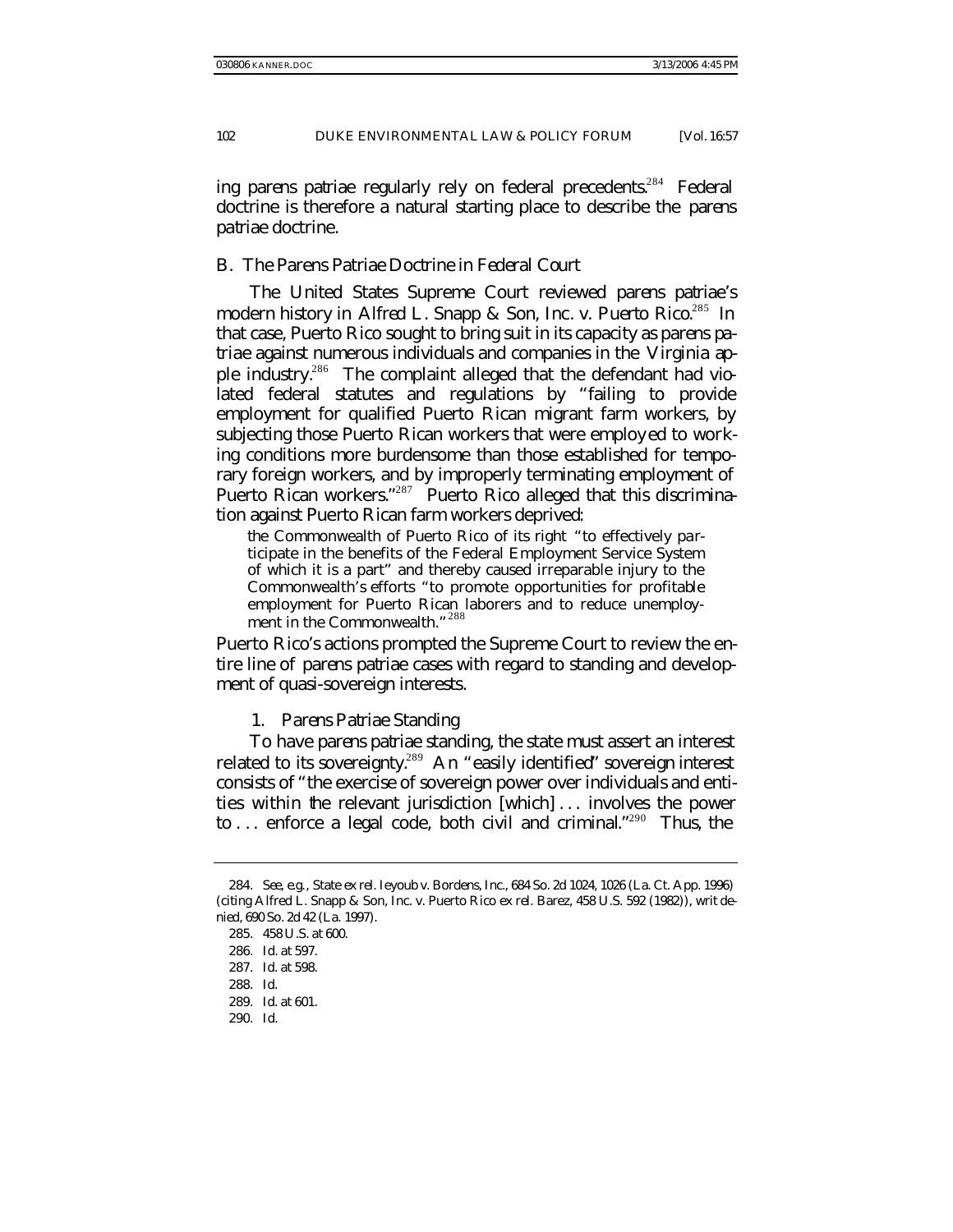state's power to enforce civil and criminal codes is an interest that may be protected through *parens patriae* actions.<sup>291</sup>

*Parens patriae* standing cannot be based on proprietary interests or private interests pursued by the state as a nominal party. According to the Supreme Court in *Alfred L. Snapp & Son, Inc.*:

Not all that a State does, however, is based on its sovereign character. Two kinds of nonsovereign interests are to be distinguished. First, like other associations and private parties, a State is bound to have a variety of proprietary interests. A State may, for example, own land or participate in a business venture. As a proprietor, it is likely to have the same interests as other similarly situated proprietors. And like other such proprietors it may at times need to pursue those interests in court. Second, a State may, for a variety of reasons, attempt to pursue the interests of a private party, and pursue those interests only for the sake of the real party in interest. Interests of private parties are obviously not in themselves sovereign interests, and they do not become such simply by virtue of the State's aiding in their achievement. In such situations, the State is no more than a nominal party.<sup>292</sup>

#### 2. Development of Quasi-sovereign Interests

In addition to sovereign interests, the Supreme Court recognizes a class of "quasi-sovereign" state interests that can support *parens patriae* actions. In this recognition, however, it is less clear what constitutes a "quasi-sovereign" interest than a sovereign interest. Quasisovereign interests were defined by the Supreme Court in *Alfred L. Snapp & Son, Inc.* as "not sovereign interests, proprietary interests, or private interests pursued by the State as a nominal party."293

Quasi-sovereign state interests lie in the "well-being of the populace."<sup>294</sup> The Supreme Court developed this concept through example and counter-example rather than through deductive reasoning. "A quasi-sovereign interest must be sufficiently concrete to create an actual controversy between the State and the defendant. The vagueness of this concept can only be clarified by turning to individual cases." 295

295*. Id.*

<sup>291.</sup> The Supreme Court recognized a second sovereign interest of less relevance here —the demand for recognition from other sovereigns, which usually involves the maintenance and re cognition of borders.

<sup>292</sup>*.* 458 U.S. at 601-02.

<sup>293</sup>*. Id*. at 602.

<sup>294</sup>*. Id.*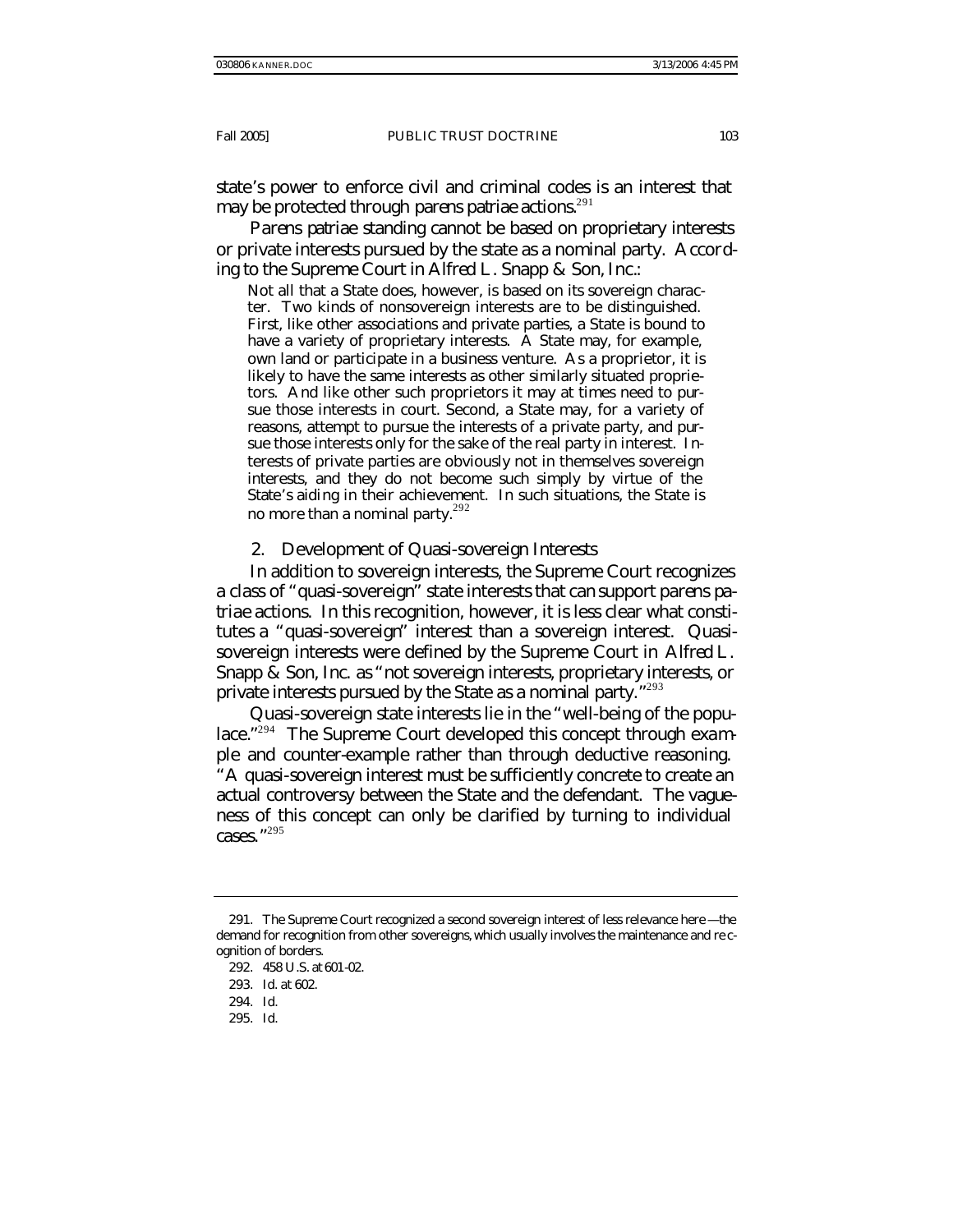In *Louisiana v. Texas*,<sup>296</sup> Louisiana unsuccessfully sought to enjoin a quarantine maintained by Texas officials, which placed limitations on trade between Texas and the port of New Orleans. The Supreme Court labeled Louisiana's interest as that of a quasi-sovereign *parens patriae* interest, and made the distinction between the state's sovereign and proprietary interests:

Inasmuch as the vindication of the freedom of interstate commerce is not committed to the State of Louisiana, and that State is not engaged in such commerce, the cause of action must be regarded, not as involving any infringement of the powers of the State of Louisiana, or any special injury to her property, but as asserting that the State is entitled to seek relief in this way because the matters complained of affect her citizens at large.<sup>297</sup>

Although Louisiana was denied relief, a line of cases developed in which states were permitted to represent the interests of their citizens in enjoining public nuisances, including the discharge of sewage,<sup>298</sup> flooding,<sup>299</sup> water pollution,<sup>300</sup> diversion of water,<sup>301</sup> and air pollution. <sup>302</sup>

In the first of these cases, *Missouri v. Illinois*, <sup>303</sup> the Court expressly tied *parens patriae* standing to protection of the health and comfort of a state's citizens. "[I]t must surely be conceded that, if the health and comfort of the inhabitants of a State are threatened, the State is the proper party to represent and defend them."<sup>304</sup> Later, in *Georgia v. Tennessee Copper Co.*, <sup>305</sup> a state's quasi-sovereign interest was extended beyond public health to include interests in the land on which citizens reside and in the air they breathe. $306$ 

The Supreme Court in *Alfred L. Snapp & Son, Inc*. stated that these early nuisance cases were premised on the threat of injury to the public health and comfort. After surveying many *parens patriae* cases, the Supreme Court summarized the doctrine as follows:

<sup>296.</sup> 176 U.S. 1 (1900).

<sup>297</sup>*. Id.* at 19.

<sup>298.</sup> Missouri v. Illinois, 180 U.S. 208 (1901).

<sup>299.</sup> North Dakota v. Minnesota, 263 U.S. 365 (1923).

<sup>300.</sup> New York v. New Jersey, 256 U.S. 296 (1921).

<sup>301.</sup> Wyoming v. Colorado, 259 U.S. 419 (1922); Kansas v. Colorado, 206 U.S. 46 (1907); Kansas v. Colorado, 185 U.S. 125 (1902).

<sup>302.</sup> Georgia v. Tenn. Copper Co., 206 U.S. 230 (1907).

<sup>303.</sup> 180 U.S. 208 (1901).

<sup>304</sup>*. Id.* at 241.

<sup>305.</sup> 206 U.S. 230 (1907).

<sup>306</sup>*. Id*. at 237.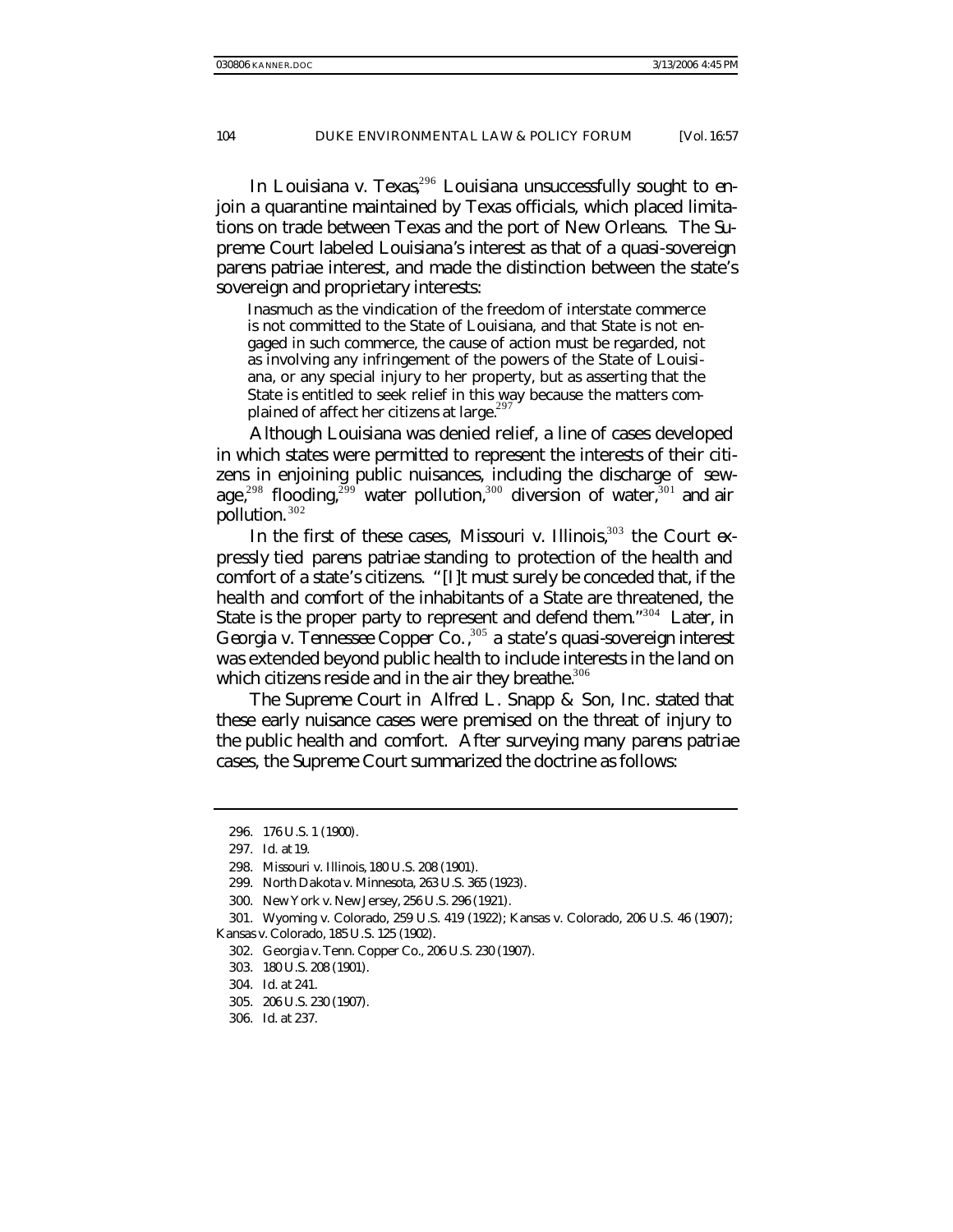This summary of the case law involving *parens patriae* actions leads to the following conclusions. In order to maintain such an action, the State must articulate an interest apart from the interests of particular private parties, *i.e*., the State must be more than a nominal party. The State must express a quasi-sovereign interest. Although the articulation of such interests is a matter for case-by-case development—neither an exhaustive formal definition nor a definitive list of qualifying interests can be presented in the abstract—certain characteristics of such interests are so far evident. These characteristics fall into two general categories. First, a State has a quasi sovereign interest in the health and well-being—both physical and economic—of its residents in general. $307$ 

While AGs can include public health interests to establish *parens patriae* status, the interests qualifying as quasi-sovereign interests have been further extended. "*[P]arens patriae* interests extend well beyond the prevention of such traditional public nuisances."<sup>308</sup> In *Pennsylvania v. West Virginia*, <sup>309</sup> Pennsylvania was held to be a proper party to represent its residents' interests in maintaining access to natural gas produced in West Virginia:

The private consumers in each State . . . constitute a substantial portion of the State's population. Their health, comfort and welfare are seriously jeopardized by the threatened withdrawal of the gas from the interstate stream. This is a matter of grave public concern in which the State, as the representative of the public, has an interest apart from that of the individuals affected. It is not merely a remote or ethical interest, but one which is immediate and recognized by law.<sup>310</sup>

The state's quasi-sovereign interest in its citizens' economic wellbeing was recognized in *Georgia v. Pennsylvania Railroad Co.*<sup>311</sup> Georgia alleged that railroads had conspired to fix freight rates in a manner that discriminated against Georgia shippers in violation of federal antitrust laws.<sup>312</sup> The Court equated unlawful trade barriers with the pollution and nuisance cases:

If the allegations of the bill are taken as true, the economy of Georgia and the welfare of her citizens have seriously suffered as the result of this alleged conspiracy . . . . [Trade barriers] may cause

<sup>307.</sup> Alfred L. Snapp & Son, Inc. v. Puerto Rico *ex rel.* Barez, 458 U.S. 592, 607 (1982), *writ denied*, 690 So. 2d 42 (La . 1997).

<sup>308</sup>*. Id*. at 605.

<sup>309.</sup> 262 U.S. 553 (1923).

<sup>310</sup>*. Id*. at 592.

<sup>311.</sup> 324 U.S. 439 (1945).

<sup>312</sup>*. Id*. at 443.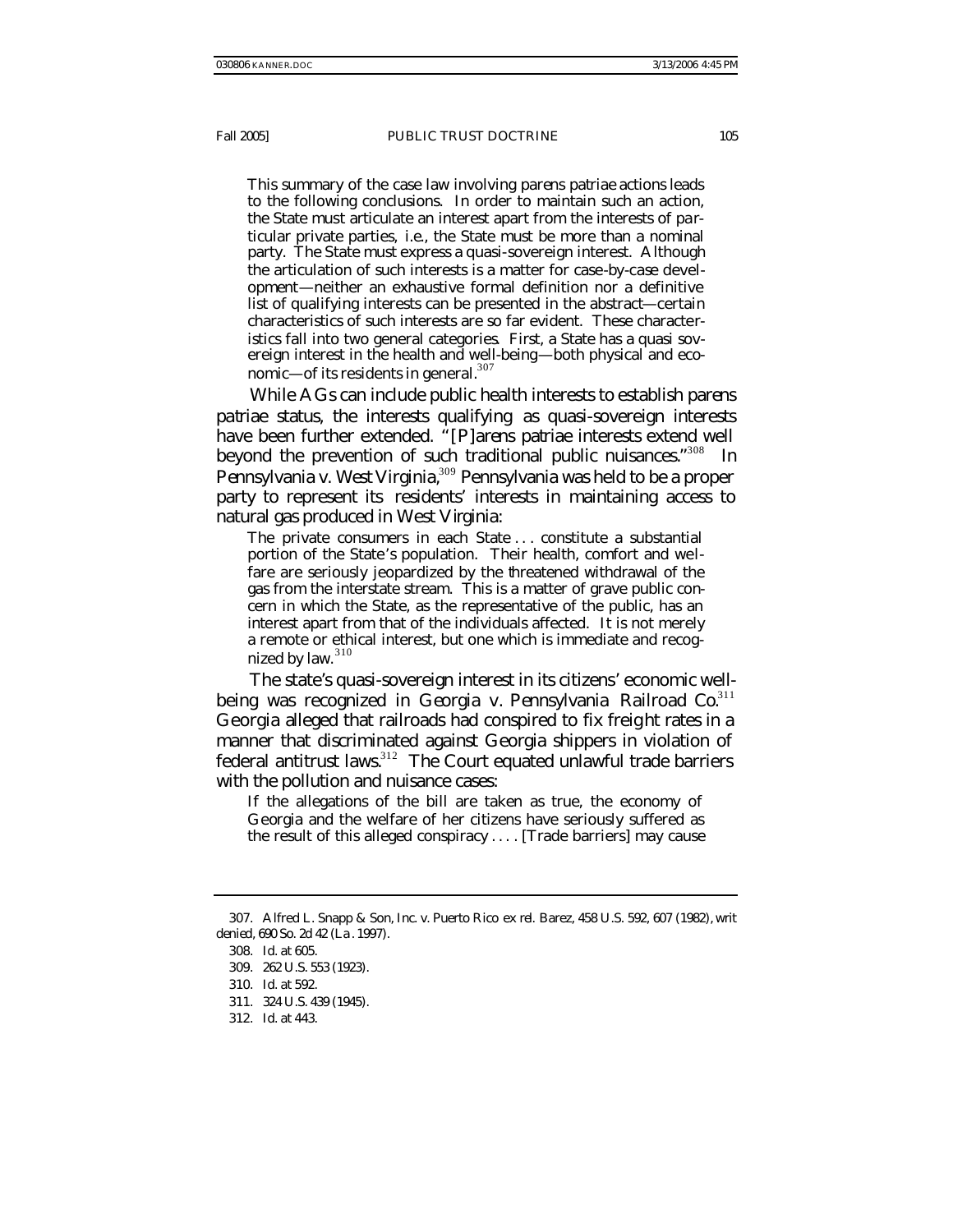a blight no less serious than the spread of noxious gas over the land or the deposit of sewage in the streams.<sup>313</sup>

Furthermore, the defendants' alleged wrong:

limits the opportunities of [the state's] people, shackles her industries, retards her development, and relegates her to an inferior economic position among her sister States. These are matters of grave public concern in which Georgia has an interest apart from that of particular individuals who may be affected.<sup>314</sup>

This issue has also arisen in the context of the tobacco litigation. Although many states filed actions against the tobacco industry, only one tobacco case expressly analyzed a state's authority, as sovereign, to maintain a cause of action for harm to the health, safety, and welfare of its people.<sup>315</sup> That case sustained the state's authority.<sup>316</sup> In the Texas tobacco case, federal Judge David Folsom posed the question "whether the State could maintain this action [against the defendants in  $\dots$  common law in the absence of any statutory provision." <sup>317</sup> Relying on *Alfred L. Snapp & Son, Inc.*, Judge Folsom concluded "that the State could bring such an action."<sup>318</sup>

Judge Folsom first noted that the Supreme Court had approved actions by states to protect quasi-sovereign interests and that these "interests can related [sic] to either the physical or economic wellbeing of the citizenry."<sup>319</sup> He then found that the state had a sufficient interest to maintain an action in its quasi-sovereign capacity.

First, it is without question that the State is not a nominal party to this suit. The State expends millions of dollars each year in order to provide medical care to its citizens under Medicaid. Furthermore, participating in the Medicaid program and having it operate in an efficient and cost-effective manner improves the health and welfare of the people of Texas. If the allegations of the complaint are found to be true, the economy of the State and the welfare of its people have suffered at the hands of the Defendants . . . . It is clear to the Court that the State can maintain this action pursuant to its quasi-sovereign interests found at common law.<sup>320</sup>

Judge Folsom's ruling has implications for other AG actions. He held that a defendant's alleged wrongdoing would give rise to a viable

<sup>313</sup>*. Id*. at 450.

<sup>314</sup>*. Id.* at 451.

<sup>315.</sup> State v. Am. Tobacco Co., 14 F. Supp. 2d 956 (E.D. Tex. 1997).

<sup>316</sup>*. Id.* at 962.

<sup>317</sup>*. Id.*

<sup>318</sup>*. Id*.

<sup>319</sup>*. Id.*

<sup>320</sup>*. Id.* at 962-63 (citations omitted).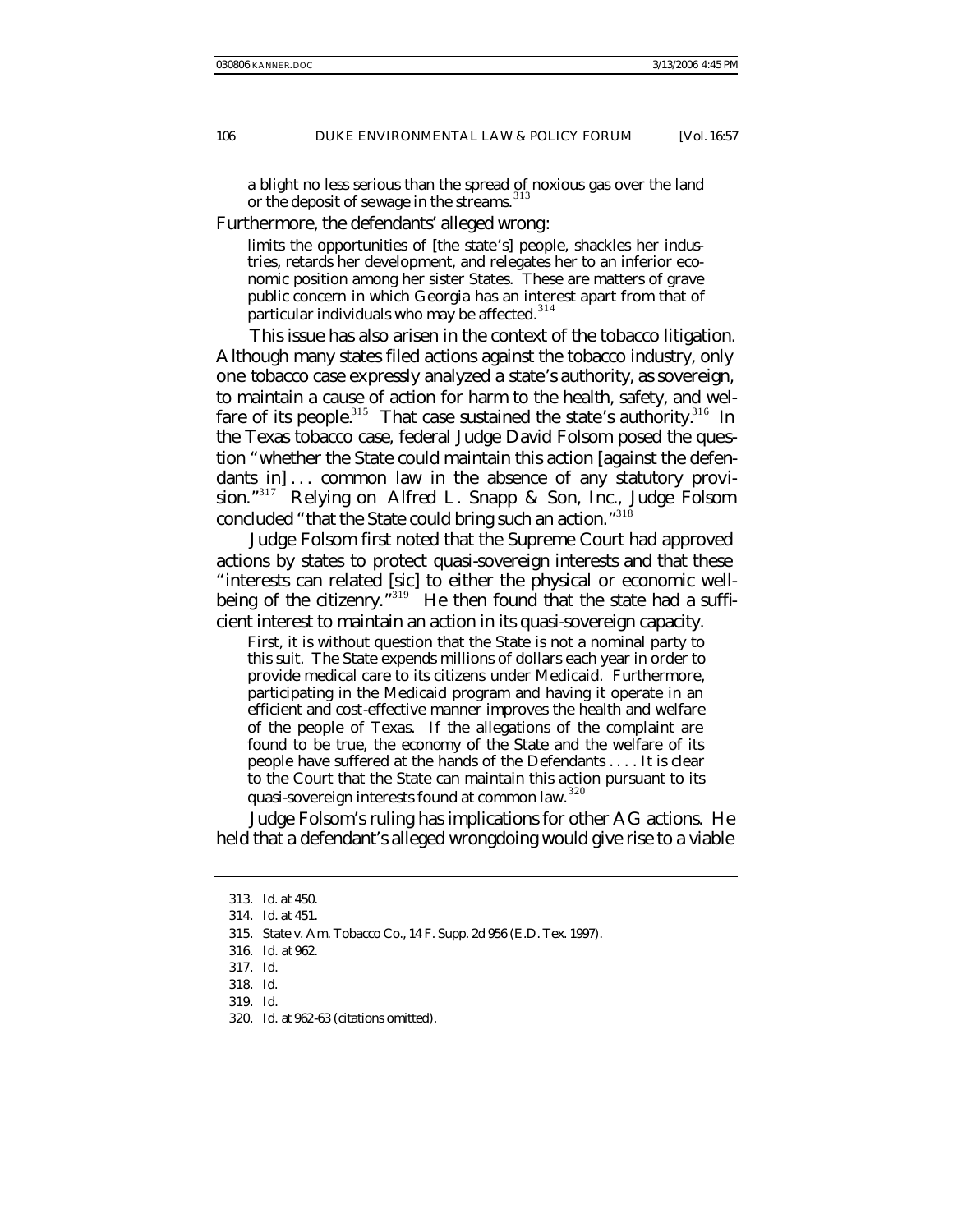cause of action absent any statutory authorization.<sup>321</sup> The state's quasi-sovereign interests, standing alone, give it the authority to prosecute an action.

# 3. The Quasi-sovereign Interest in Natural Resources

Governmental interests in natural resources have been recognized as "quasi-sovereign" since the turn of the century. In 1907, the Supreme Court upheld the State of Georgia's standing as *parens patriae* to enjoin a Tennessee mining company's discharge of air pollution that was allegedly injuring privately owned forests, crops, and orchards in Georgia. $32^{2}$  Concerns about pollution were also tied to more general concerns about health. $323$  The State of Georgia, which did not own the injured property, presented its argument for damage to the Supreme Court as if it were a dispute between private parties.<sup>324</sup> The Supreme Court, observing that the state owned very little of the property alleged to be damaged, recast the state's claim as a suit for injury to resources owned by Georgia in its capacity of "quasisovereign."<sup>325</sup> The Supreme Court held that Georgia had established that a private company's industrial pollutants "threaten damage on so considerable a scale to the forests and vegetable life, if not to health, within the plaintiff state as to make out a case."<sup>326</sup> That is, as phrased in *Oklahoma ex rel. Johnson v. Cook*, to maintain a *parens patriae* suit, the state "must show a direct interest of its own and not merely seek recovery for the benefit of individuals who are the real parties in interest." <sup>327</sup> Justice Oliver Wendell Holmes wrote that:

In that capacity the state has an interest independent of and behind the titles of its citizens, in all the earth and air within its domain. It has the last word as to whether its mountains shall be stripped of their forests and its inhabitants shall breathe pure air.  $328$ 

Justice Holmes' reference to the right to "breathe pure air" is made in a context that establishes health as an interest that the state may clearly defend through *parens patriae* actions. If harm to "the forests and vegetable life" could be defended through such actions, it follows, *a fortiori*, that health could be protected by *parens patriae* ac-

324*. Id.*

- 326*. Id*.
- 327. 304 U.S. 387, 396 (1938).
- 328*. Tenn. Copper Co.*, 206 U.S. at 237.

<sup>321</sup>*. Id.* at 962.

<sup>322.</sup> Georgia v. Tenn. Copper Co*.*, 206 U.S. 230, 237 (1907).

<sup>323</sup>*. Id*. at 238-39.

<sup>325</sup>*. Id*.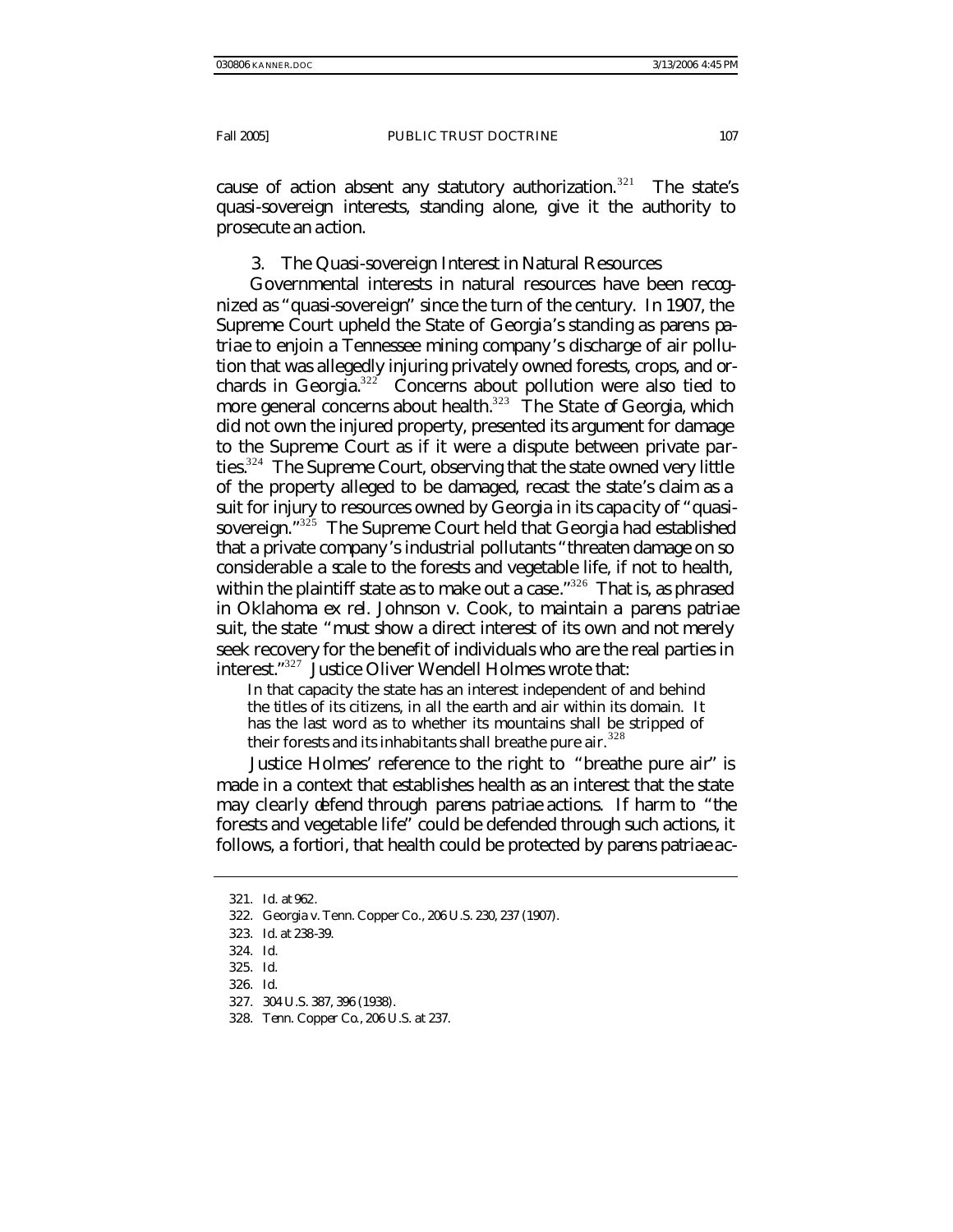tions. Thus, although pollution often causes aesthetic damage and is a common trigger for *parens patriae* actions, the underlying reason for recognizing causes of action against polluters is because pollution threatens the health and safety of the citizenry.

More recently, in *Maine v. M/V Tamano*, a federal district court upheld the State of Maine's suit as *parens patriae* to recover damages from defendant's discharge of 100,000 gallons of oil into Casco Bay after hitting an outcrop.<sup>329</sup> The state sought three categories of damages: (1) damages to property that it owned, such as state parks and submerged lands; (2) third-party damage claims and clean-up costs pursuant to a state statute; and, (3) damages as *parens patriae* for injury to "all of the natural resources lying in, on, over, under and adjacent to its coastal waters." 330

The vessel owner moved to dismiss the state's claim as to the third category of damages, arguing that the State of Maine was really seeking to recover for injuries to individual citizens and lacked a sufficiently independent interest in its coastal waters and their marine life to permit a *parens patriae* suit.<sup>331</sup> The court rejected this argument, observing that Maine's sovereign interest in its coastal waters and resources was amply supported by state and federal common law.<sup>332</sup> The court concluded that Maine had an interest apart from the affected individuals, reasoning that an injury to Maine's coastal water and marine life would seriously harm the environment of the state and the recreational opportunities and welfare of its citizens.<sup>333</sup>

In *State Department of Environmental Protection v. Jersey Central Power and Light Co.*, <sup>334</sup> the state of New Jersey brought an action against the defendant public utility company engaged in the generation and distribution of electricity within the state. The state, as *parens patriae*, sought damages for the death of a large number of menhaden fish, allegedly caused by the sudden flow of cold water into a stream in connection with the defendant's operation of a nuclear power plant.<sup>335</sup> Affirming the lower court's judgment in favor of the

<sup>329.</sup> 357 F. Supp. 1097 (S.D. Me. 1973).

<sup>330</sup>*. Id.* at 1098-99.

<sup>331</sup>*. Id.* at 1099.

<sup>332</sup>*. Id.* at 1100-01.

<sup>333</sup>*. Id.* at 1101; *see also In re* Oswego Barge Corp*.*, 439 F. Supp. 312, 322 (N.D.N.Y. 1977) (upholding New York's claim as *parens patriae* to recover costs of cleaning oil spilled in the St. Lawrence Waterway).

<sup>334.</sup> 308 A.2d 671 (N.J. Super. Ct. 1973), *aff'd*, 336 A.2d 750 (N.J. Super. Ct. 1975), *rev'd on other grounds*, 351 A.2d 337 (N.J. 1976).

<sup>335</sup>*. Jersey Central Power and Light Co.*, 336 A.2d at 752-53, 759.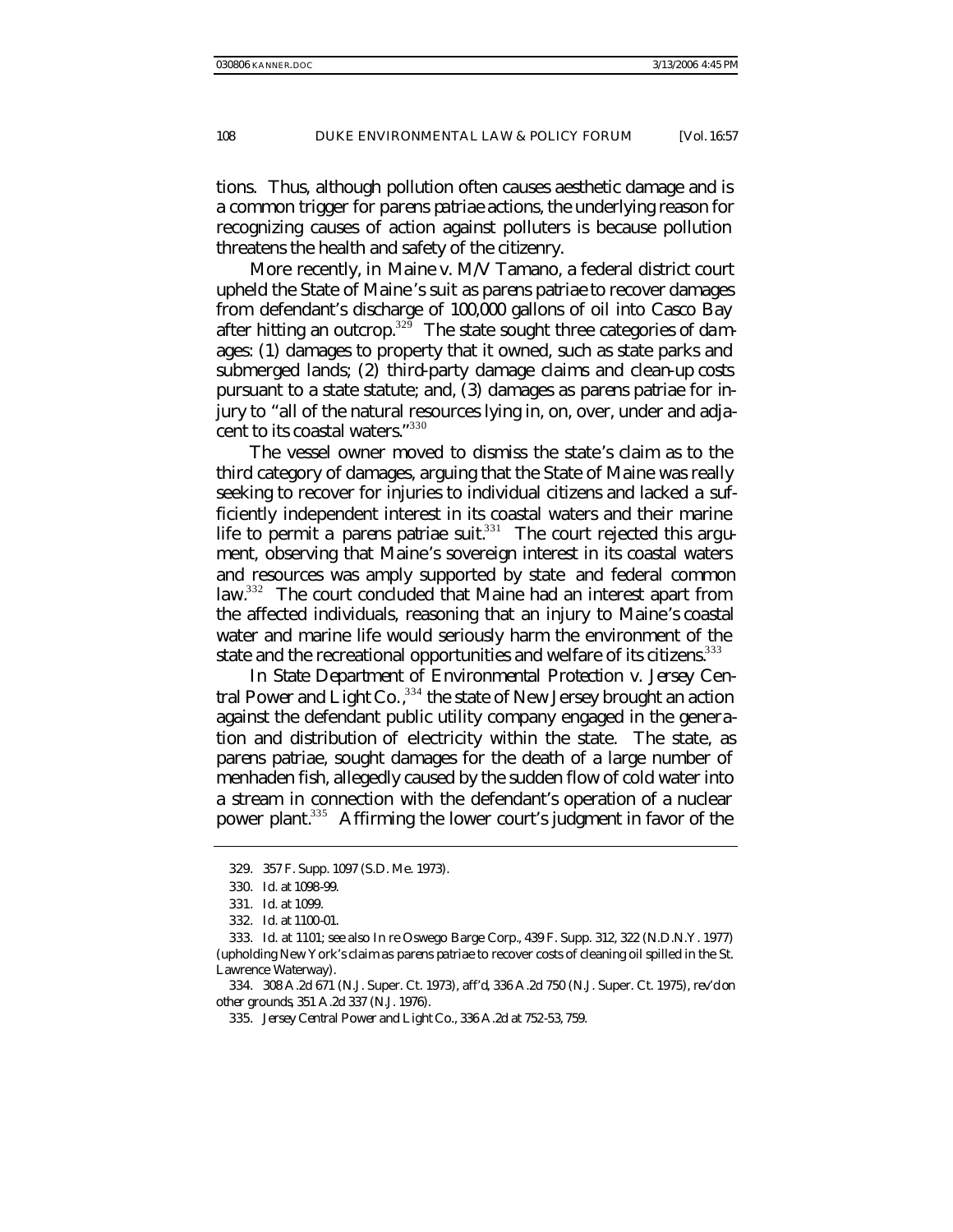state, the court rejected the defendant's contention that the state did not have a proprietary right to the fish in its waters sufficient to support an action for compensatory damages for the destruction thereof.<sup>336</sup> The court said that "[t]he state has not only the right but also the affirmative fiduciary obligation to ensure that the rights of the public to a viable marine environment are protected, and to seek compensation for any diminution in that trust corpus."<sup>337</sup> In addition, the court said that "absent some special interest in some private citizen, it is questionable whether anyone but the state could be considered the proper party to sue for recovery of damages to the environment."<sup>338</sup> The court further stated that, "[b]oth parties agree that the State has an interest which gives it standing to sue under *parens patriae* doctrine for injunctive relief from pollution in navigable waters which causes injury to fish.<sup>"339</sup> The court held that the State of New Jersey had standing to seek both an injunction and da mages.<sup>340</sup>

The state's interest in protecting its environment is either part of its greater interest in protecting the health and safety of its citizenry or a severable interest that the state may protect. State and federal courts recognize states' authority to sue as *parens patriae* for many threats to public health, safety, and welfare. These include damage to coastal or harbor waters and marine life, $341$  discharge of sewage into public waters,  $342$  the diverting of water from an interstate stream,  $343$ changes in drainage which increase the flow of water in an interstate stream, $344$  the threat of being forced to accept low level radioactive waste,<sup>345</sup> refusal of medical clinics to provide sign language interpreters at medical examinations of deaf patients,  $346$  schemes constituting

<sup>336</sup>*. Id* at 758-59.

<sup>337</sup>*. Id*. at 759.

<sup>338</sup>*. Id.*

<sup>339</sup>*. Id*. at 758.

<sup>340</sup>*. Id.* at 758-59.

<sup>341</sup>*. Id.* at 750; Maine v. M/V Tamano, 357 F. Supp. 1097 (S.D. Me. 1973); Md. Dep't of Natural Res. v. Amerada Hess Corp., 350 F. Supp. 1060 (D. Md. 1972).

<sup>342.</sup> Missouri v. Illinois, 180 U.S. 208 (1901); New York v. New Jersey, 256 U.S. 296 (1921).

<sup>343.</sup> Kansas v. Colorado, 206 U.S. 46 (1907).

<sup>344.</sup> North Dakota v. Minnesota, 263 U.S. 365 (1923).

<sup>345.</sup> Nebraska v. Cent. Interstate Low-Level Radioactive Waste Comm'n, 834 F. Supp. 1205, 1210-11 (D. Neb. 1993), *aff'd*, 26 F.3d 77 (8th Cir. 1994).

<sup>346.</sup> People v. Mid Hudson Med. Group, P.C., 877 F. Supp. 143 (S.D.N.Y. 1995).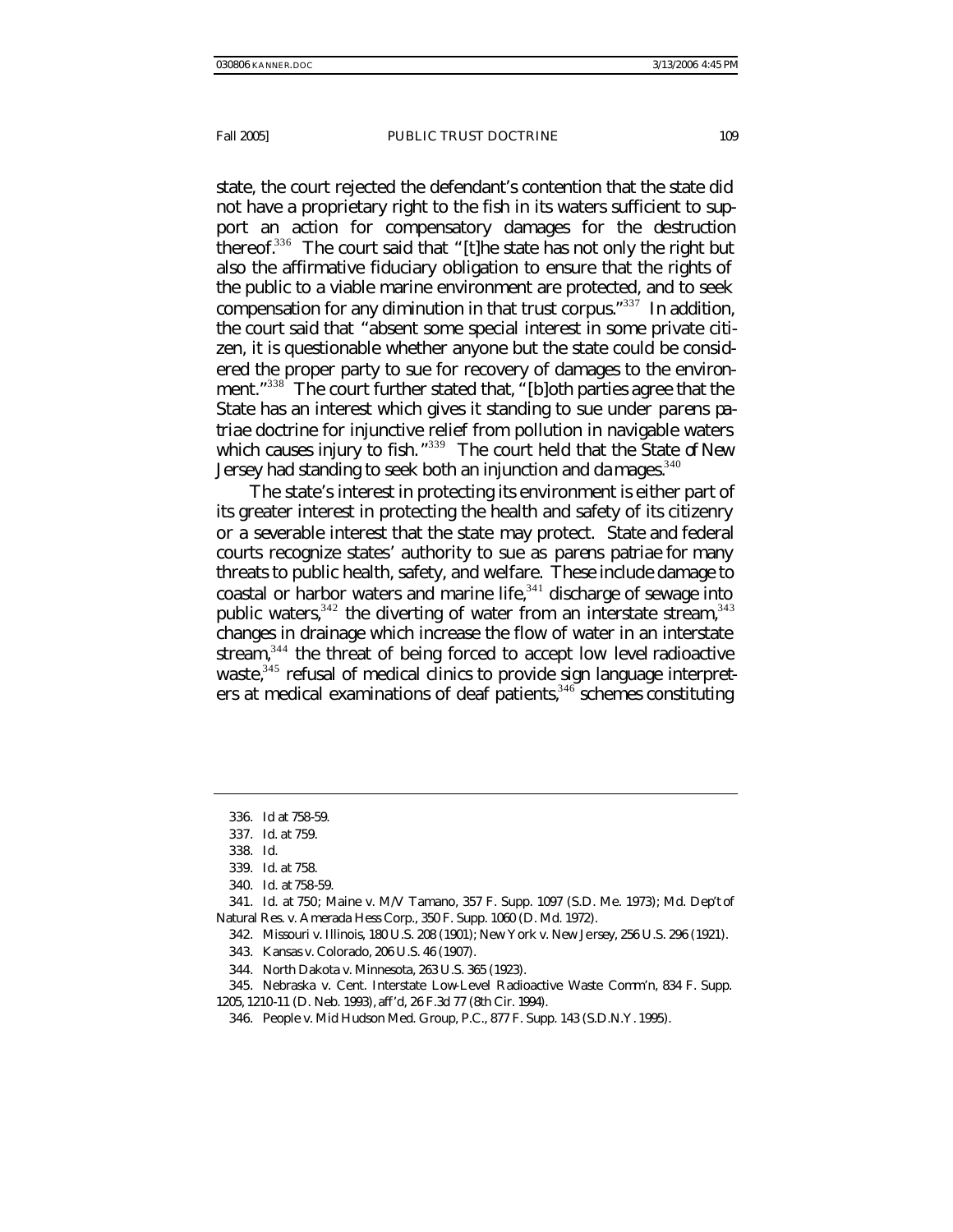common law fraud, $347$  and restraints on the commercial flow of natural gas. $348$ 

## C. *The* Parens Patriae *Doctrine in State Court*

The *parens patriae* principles, developed primarily in federal court litigation and approved by the United States Supreme Court, have been endorsed by the states. While many states lack case law directly addressing *parens patriae* authority to sue, there are no states in which the principle of *parens patriae* has been deemed not a part of the state's law.

In *Minnesota v. Ri-Mel, Inc.*<sup>349</sup> the state alleged wrongdoing by health clubs and their owners. In approving the state's standing as *parens patriae*, the Minnesota appellate court stated:

Although there is no express statutory authority for the attorney general's action for restitution on behalf of injured club members, common law has recognized that under the doctrine of parens patriae a state may maintain a legal action on behalf of its citizens, where state citizens have been harmed and the state maintains a quasi-sovereign interest. It is also established that Minnesota has a quasi-sovereign interest in protecting the economic health of its citizens.<sup>350</sup>

The court further identified a factor supporting *parens patriae* actions not emphasized by the Supreme Court in its review of *parens patriae* cases in *Alfred L. Snapp & Son, Inc.* Citing *Minnesota v.*  Standard Oil Company,<sup>351</sup> the court took into account the likelihood of successful lawsuits by individuals.<sup>352</sup> The court viewed *parens patriae* actions as a way for the state to represent a group of harmed citizens whose individual harms might not lead them to bring an action.

Minnesota has an added incentive to bring the action as *parens patriae* to assure its citizens the full benefit of the legislation and ... individuals with small overcharges would likely not avail themselves of their individual remedy because of the burden of pursuing the action. Minnesota has a similar incentive to bring an action on behalf of club members as *parens patriae*, because the injured club members may not avail themselves of their remedy under the Club Contracts Act because of the economic burden of suing on a small

<sup>347.</sup> Alaska v. First Nat'l Bank of Anchorage, 660 P.2d 406, 421 (Alaska 1982) (collecting cases).

<sup>348.</sup> Pennsylvania v. West Virginia, 262 U.S. 553 (1923).

<sup>349.</sup> 417 N.W. 2d 102 (Minn. Ct. App. 1987).

<sup>350</sup>*. Id.* at 112 (citations omitted).

<sup>351.</sup> 568 F. Supp. 556 (D. Minn. 1983).

<sup>352</sup>*. Ri-Mel, Inc.*, 417 N.W. 2d at 112.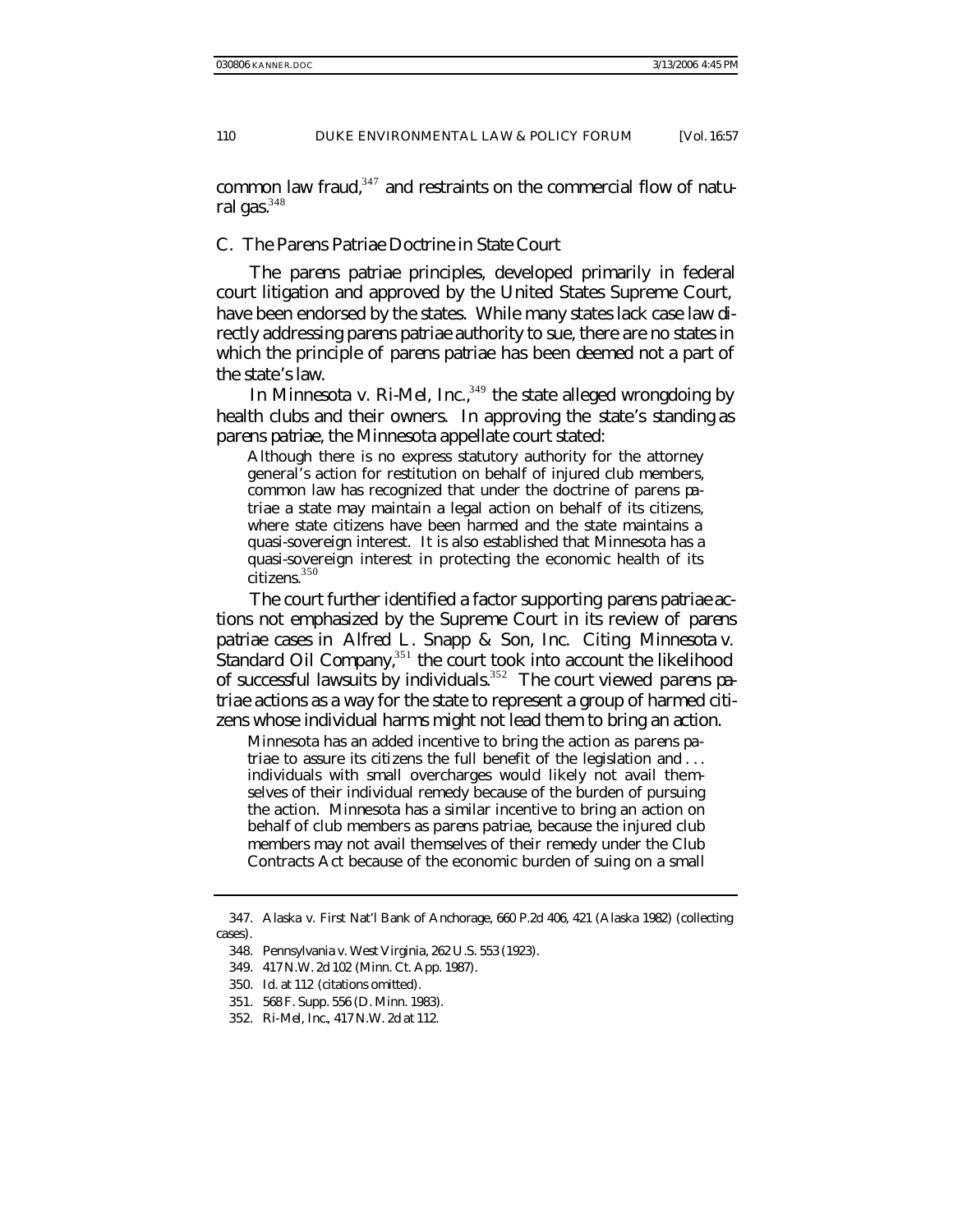claim. The clubs' closings affected the economic interests of more than 16,000 citizens, and Minnesota does have a quasi-sovereign interest in protecting their economic health. <sup>353</sup>

In *Selma Pressure Treating Co. v. Osmose Wood Preserving Co. of America*, <sup>354</sup> the State of California alleged that the defendant unlawfully disposed of hazardous waste. The court held that the state has a legally cognizable property interest in the waters of the state.<sup>355</sup> The state court expressly relied on "a line of cases [that] recognize and protect the State's *parens patriae* interest in the air, land, and waters of its territory." 356

#### D. *Summary*

In summary, whether brought in state or federal court, the interest sought to be protected in a *parens patriae* action must differ from that of an ordinary individual owner or tort victim. The facts must show that the state has an interest independent of the private interests of its citizens. In addition, the cases should involve behavior that adversely affects a substantial number of the state's citizens.

It is important to clarify that the doctrine of *parens patriae* is generally understood to grant a state standing to sue but does not, in and of itself, create a cause of action.<sup>357</sup> Where natural resources have been injured, states most frequently use public nuisance as the underlying cause of action.<sup>358</sup> In contrast, the public trust doctrine provides its own theory of recovery.

In addition, the doctrine of *parens patriae* may provide states with standing to sue for damage to a broader range of resources than the public trust doctrine, because the former doctrine does not require the resources to be associated with property that is owned by the state. For example, in *Georgia v. Tennessee Copper Co.*, although

<sup>353</sup>*. Id.*

<sup>354.</sup> 271 Cal. Rptr. 596 (Cal. Ct. App. 1990).

<sup>355</sup>*. Id.* at 605*.*

<sup>356</sup>*. Id*.

<sup>357</sup>*. See* Hawaii v. Standard Oil Co. of Cal., 405 U.S. 251, 259 (1972) (holding that the claim cannot be resolved simply by reference to the general principle of *parens patriae*; injury must be compensable under statute).

<sup>358</sup>*. See* Georgia v. Tenn. Copper Co., 206 U.S. 230 (1907) (enjoining copper compa nies from discharging noxious gas on nuisance theory); *see also* Missouri v. Illinois, 180 U.S. 208 (1901) (granting Missouri standing to sue Illinois under nuisance theory for sewage discharges into the Mississippi River); *In re* Oswego Barge Corp., 439 F. Supp. 312 (N.D.N.Y. 1977) (granting New York standing to recover oil spill cleanup costs as *parens patriae* under nuisance theory).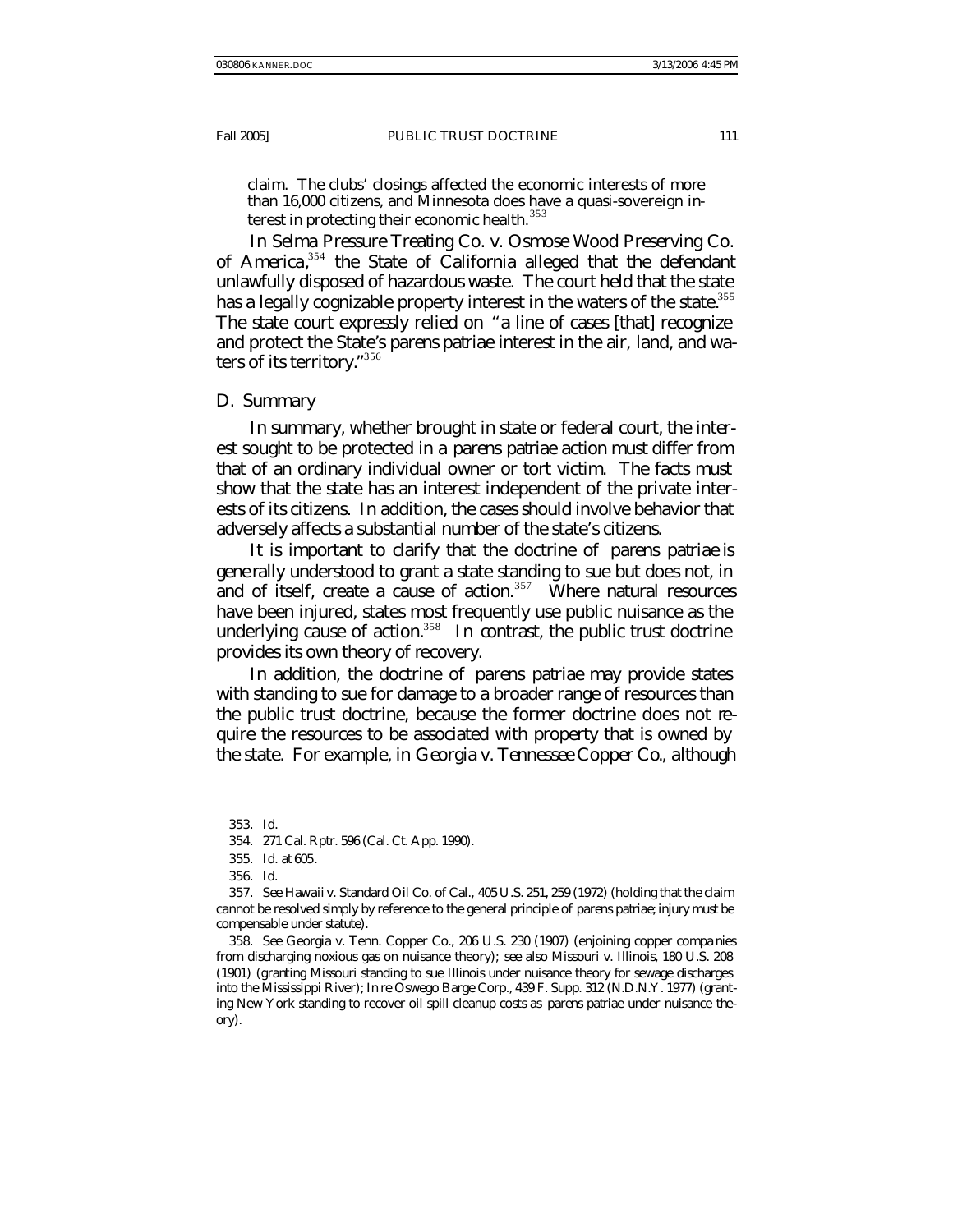the State of Georgia was able to bring a successful *parens patriae* case to enjoin a copper company from discharging air pollutants that were destroying privately owned forests, the action may have failed if it had been brought under the public trust doctrine because the lands involved were not owned by the state. $359$ 

The underlying theory behind the *parens patriae* doctrine is that the state should be permitted to recover for damages to its "quasisovereign" interests. The quasi-sovereign interests continually expand and can be quite broad, varying from state to state. Applied to NRD claims, the *parens patriae* doctrine provides that governmental interests in natural resources are "quasi-sovereign" and distinct from interests of any individuals who could be affected. The doctrine gives governments the standing to sue for damages to natural resources. A state relying on this doctrine, however, must pursue an independent cause of action.

## V. PUBLIC POLICY ARGUMENTS

Undoubtedly, the use of the AG's office to enforce a state's environmental values has public policy implications. But one must resist the temptation to argue that the AG is stepping on the toes of the legislature in doing so. In essence, when bringing actions for NRD under the public trust doctrine or as *parens patriae*, the AG is simply fulfilling his or her duty to uphold the laws of the state. The AG, as the enforcer of the state's laws, is the perfect candidate to pursue the state's interests as trustee of the public trust and *parens patriae* over sovereign and quasi-sovereign state interest.

Actions by the AG should not be considered partisan political maneuvers. The assertion of public trust rights by states is consistent with both liberal and conservative ideas of stewardship, sustainability, and property (albeit public property) rights in an environmental context.

Other incentives exist which make this AG-centered approach attractive on public policy grounds. The first is the cost-shifting incentive. Rather than costly bureaucratic regulatory schemes, litigation by the AG's office is comparably cheaper, especially if the AG contracts with an experienced plaintiffs' attorney under a contingency fee arrangement. Second, if an AG chooses to hire a plaintiffs' firm to take cases on a contingency fee basis, the firm can pursue the actions beyond the term of a particular AG. This "endurance incen-

<sup>359</sup>*. See Tenn. Copper Co.*, 206 U.S. at 230.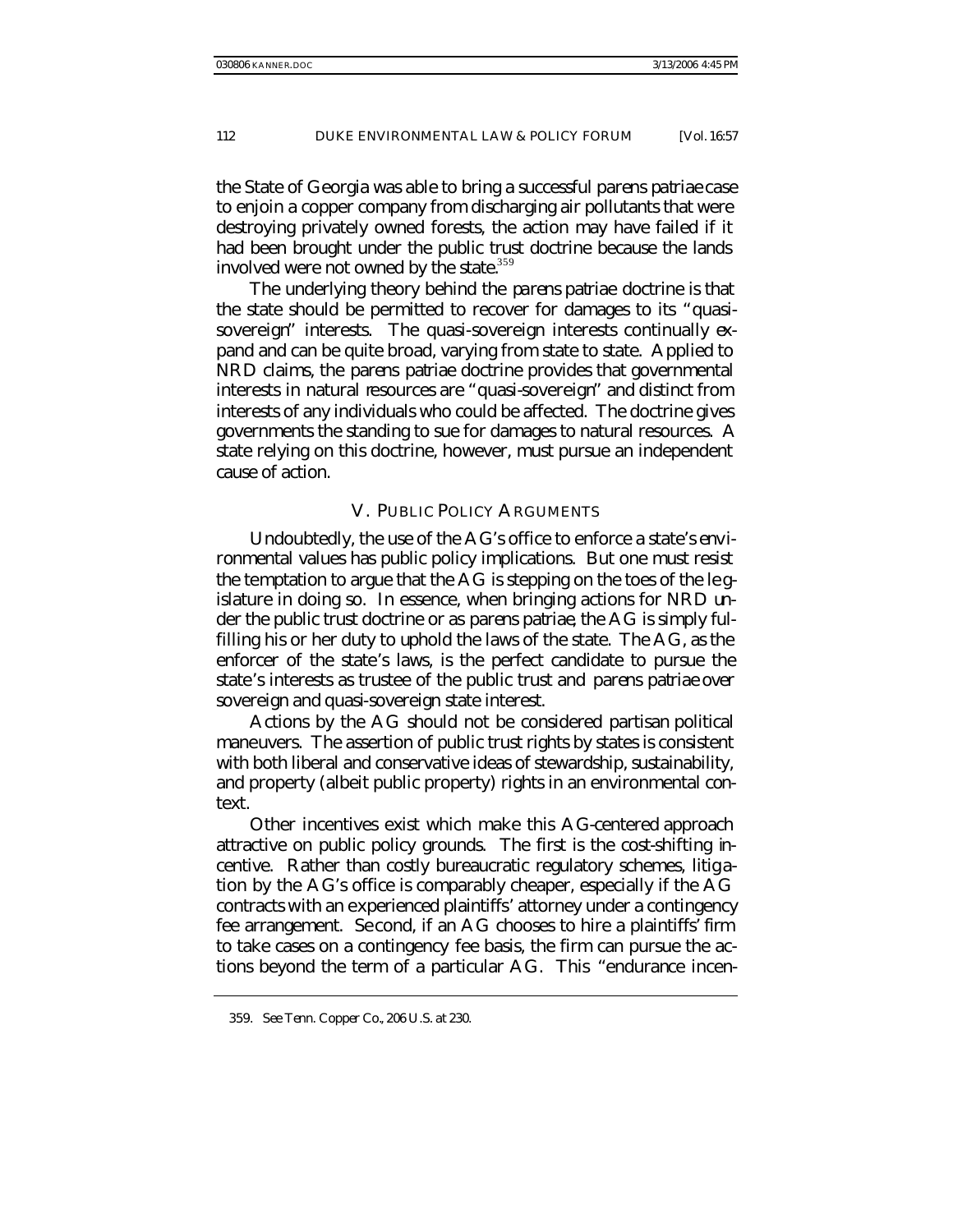tive" decreases a defendant's motive to delay as long as possible. The third incentive is the "pick and choose" incentive. AGs can pick which cases and industries to target, and side-step those that involve particularly sensitive political issues which may be better handled at the legislative level. In this sense, an AG can immediately take on those cases which pose less controversy and, without delay, begin to collect damages for injury to natural resources and to clean-up the environment.

## A. *The Cost-shifting Incentive*

The AG approach provides benefits to the citizenry of the state with little cost to them. This is especially true when the litigation is assigned to an experienced plaintiffs' attorney on a contingency fee basis. The cost of the litigation falls upon the parties doing the litigating, thus requiring very little public money. In a time when many states are struggling to raise revenue for even the most basic social services,<sup>360</sup> the cost-shifting aspect of the AG approach should appeal to a broad base of policy makers.

Governmental litigation is favored the most in nations that have the tightest budgetary constraints, like the United States and states therein.<sup>361</sup> Faced with tough budget decisions, state environmental programs are suffering deep budget cuts.<sup>362</sup> Also, given the massive federal budget deficit, federal cuts are likely to shift much of the burden of environmental enforcement to the states.<sup>363</sup> According to one source, "total money for state assistance grants for environmental services has been cut by eight percent, or \$300 million.<sup>364</sup> About nineteen percent was cut from the Clean Water State Revolving Fund, a major program which provides financial assistance to states to ensure safe water."<sup>365</sup> Therefore, it stands that things are only going to get worse for the policy makers regarding their financial ability to provide the level of environmental protection and cleanup demanded by their constituents. Using the AG to pursue public trust and *parens* 

<sup>360.</sup> Elizabeth C. McNichol, Ctr. on Budget & Policy Priorities, *Using Income Taxes to Address State Budget Shortfalls* (2003), *at* http://www.cbpp.org/2 -11-03sfp.pdf.

<sup>361</sup>*. See* THOMAS F. BURKE, LAWYERS, LAWSUITS, AND LEGAL RIGHTS 179 (1st ed. 2002).

<sup>362</sup>*. See, e.g.*, Jenny Hunsperger, *State Budget Crisis Hinders Dam Safety* , HATTIESBURG AMERICAN, Dec. 29, 2004.

<sup>363</sup>*. See* Laura Kujawski, *Federal Budget Situation Worsens, State to Carry Burden*, PNN Online News Network, Jan. 4, 2005, *available at* http://pnnonline.org/article.php?sid=5668.

<sup>364</sup>*. Id.*

<sup>365</sup>*. Id.*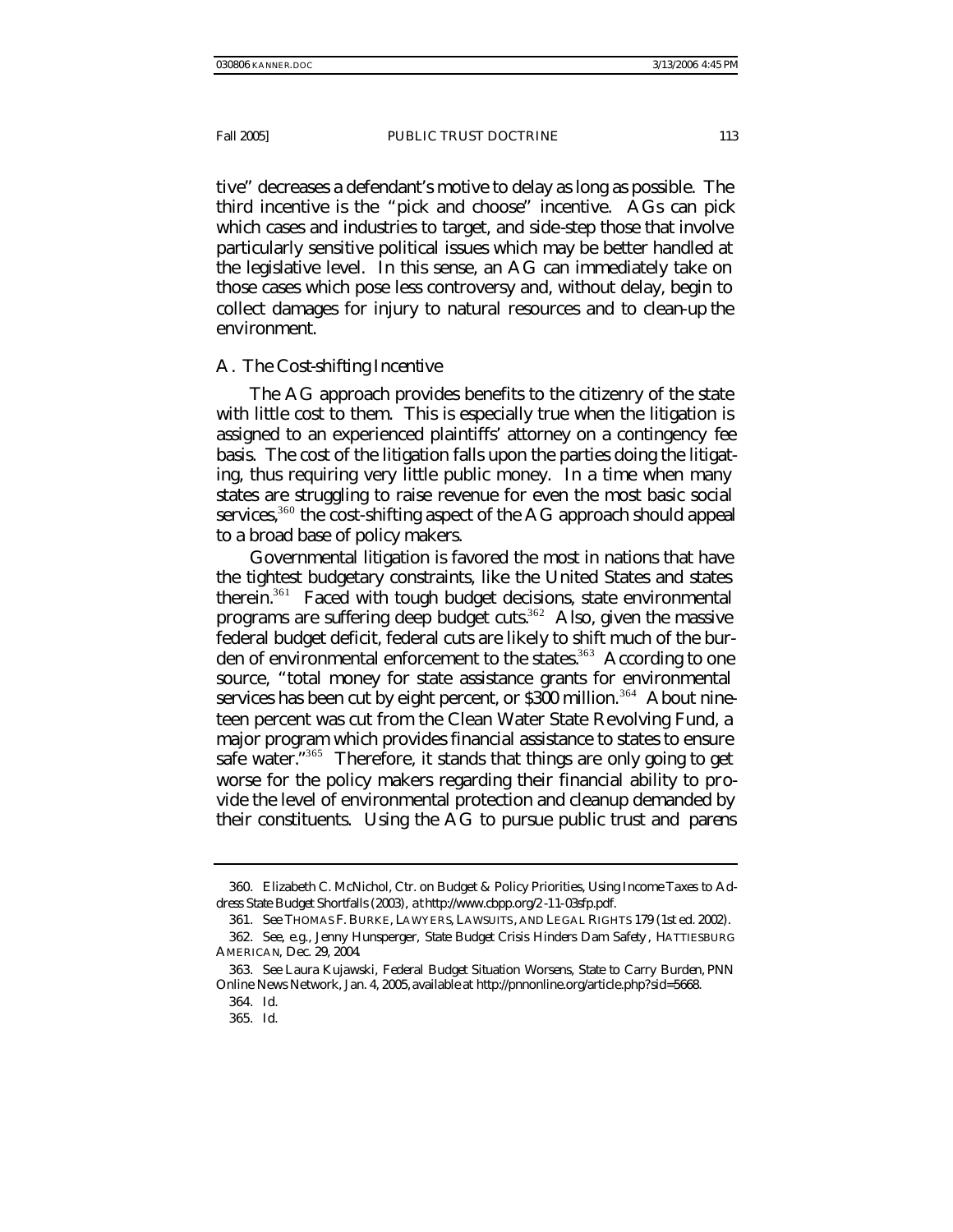*patriae* actions is a solution to this seemingly insurmountable problem looming on the horizon. By contracting with a plaintiffs' attorney, states can pursue polluters at little or no cost to the state.

## B. *The Endurance Incentive*

Environmental assessments, lawsuits, and the collection of damages can take years. Often one single lawsuit may outlast the term of a particular AG in the state. A new AG's administration may bring with it new priorities and wish to allocate the resources of the AG's office in different ways. Thus, it is conceivable that many lawsuits will be "dropped" when a new AG takes over. By contracting with a plaintiffs' attorney, this is less likely to happen. The AG approach makes it possible for the state to pursue NRD with greater endurance.

The importance of this endurance is not to be understated. The credible threat of endurance provided by the AG approach gives industry the incentive to settle the case, rather than delay until an election cycle produces results favorable to them. When faced with an opponent with the resources to "go the distance," as many plaintiffs' firms have, industry will likely want to settle its claims with the state.

## C. *The Pick and Choose Incentive*

Undoubtedly, some environmental issues are more controversial than others, generating passion on both sides of the issue. Logging in the Pacific Northwest is a good example, where the issue is often framed in terms of "the environment versus jobs."<sup>366</sup> Given the controversy surrounding these issues, an argument can be made that they are better left up to the legislature. Under the AG approach, the AG can avoid such cases, and "pick and choose" cases which enjoy a broad political appeal, avoiding a political fight while helping to clean up the environment and gain revenue for cash—strapped states.

#### VI. CONCLUSION

An environmental crisis is looming, especially with regard to access to water for drinking and irrigation. States, many of whom are suffering serious budget cuts, need to find a way to address this problem absent the emergence of a costly new regulatory scheme. The public trust doctrine and *parens patriae* provide state AGs with an ef-

<sup>366</sup>*. See* Philip Dawdy, *Election 2004: On the Tree Stump*, SEATTLE WEEKLY, Oct. 24, 2004 at 18.